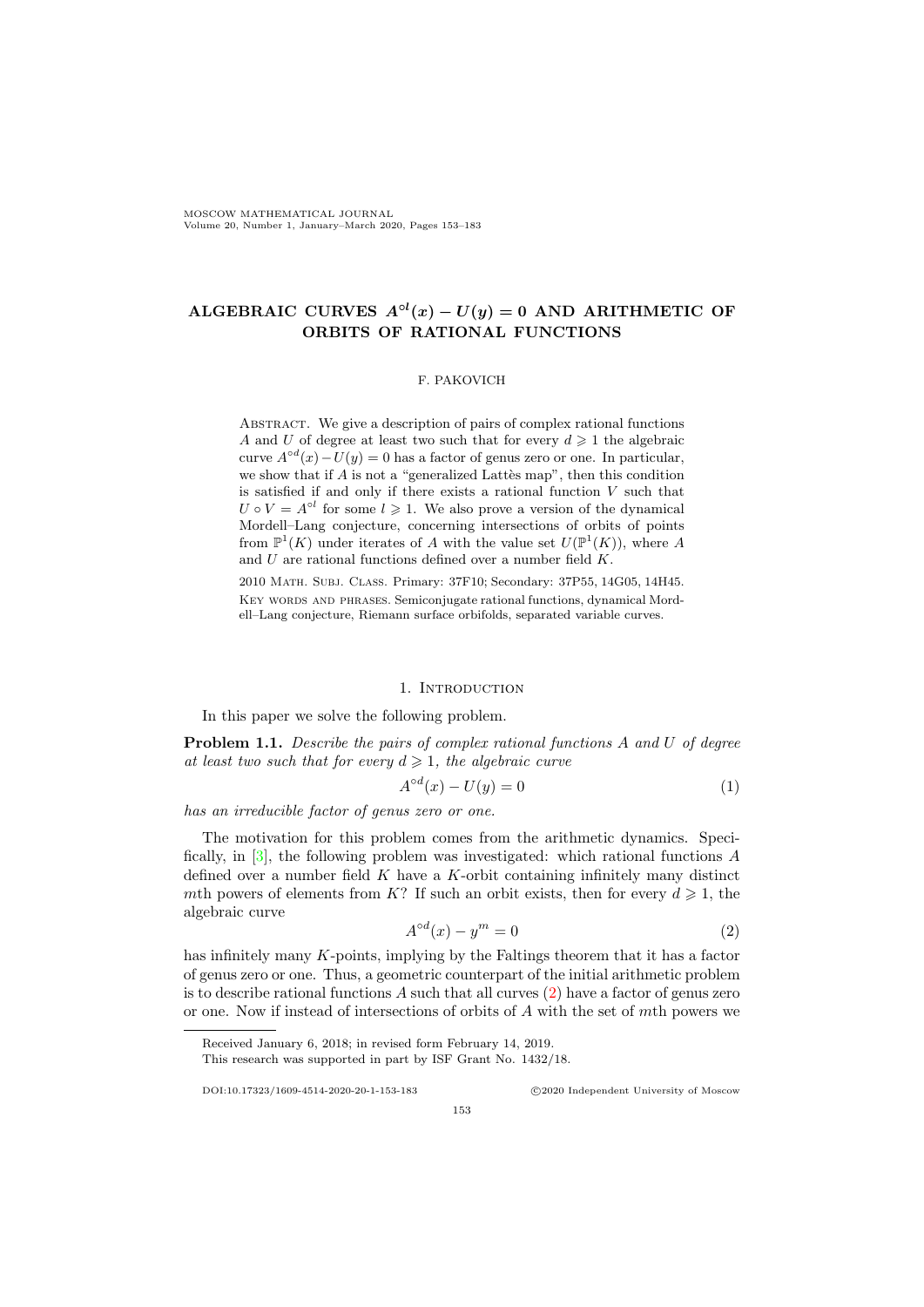consider intersections with the value set  $U(\mathbb{P}^1(K))$  of an arbitrary rational function U, we arrive at Problem [1.1.](#page-0-1)

The paper [\[3\]](#page-30-0), based on painstaking calculations of the possible ramifications of rational functions  $A$  such that every curve  $(2)$  has a factor of genus zero or one, provides a very explicit description of such functions. In contrast, our approach is more geometric and provides an answer in the general case in terms of semiconjugacies and Galois coverings. Notice that Problem [1.1](#page-0-1) is somewhat similar to the following problem considered in the paper  $[14]$ : for which rational functions U, there exists a sequence of rational functions  $F_d$ ,  $d \geq 1$ , such that deg  $F_d \to \infty$ , and for every  $d \geqslant 1$ , the curve

$$
F_d(x) - U(y) = 0
$$

is irreducible and of genus zero. It was shown in  $[14]$  that  $U$  satisfies this condition if and only if the Galois closure of the field extension  $\mathbb{C}(z)/\mathbb{C}(U)$  has genus zero or one. Thus, this condition also holds for solutions of Problem [1.1](#page-0-1) whenever curves [\(1\)](#page-0-2) are irreducible. However, Problem [1.1](#page-0-1) is distinct from the problem considered in  $[14]$  in two important respects. First, curves  $(1)$  can be reducible. Secondly, Problem [1.1](#page-0-1) asks for a description of all *pairs A*, U such that curves [\(1\)](#page-0-2) have an irreducible factor of genus zero or one, and not for a description of U for which some A with this property exists.

Let A and B be rational functions of degree at least two. Recall that the function  $B$  is called semiconjugate to the function  $A$  if there exists a non-constant rational function  $X$  such that the diagram

<span id="page-1-0"></span>
$$
\begin{array}{ccc}\n\mathbb{C}\mathbb{P}^1 & \xrightarrow{B} & \mathbb{C}\mathbb{P}^1 \\
\downarrow x & & x \\
\mathbb{C}\mathbb{P}^1 & \xrightarrow{A} & \mathbb{C}\mathbb{P}^1\n\end{array} \tag{3}
$$

commutes. Semiconjugate rational functions appear naturally in complex and arithmetic dynamics (see for example the recent papers  $[4]$ ,  $[9]$ ,  $[13]$ ). They are also closely related to Problem [1.1.](#page-0-1) Indeed, since the commutativity of diagram [\(3\)](#page-1-0) implies that

$$
A^{\circ d} \circ X = X \circ B^{\circ d}, \quad d \geq 1,
$$

setting U equal to X, we see that for every  $d \geq 1$ , curve [\(1\)](#page-0-2) has a component of genus zero parametrized by the rational functions X and  $B^{\circ d}$ .

More generally, if  $A, B$  and  $X$  satisfy  $(3)$ , then curves  $(1)$  have a factor of genus zero for any rational function  $U$ , which is a "compositional left factor" of the function  $A^{\circ l} \circ X$  for some  $l \geqslant 0$ , where by a compositional left factor of a holomorphic map  $f: R_1 \to R_2$  between Riemann surfaces, we mean any holomorphic map  $g: R' \to R_2$  such that  $f = g \circ h$  for some holomorphic map  $h: R_1 \to R'$ . Indeed, it follows from [\(3\)](#page-1-0) and

$$
A^{\circ l} \circ X = U \circ V
$$

that

$$
A^{\circ l+k}\circ X=U\circ V\circ B^{\circ k}
$$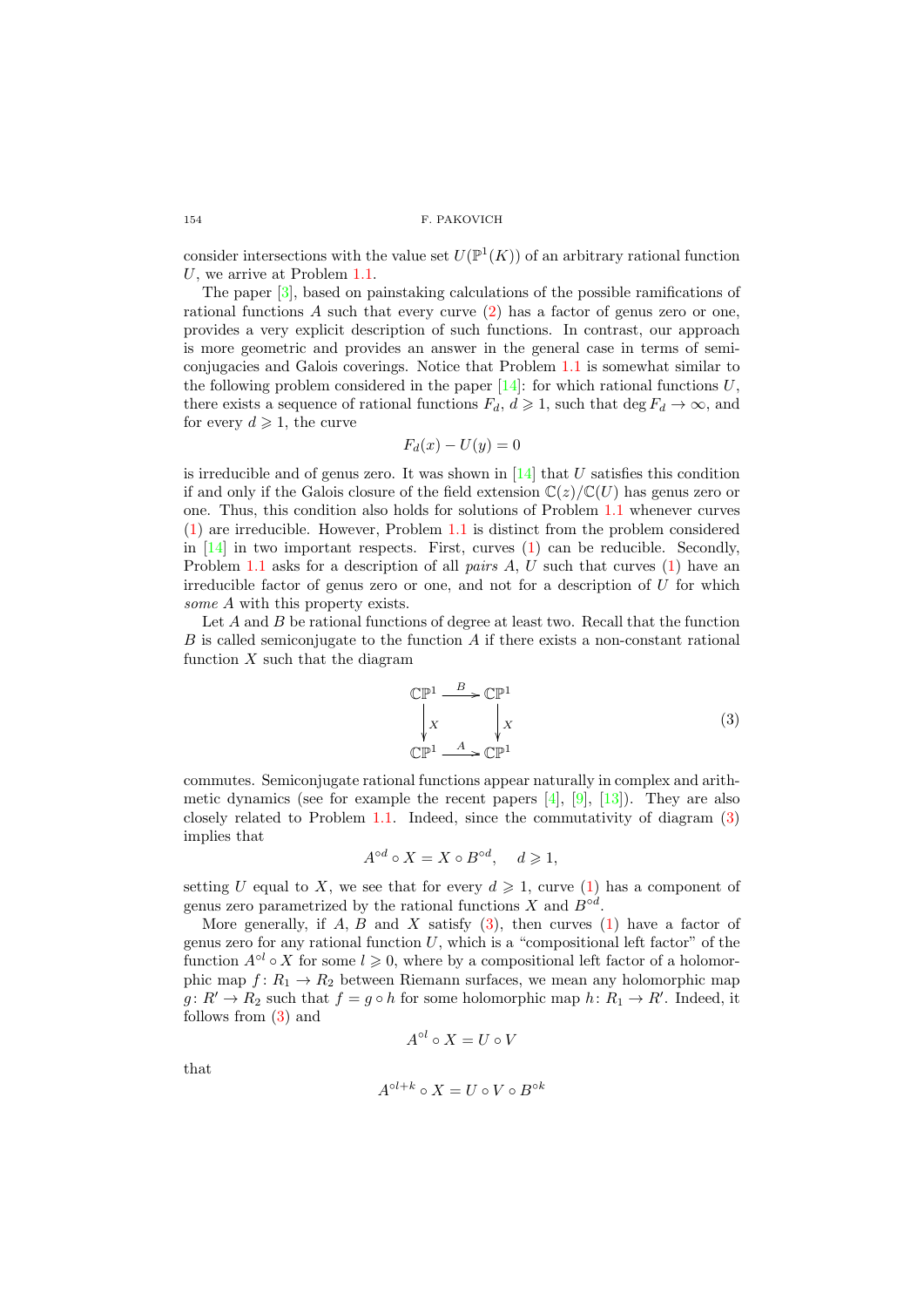for every  $k \geqslant 0$ , implying as above that the pair A, U is a solution of Problem [1.1.](#page-0-1) In particular, setting  $B = A$  and  $X = z$  in [\(3\)](#page-1-0), we see that for every  $d \ge 1$  curve  $(1)$  have a factor of genus zero whenever U is a compositional left factor of some iterate  $A^{\circ l}$ ,  $l \geqslant 1$ .

Semiconjugate rational functions were studied at length in the recent series of papers [\[12\]](#page-30-5), [\[16\]](#page-30-6), [\[17\]](#page-30-7), [\[18\]](#page-30-8), [\[19\]](#page-30-9) by using the theory of orbifolds on Riemann surfaces. Our approach to Problem [1.1](#page-0-1) is based on the ideas and methods described in these papers. Roughly speaking, our main result states that, unless A belongs to a special family of functions, all corresponding solutions  $U$  of Problem [1.1](#page-0-1) can be obtained as described above from some fixed semiconjugacy  $(3)$ , where X is a Galois covering that depends only on  $A$ . Moreover, for "most" rational functions  $A$ , this Galois covering  $X_A$  is equal simply to the identity map. In other words, a rational function U is a solution of Problem [1.1](#page-0-1) if and only if U is a compositional left factor of  $A^{\circ l}$ for some  $l \geq 1$ .

To formulate our results explicitly we need several definitions. Recall that an orbifold 0 on  $\mathbb{CP}^1$  is a ramification function  $\nu: \mathbb{CP}^1 \to \mathbb{N}$  which takes the value  $\nu(z) = 1$  except at a finite set of points. We assume that considered orbifolds are *good*, meaning that we forbid O to have exactly one point with  $\nu(z) \neq 1$  or exactly two such points  $z_1, z_2$  with  $\nu(z_1) \neq \nu(z_2)$ . Let f be a rational function and  $\mathcal{O}_1$ ,  $\mathcal{O}_2$  orbifolds with ramification functions  $\nu_1$  and  $\nu_2$ . We say that  $f: \mathcal{O}_1 \to \mathcal{O}_2$  is a *covering map* between orbifolds if for any  $z \in \mathbb{CP}^1$  the equality

$$
\nu_2(f(z)) = \nu_1(z) \deg_z f
$$

holds. In case the weaker condition

$$
\nu_2(f(z)) = \nu_1(z) \,\text{GCD}(\text{deg}_z f, \nu_2(f(z))
$$

is satisfied, we say that  $f: \mathcal{O}_1 \to \mathcal{O}_2$  is a minimal holomorphic map between orbifolds.

In the above terms, a Lattees map can be defined as a rational function A such that  $A: \mathcal{O} \to \mathcal{O}$  is a covering self-map for some orbifold  $\mathcal{O}$  (see [\[11\]](#page-30-10) for a classical definition and for a proof of the equivalency between two definitions). Following [\[18\]](#page-30-8), we say that a rational function A is a *generalized Latters* map if there exists an orbifold O distinct from the non-ramified sphere such that  $A: \mathcal{O} \to \mathcal{O}$  is a minimal holomorphic map. Thus,  $A$  is a Lattes map if there exists an orbifold  $\mathcal O$  such that

$$
\nu(A(z)) = \nu(z) \deg_z A, \quad z \in \mathbb{CP}^1,
$$

and  $A$  is a generalized Lattès map if there exists an orbifold  $\mathcal O$  such that

<span id="page-2-0"></span>
$$
\nu(A(z)) = \nu(z) \,\text{GCD}(\text{deg}_z A, \nu(A(z))), \quad z \in \mathbb{CP}^1. \tag{4}
$$

Similar to ordinary Lattes maps, generalized Lattes maps can be described in terms of semiconjugacies and group actions. In particular, the following statement is true (see  $[18]$ ): a rational function A is a generalized Lattes map if and only if there exist a compact Riemann surface  $R$  of genus zero or one, a finite non-trivial group  $\Gamma \subseteq \text{Aut}(R)$ , a group automorphism  $\varphi \colon \Gamma \to \Gamma$ , and a holomorphic map  $B \colon R \to R$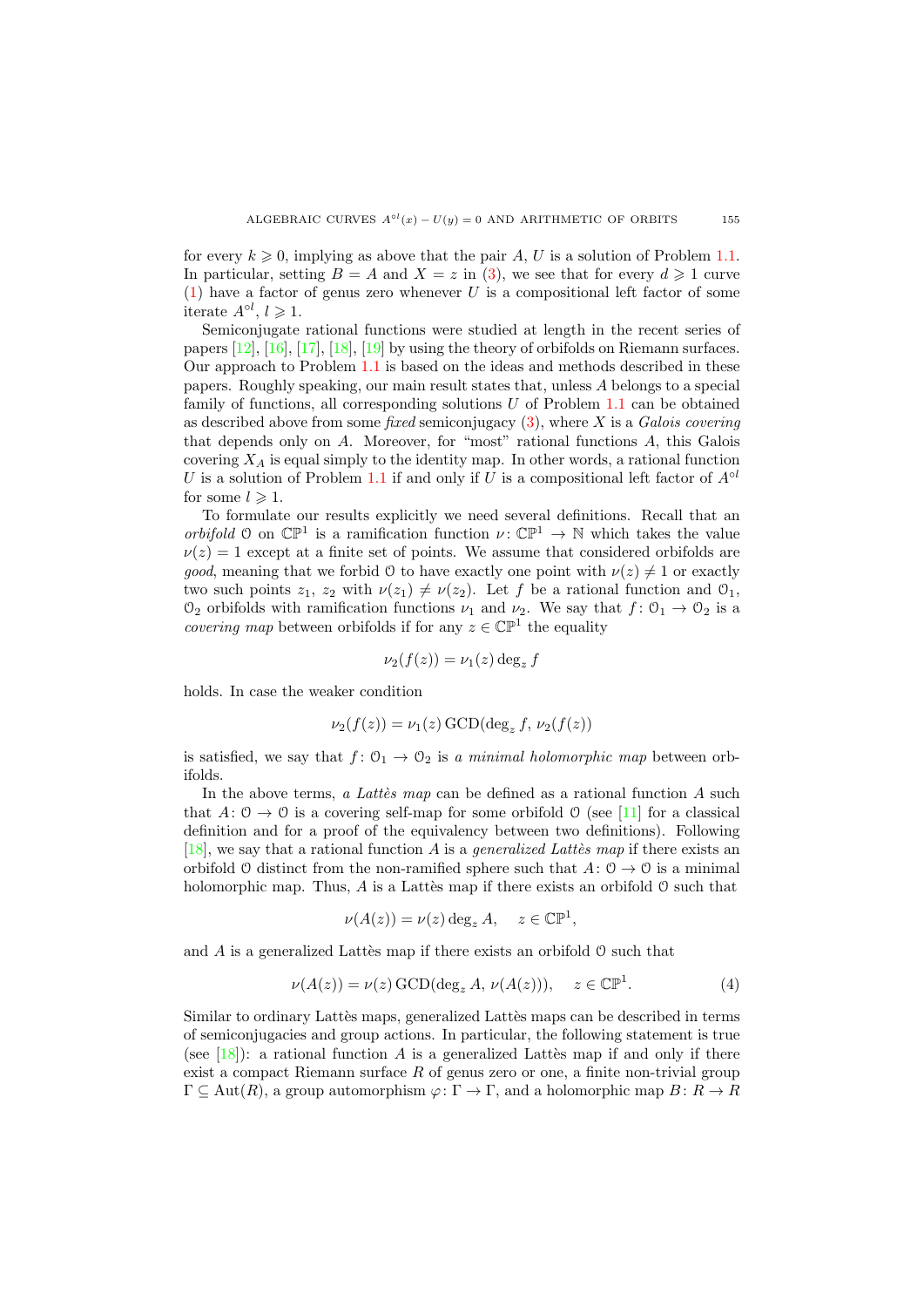such that the diagram



where  $\pi: R \to R/\Gamma$  is the quotient map, commutes, and for any  $\sigma \in \Gamma$  the equality

$$
B \circ \sigma = \varphi(\sigma) \circ B
$$

holds.

We say that a rational function is *special* if it is either a Lattes map or it is conjugate to  $z^{\pm n}$  or  $\pm T_n$ , where  $T_n$  is the Chebyshev polynomial. For rational functions A and U, we denote by  $g_d = g_d(A, U), d \geq 1$ , the minimal number g such that curve  $(1)$  has a component of genus g. In this notation our main result concerning Problem [1.1](#page-0-1) is following.

<span id="page-3-0"></span>Theorem 1.2. Let A be a non-special rational function of degree at least two. Then there exist a rational Galois covering  $X_A$  and a rational function  $B$  such that the diagram

<span id="page-3-1"></span>
$$
\begin{array}{ccc}\n\mathbb{CP}^1 & \xrightarrow{B} & \mathbb{CP}^1 \\
\downarrow X_A & \downarrow X_A \\
\mathbb{CP}^1 & \xrightarrow{A} & \mathbb{CP}^1\n\end{array} \tag{5}
$$

commutes, and for a rational function  $U$  of degree at least two the sequence  $g_d$ ,  $d \geq 1$ , is bounded if and only if U is a compositional left factor of  $A^{\circ l} \circ X_A$  for some  $l \geq 0$ . Moreover, if A is not a generalized Lattès map, then  $g_d, d \geq 1$ , is bounded if and only if U is a compositional left factor of  $A^{\circ l}$  for some  $l \geqslant 1$ .

Notice that our method provides an explicit description of the Galois covering  $X_A$  appearing in Theorem [1.2](#page-3-0) via the "maximal" orbifold  $\theta$  for which [\(4\)](#page-2-0) is satisfied. In particular, the function  $X_A$  is defined by the function  $A$  in a unique way up to a pre-composition with a Möbius transformation.

Theorem [1.2](#page-3-0) can be illustrated as follows. A "random" rational function A is not a generalized Lattès map. Thus, a rational function  $U$  is a solution of Problem [1.1](#page-0-1) if and only if U is a compositional left factor of  $A^{\circ l}$  for some  $l \geq 1$ . A simple example of a generalized Lattès map is provided by any function of the form  $A = z<sup>r</sup> R<sup>n</sup>(z)$ , where R is a rational function,  $n \ge 2$ ,  $r \ge 1$ , and  $\text{GCD}(r, n) = 1$ . Indeed, one can easily check that [\(4\)](#page-2-0) is satisfied for the orbifold O defined by the conditions

$$
\nu(0) = n, \quad \nu(\infty) = n.
$$

With a few exceptions, the rational function  $A = z^r R^n(z)$  is not special, and diagram [\(5\)](#page-3-1) from Theorem [1.2](#page-3-0) has the form

$$
\begin{matrix} \mathbb{CP}^1\xrightarrow{\phantom{a}z^rR(z^n)}\mathbb{CP}^1\\ \downarrow{z^n}\\\mathbb{CP}^1\xrightarrow{\phantom{a}z^rR^n(z)}\mathbb{CP}^1.\end{matrix}
$$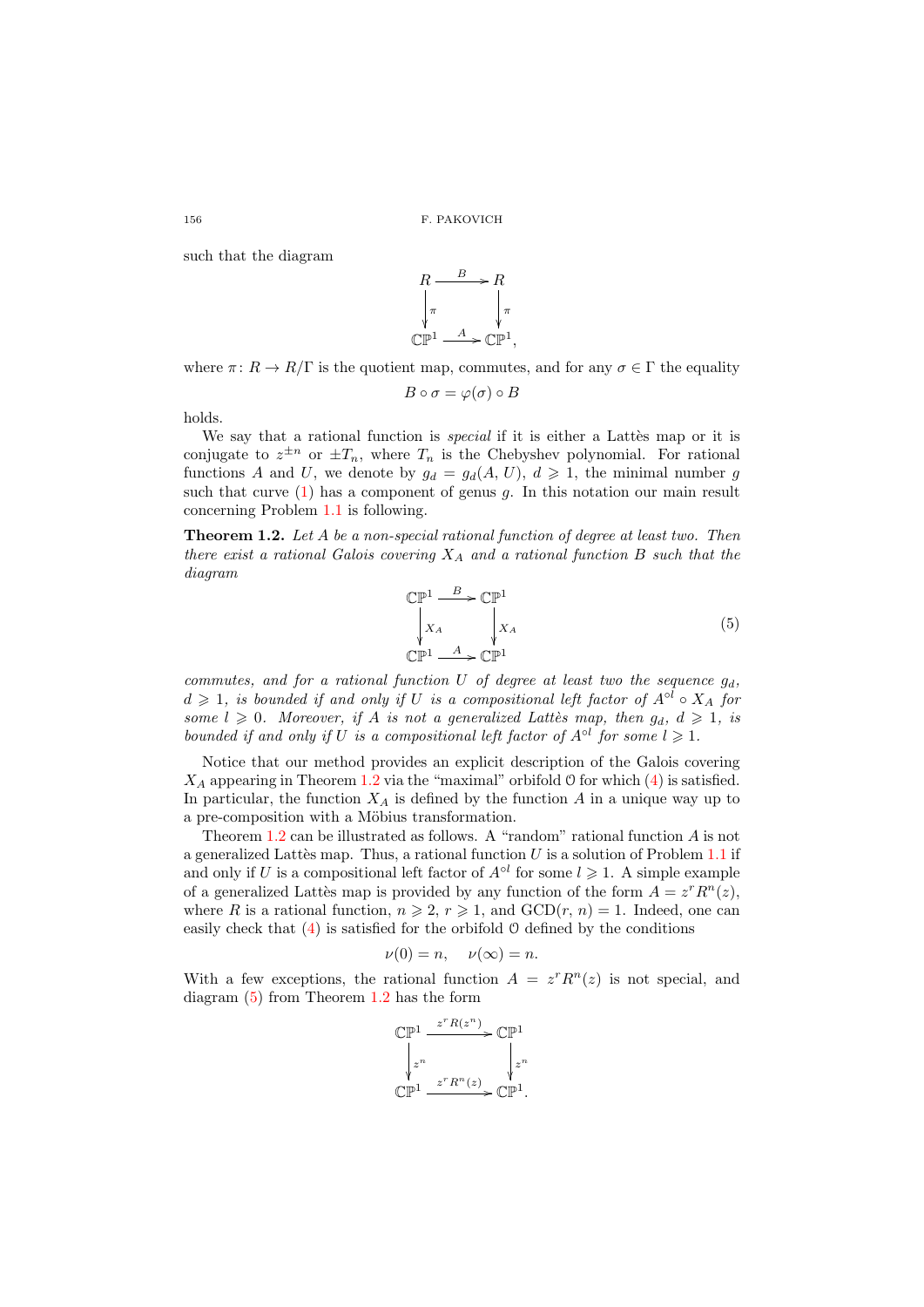Thus, for such A a rational function U is a solution of Problem [1.1](#page-0-1) if and only if there exists  $l \geq 0$  such that U is a compositional left factor of the function  $(z^r R^n(z))$ <sup>ol</sup>  $\circ z^n$ .

Assume now that considered rational functions A and U are defined over a number field  $K$ . As an application of our results, we prove a statement that, concerning intersections of orbits of points from  $\mathbb{P}^1(K)$  under iterates of A with the value set  $U(\mathbb{P}^1(K))$ , can be considered to be a version of the dynamical Mordell-Lang conjecture. Recall that the dynamical Mordell–Lang conjecture states that if f is an endomorphism of a quasiprojective variety V over  $\mathbb C$ , then for any point  $z_0 \in V$  and any subvariety  $W \subset V$  the set of indices n such that the  $X^{\circ n}(z_0) \in W$ is a finite union of arithmetic progressions (see [\[2\]](#page-30-11) and the bibliography therein). In particular, this implies that if the  $f$ -orbit of  $z_0$  has an infinite intersection with a proper subvariety W, then its Zariski closure is contained in a finite union of proper subvarieties, and therefore, it cannot coincide with whole  $V$ . Notice that singletons are considered as arithmetic progressions with the common difference equal zero, so any finite set is a union of arithmetic progressions.

A conjecture closely related to the dynamical Mordell–Lang conjecture was pro-posed in [\[9\]](#page-30-3) (see also [\[1\]](#page-30-12), [\[20\]](#page-30-13)). It states that if f is a dominant endomorphism of a quasiprojective variety  $V$  defined over an algebraically closed field  $K$  of characteristic zero for which there exists no non-constant rational function g satisfying  $g \circ f = g$ , then there is a point  $z_0 \in V(K)$  whose f-orbit is Zariski dense in V. This conjecture is complementary to the Mordell–Lang conjecture in the sense that the former states that there is a point with the dense orbit, while the dynamical Mordell–Lang conjecture asserts that the orbit of such a point intersects any subvariety  $W$  of  $V$  in at most finitely many points.

In this paper, we prove the following statement that is similar in spirit to the dynamical Mordell–Lang conjecture.

<span id="page-4-0"></span>**Theorem 1.3.** Let  $A$  and  $U$  be rational functions of degree at least two defined over a number field K, and  $x_0$  a point from  $\mathbb{P}^1(K)$ . Then the set of indices n such that  $A^{\circ n}(x_0) \in U(\mathbb{P}^1(K))$  is a finite union of arithmetic progressions. Moreover, if A is not a generalized Lattès map, then either the above set is finite, or  $A^{\circ n}(x_0)$ belongs to  $U(\mathbb{P}^1(K))$  for all but finitely many n.

The first part of Theorem [1.3](#page-4-0) confirms a conjecture proposed in the paper  $[3]^1$  $[3]^1$ . On the other hand, the second part asserts that if  $A$  is not a generalized Lattes map, then a stronger conclusion holds.

The paper is organized as follows. In the second section, we present relevant definitions and some results concerning orbifolds, fiber products, and generalized Lattès maps, mostly proved in the papers  $[12]$ ,  $[18]$ . In the third section, using the lower bounds obtained in [\[14\]](#page-30-1) on the genus of algebraic curves of the form

$$
F(x) - U(y) = 0,
$$

<span id="page-4-1"></span><sup>&</sup>lt;sup>1</sup>A proof of this conjecture was also announced by T. Hyde and M. Zieve in the "Workshop" on Interactions between Model Theory and Arithmetic Dynamics" in July 2016 at the Fields Institute. To date, however, a complete proof of their results is still not available.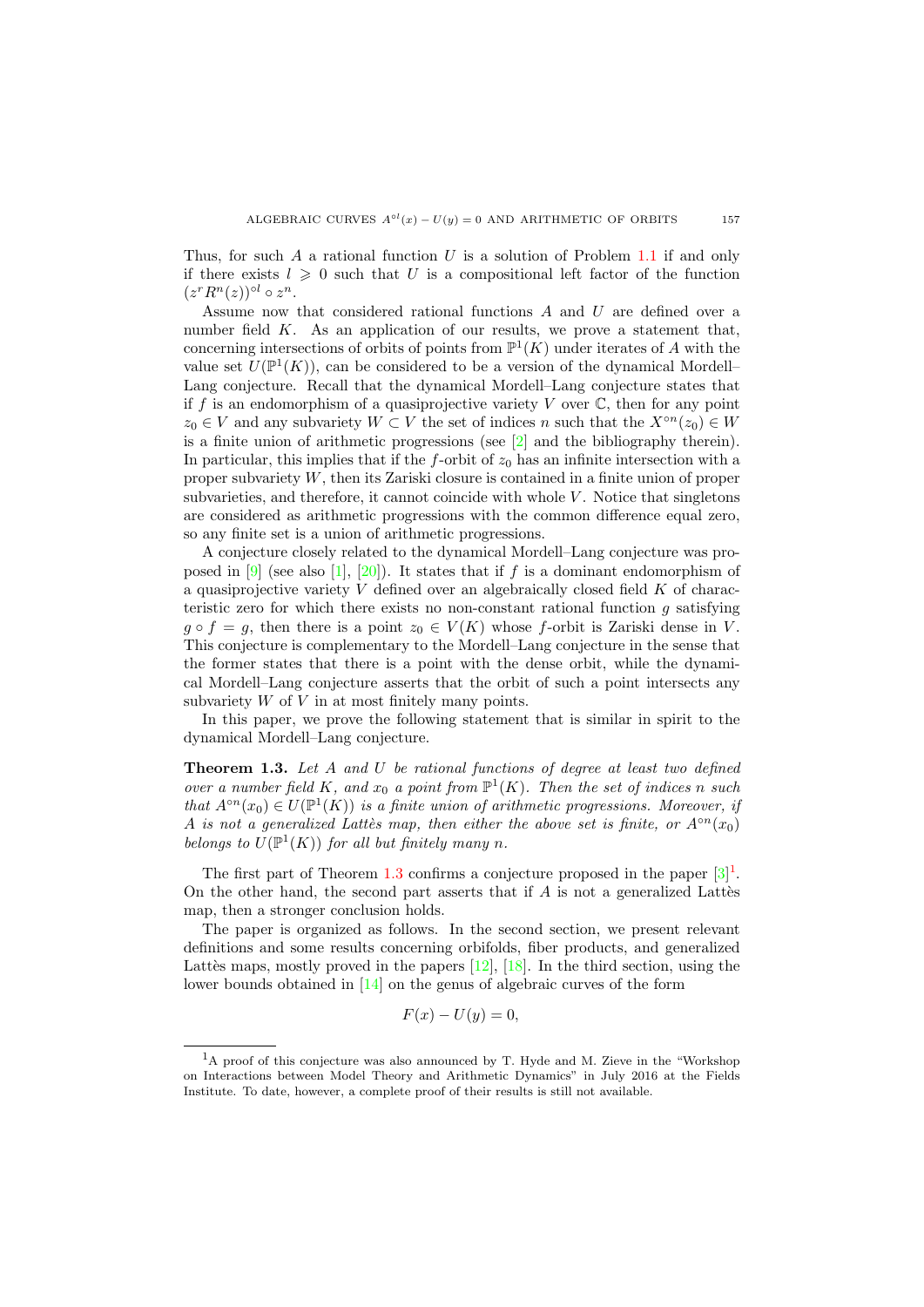where  $F$  and  $U$  are rational functions, we solve Problem [1.1.](#page-0-1) In particular, we prove Theorem [1.2.](#page-3-0) We also solve Problem [1.1](#page-0-1) for special A. In fact, we consider a more general version of Problem  $1.1$  in which U is allowed to be a holomorphic map

$$
U\colon R\to\mathbb{CP}^1,
$$

where  $R$  is a compact Riemann surface, and instead of curves  $(1)$  the fiber products of U and  $A^{\circ d}$ ,  $d \geqslant 1$ , are considered.

Finally, in the fourth section we prove Theorem [1.3,](#page-4-0) combining the results of the third section with some results for semiconjugate maps between algebraic curves which are interesting in their own right. We also provide an example illustrating constructions and results of this paper.

### 2. ORBIFOLDS AND GENERALIZED LATTÈS MAPS

2.1. Riemann surface orbifolds. In this section, we recall basic definitions concerning orbifolds on Riemann surfaces (see [\[10,](#page-30-14) Appendix E]) and some results and constructions from the papers  $[12]$ ,  $[18]$ . We also prove some additional related results used later.

A Riemann surface orbifold is a pair  $\mathcal{O} = (R, \nu)$  consisting of a Riemann surface R and a ramification function  $\nu: R \to \mathbb{N}$  that takes the value  $\nu(z) = 1$  except at isolated points. For an orbifold  $\mathcal{O} = (R, \nu)$  the *Euler characteristic* of  $\mathcal{O}$  is the number

<span id="page-5-3"></span>
$$
\chi(\mathcal{O}) = \chi(R) + \sum_{z \in R} \left( \frac{1}{\nu(z)} - 1 \right),\tag{6}
$$

the set of *singular points* of  $\theta$  is the set

$$
c(0) = \{z_1, z_2, \ldots, z_s, \ldots\} = \{z \in R \mid \nu(z) > 1\},\
$$

and the signature of O is the set

$$
\nu(0) = \{\nu(z_1), \nu(z_2), \ldots, \nu(z_s), \ldots\}.
$$

For orbifolds  $\mathcal{O}_1 = (R_1, \nu_1)$  and  $\mathcal{O}_2 = (R_2, \nu_2)$ , we write

<span id="page-5-0"></span>
$$
0_1 \preceq 0_2 \tag{7}
$$

if  $R_1 = R_2$ , and for any  $z \in R_1$ , the condition  $\nu_1(z) | \nu_2(z)$  holds. Clearly, [\(7\)](#page-5-0) implies that

$$
\chi(\mathcal{O}_1) \geqslant \chi(\mathcal{O}_2).
$$

Let  $\mathcal{O}_1 = (R_1, \nu_1)$  and  $\mathcal{O}_2 = (R_2, \nu_2)$  be orbifolds and let  $f: R_1 \rightarrow R_2$  be a holomorphic branched covering map. We say that  $f: \mathcal{O}_1 \to \mathcal{O}_2$  is a *covering map* between orbifolds if for any  $z \in R_1$ , the equality

<span id="page-5-1"></span>
$$
\nu_2(f(z)) = \nu_1(z) \deg_z f \tag{8}
$$

holds, where  $\deg_z f$  is the local degree of f at the point z. If for any  $z \in R_1$ , the weaker condition

<span id="page-5-2"></span>
$$
\nu_2(f(z)) \mid \nu_1(z) \deg_z f \tag{9}
$$

is satisfied instead of [\(8\)](#page-5-1), we say that  $f: \mathcal{O}_1 \to \mathcal{O}_2$  is a *holomorphic map between* orbifolds.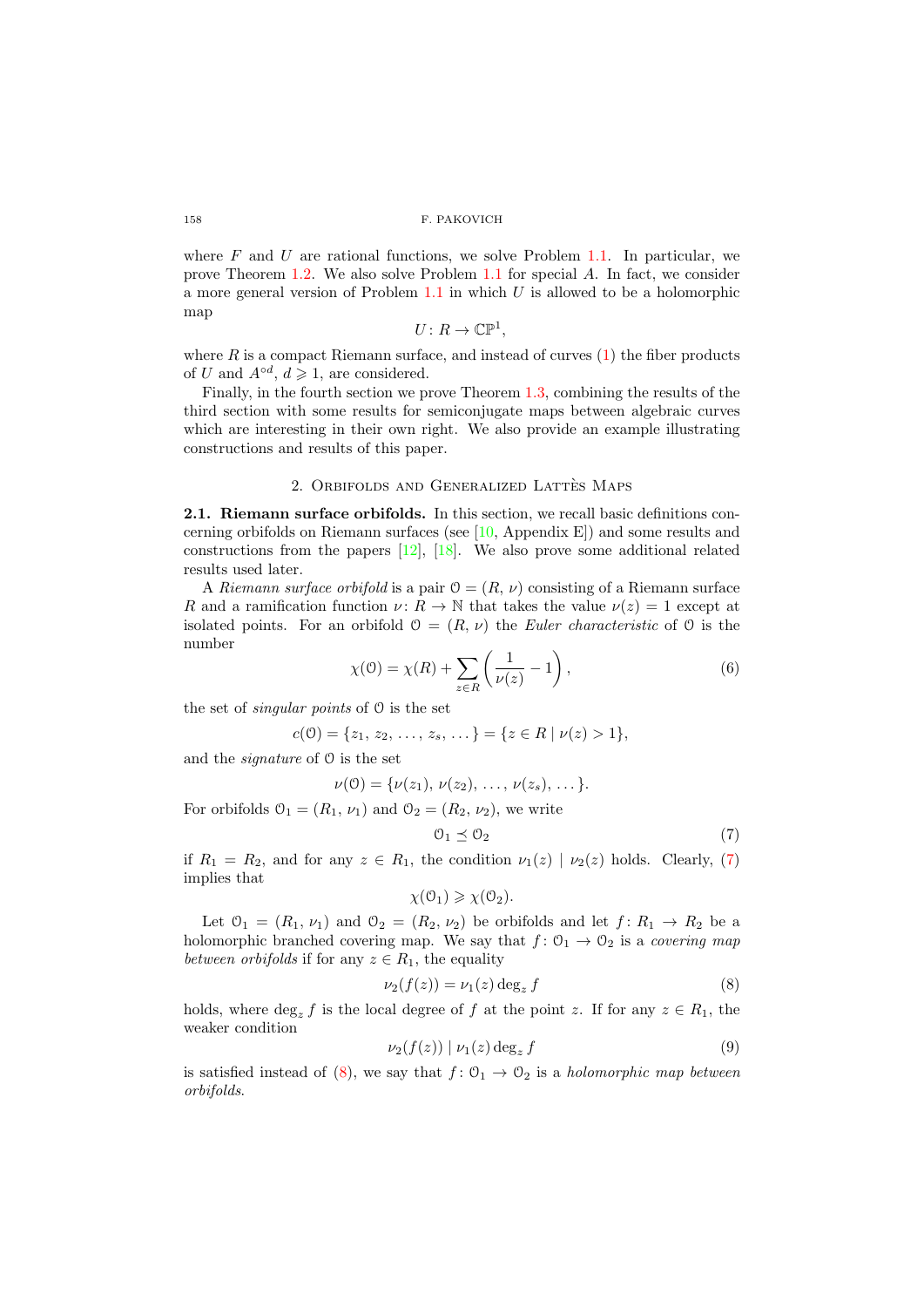If  $f: \mathcal{O}_1 \to \mathcal{O}_2$  is a covering map between orbifolds with compact  $R_1$  and  $R_2$ , then the Riemann–Hurwitz formula implies that

<span id="page-6-2"></span>
$$
\chi(\mathcal{O}_1) = d\chi(\mathcal{O}_2),\tag{10}
$$

where  $d = \deg f$ . For holomorphic maps, the following statement is true (see [\[12,](#page-30-5) Proposition 3.2]).

<span id="page-6-4"></span>**Proposition 2.1.** Let  $f: \mathcal{O}_1 \to \mathcal{O}_2$  be a holomorphic map between orbifolds with compact  $R_1$  and  $R_2$ . Then

<span id="page-6-3"></span>
$$
\chi(\mathcal{O}_1) \leq \chi(\mathcal{O}_2) \deg f,\tag{11}
$$

and the equality holds if and only if  $f: \mathcal{O}_1 \to \mathcal{O}_2$  is a covering map between orbifolds.  $\Box$ 

Let  $R_1$ ,  $R_2$  be Riemann surfaces and  $f: R_1 \rightarrow R_2$  a holomorphic branched covering map. Assume that  $R_2$  is provided with a ramification function  $\nu_2$ . To define a ramification function  $\nu_1$  on  $R_1$  so that f would be a holomorphic map between orbifolds  $\mathcal{O}_1 = (R_1, \nu_1)$  and  $\mathcal{O}_2 = (R_2, \nu_2)$ , we must satisfy condition [\(9\)](#page-5-2), and it is easy to see that for any  $z \in R_1$ , a minimum possible value for  $\nu_1(z)$  is defined by the equality

<span id="page-6-0"></span>
$$
\nu_2(f(z)) = \nu_1(z) \,\text{GCD}(\deg_z f, \nu_2(f(z)).\tag{12}
$$

In case [\(12\)](#page-6-0) is satisfied for any  $z \in R_1$ , we say that  $f: \mathcal{O}_1 \to \mathcal{O}_2$  is a minimal holomorphic map between orbifolds. It follows from the definition that for any orbifold  $\mathcal{O} = (R, \nu)$  and holomorphic branched covering map  $f: R' \to R$ , there exists a unique orbifold structure  $\nu'$  on  $R'$ , such that f becomes a minimal holomorphic map between orbifolds. We will denote the corresponding orbifold by  $f^*0$ .

Below we will use the following property of the association from  $\theta$  to  $f^*\theta$  (see [\[12,](#page-30-5) Corollary 4.2]).

<span id="page-6-1"></span>**Proposition 2.2.** Let  $f: R_1 \rightarrow R'$  and  $g: R' \rightarrow R_2$  be holomorphic branched covering maps, and  $\mathcal{O}_1 = (R_1, \nu_1)$  and  $\mathcal{O}_2 = (R_2, \nu_2)$  orbifolds. Assume that  $g \circ f: \mathcal{O}_1 \to \mathcal{O}_2$  is a minimal holomorphic map (resp. a covering map). Then  $f: \mathcal{O}_1 \to g^* \mathcal{O}_2$  and  $g: g^* \mathcal{O}_2 \to \mathcal{O}_2$  are minimal holomorphic maps (resp. covering  $maps$ ).

A universal covering of an orbifold  $\mathcal O$  is a covering map  $\theta_{\mathcal O}$ :  $\tilde{\mathcal O} \to \mathcal O$  between orbifolds such that R is simply connected and  $\hat{O}$  is non-ramified, that is,  $\tilde{\nu}(z) \equiv 1$ . If  $\theta_{\mathcal{O}}$  is such a map, then there exists a group  $\Gamma_{\mathcal{O}}$  of conformal automorphisms of  $\tilde{R}$  such that the equality

$$
\theta_{\mathcal{O}}(z_1) = \theta_{\mathcal{O}}(z_2)
$$

holds for  $z_1, z_2 \in \tilde{R}$  if and only if  $z_1 = \sigma(z_2)$  for some  $\sigma \in \Gamma_0$ . A universal covering exists and is unique up to a conformal isomorphism of  $\widetilde{R}$  whenever  $\mathcal O$  is good, that is, distinct from the Riemann sphere with one ramified point or with two ramified points  $z_1$ ,  $z_2$  such that  $\nu(z_1) \neq \nu(z_2)$ . Furthermore,  $\widetilde{R}$  is the unit disk  $\mathbb D$  if and only if  $\chi(0) < 0$ ,  $\tilde{R}$  is the complex plane C if and only if  $\chi(0) = 0$ , and  $\tilde{R}$  is the Riemann sphere  $\mathbb{CP}^1$  if and only if  $\chi(0) > 0$  (see for example [\[5,](#page-30-15) Section IV.9.12]).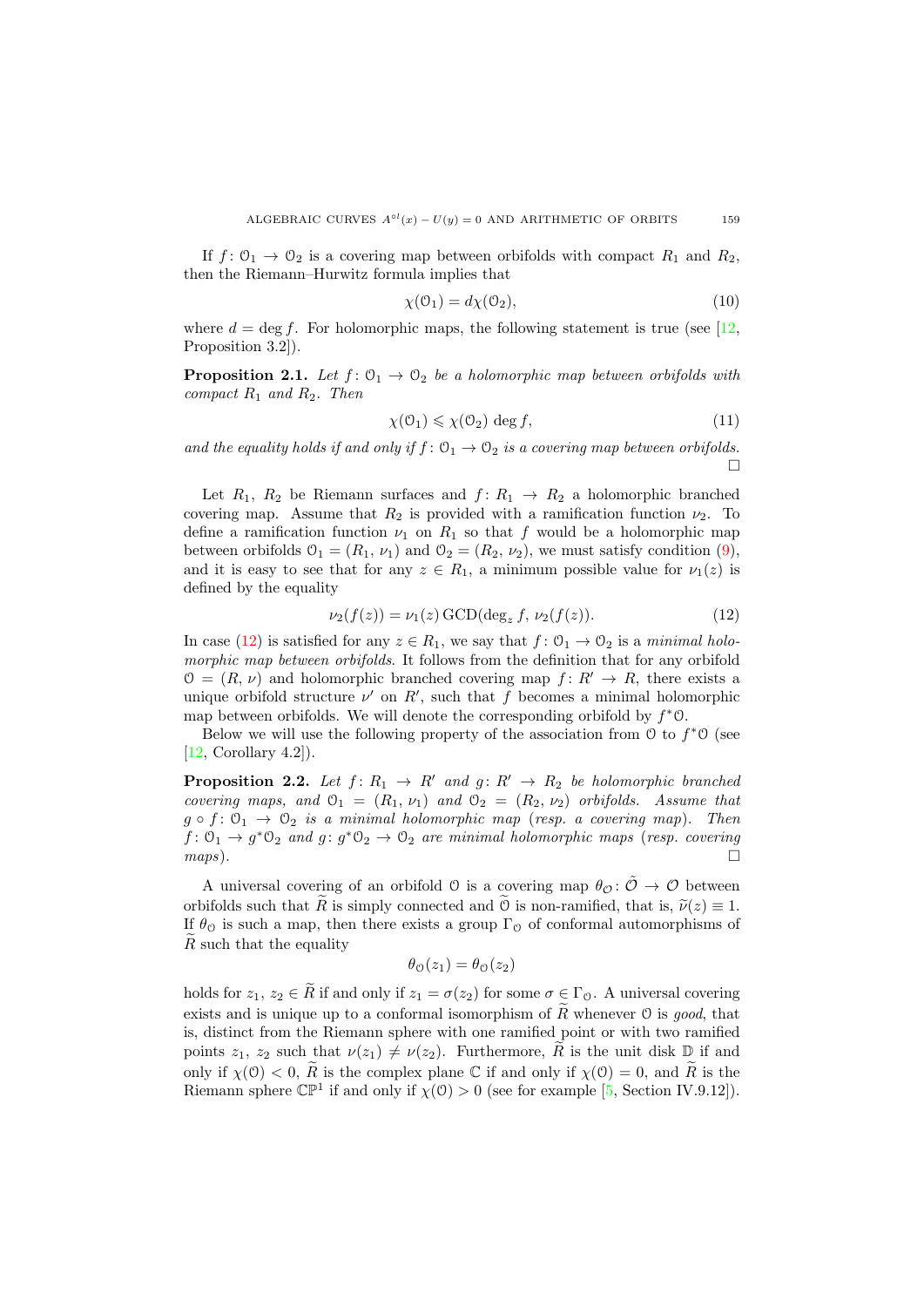Below we will always assume that considered orbifolds are good. Abusing notation, we will use the symbol  $\mathcal O$  both for the orbifold and for the Riemann surface  $R$ .

Covering maps between orbifolds lift to isomorphisms between their universal coverings. More generally, the following proposition is true (see  $[12, P$ roposition 3.1]).

<span id="page-7-3"></span>**Proposition 2.3.** Let  $f: \mathcal{O}_1 \to \mathcal{O}_2$  be a holomorphic map between orbifolds. Then for any choice of  $\theta_{0_1}$  and  $\theta_{0_2}$ , there exist a holomorphic map  $F: \mathcal{O}_1 \to \mathcal{O}_2$  and a homomorphism  $\varphi: \Gamma_{\mathcal{O}_1} \to \Gamma_{\mathcal{O}_2}$ , such that the diagram

<span id="page-7-1"></span>
$$
\widetilde{\Theta}_1 \xrightarrow{F} \widetilde{\Theta}_2
$$
\n
$$
\begin{vmatrix}\n\theta_{0_1} & \theta_{0_2} \\
f & \searrow \\
0_1 & f & \nearrow\n\end{vmatrix}
$$
\n(13)

is commutative, and for any  $\sigma \in \Gamma_{\mathcal{O}_1}$ , the equality

<span id="page-7-0"></span>
$$
F \circ \sigma = \varphi(\sigma) \circ F \tag{14}
$$

holds. The map F is defined by  $\theta_{\mathcal{O}_1}$ ,  $\theta_{\mathcal{O}_2}$ , and f uniquely up to a transformation  $F \to g \circ F$ , where  $g \in \Gamma_{\mathcal{O}_2}$ . In the other direction, for any holomorphic map  $F: \mathcal{O}_1 \to \mathcal{O}_2$  that satisfies [\(14\)](#page-7-0) for some homomorphism  $\varphi: \Gamma_{\mathcal{O}_1} \to \Gamma_{\mathcal{O}_2}$  there exists a uniquely defined holomorphic map between orbifolds  $f: \mathcal{O}_1 \to \mathcal{O}_2$  such that diagram  $(13)$  is commutative. The holomorphic map F is an isomorphism if and only if f is a covering map between orbifolds.

With each holomorphic map  $f: R_1 \to R_2$  between compact Riemann surfaces, one can associate two orbifolds  $\mathcal{O}_1^f = (R_1, \nu_1^f)$  and  $\mathcal{O}_2^f = (R_2, \nu_2^f)$  in a natural way, setting  $\nu_2^f(z)$  equal to the least common multiple of local degrees of f at the points of the preimage  $f^{-1}{z}$ , and

$$
\nu_1^f(z) = \frac{\nu_2^f(f(z))}{\deg_z f}.
$$

By construction,

$$
f\colon \mathcal{O}^f_1\to \mathcal{O}^f_2
$$

is a covering map between orbifolds. It is easy to see that this covering map is minimal in the following sense. For any covering map  $f: \mathcal{O}_1 \to \mathcal{O}_2$ , we have:

$$
\mathcal{O}_1^f \preceq \mathcal{O}_1, \quad \mathcal{O}_2^f \preceq \mathcal{O}_2.
$$

The orbifolds  $\mathcal{O}_1^f$  and  $\mathcal{O}_2^f$  are good (see [\[12,](#page-30-5) Lemma 4.2]).

<span id="page-7-2"></span>**Theorem 2.4.** Let  $f: R_1 \to R_2$  be a holomorphic map between compact Riemann surfaces and  $\mathcal{O} = (R_2, \nu)$  an orbifold. Then f is a compositional left factor of  $\theta_{\mathcal{O}}$ if and only if  $\Theta_2^f \preceq \Theta$ . Furthermore, for any decomposition  $\theta_{\Theta} = f \circ \psi$ , where  $\psi: \mathcal{O} \to R_1$  is a holomorphic map, the equality  $\psi = \theta_{f^*0}$  holds, and the map  $f: f^*\mathcal{O} \to \mathcal{O}$  is a covering map between orbifolds. In particular,  $\theta_{\mathcal{O}_2^f} = f \circ \theta_{\mathcal{O}_1^f}$ .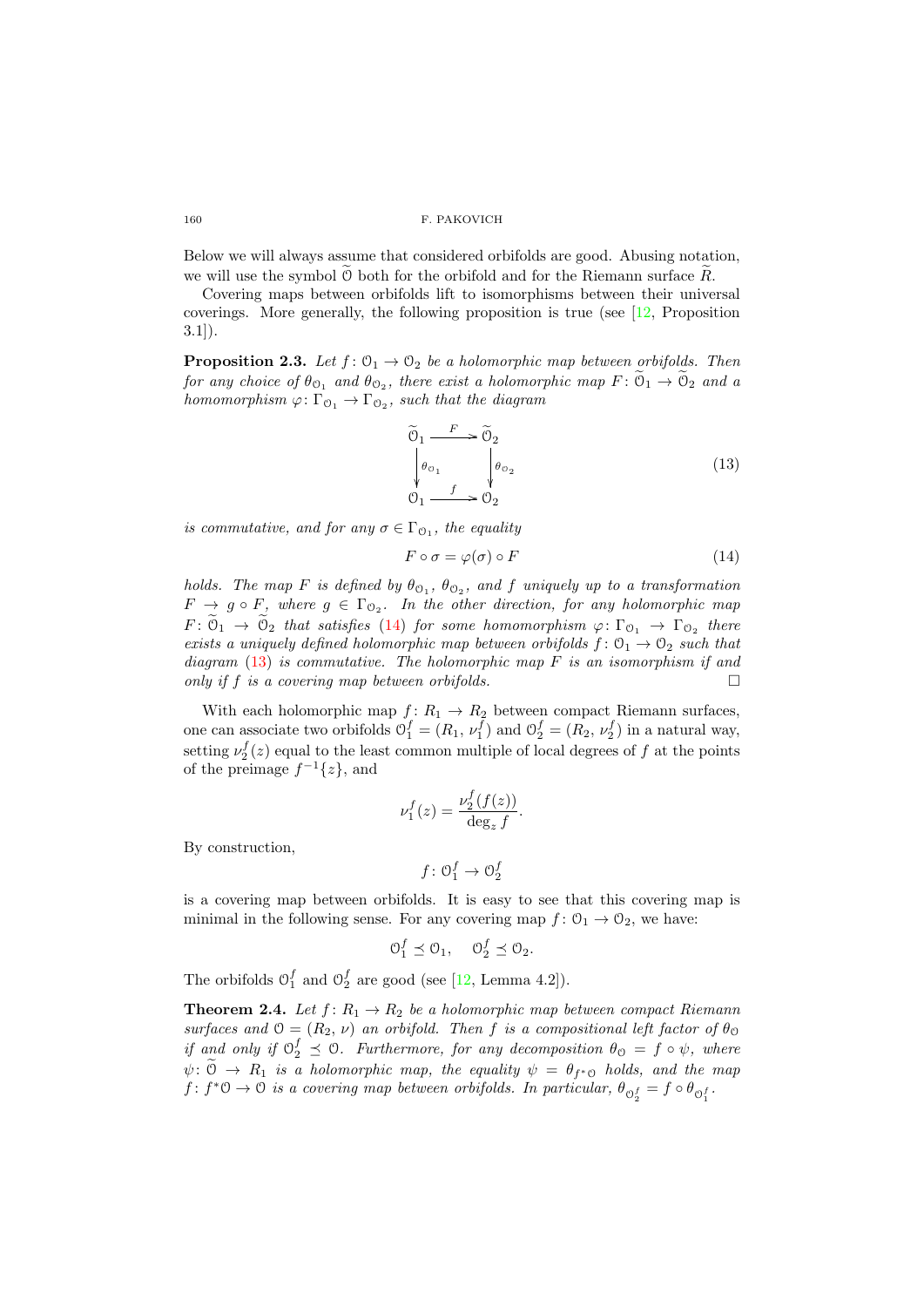*Proof.* Since  $\mathcal{O}_2^{\theta_{\mathcal{O}}} = \mathcal{O}$ , the "only if" part follows from the chain rule. In the other direction, let  $\psi$  be the analytic continuation of  $f^{-1} \circ \theta_{\mathcal{O}}$ , where  $f^{-1}$  is a germ of the function inverse to  $f$ . It follows easily from the definitions and the condition  $\mathcal{O}_2^f \preceq \mathcal{O}$  that  $\psi$  has no ramification. Therefore, since  $\widetilde{\mathcal{O}}$  is simply connected,  $\psi$  is single-valued, and  $\theta_{\mathcal{O}} = f \circ \psi$ .

Finally, it follows from the equality  $\theta_{\mathcal{O}} = f \circ \psi$  by Proposition [2.2](#page-6-1) that

$$
f: f^*0 \to 0, \quad \psi: \widetilde{\Theta} \to f^*\Theta
$$

are covering maps between orbifolds, implying that  $\psi = \theta_{f^*0}$ , since  $\theta$  is nonramified and simply-connected. In particular, if  $\mathcal{O} = \mathcal{O}_2^f$ , then  $f^* \mathcal{O}_2^f = \mathcal{O}_1^f$ , so that  $\psi = \theta_{\mathcal{O}_1^f}$ .

<span id="page-8-4"></span>**Corollary 2.5.** Let C and W be rational functions, and  $\mathcal{O} = (\mathbb{CP}^1, \nu)$  an orbifold such that  $\mathcal{O}_2^W \preceq \mathcal{O}$ . Then any compositional left factor U of C∘W is a compositional left factor of  $C \circ \theta_0$ . In particular, any compositional left factor of  $C \circ W$  is a compositional left factor of  $C \circ \theta_{\text{O}_{2}^{W}}$ .

*Proof.* Indeed, the equalities  $C \circ W = U \circ V$  and  $\theta_{\mathcal{O}} = W \circ \psi$  imply the equality  $C \circ \theta_{\Omega} = U \circ (V \circ \psi).$ 

<span id="page-8-2"></span>**Corollary 2.6.** Let  $f: R \to \mathbb{CP}^1$  be a holomorphic map between compact Riemann surfaces. Then  $\chi(\mathcal{O}_2^f) > 0$  implies that  $g(R) = 0$ . On the other hand,  $\chi(\mathcal{O}_2^f) = 0$ implies that  $g(R) \leq 1$ .

*Proof.* If  $\chi(\mathbb{O}_2^f) > 0$ , then  $\mathbb{O}_2^f = \mathbb{CP}^1$ . Thus, by Theorem [2.4,](#page-7-2)  $\theta_{\mathbb{O}_1^f} : \mathbb{CP}^1 \to R$ is a holomorphic map, implying that  $g(R) = 0$ . Similarly, if  $\chi(\mathcal{O}_2^f) = 0$ , then  $\theta_{\text{O}_1^f} : \mathbb{C} \to R$  is a holomorphic map, implying that  $g(R) \leq 1$ , since otherwise lifting  $\theta_{0}^{t}$  to a map between universal coverings (in the usual sense) would result in a  $\overline{\text{3}}$  contradiction with the Liouville theorem.

<span id="page-8-3"></span>**Corollary 2.7.** Let  $f: R \to \mathbb{C}P^1$  be a holomorphic map between compact Riemann surfaces. Assume that  $\mathcal{O}_2^f$  is defined by the conditions

<span id="page-8-0"></span>
$$
\nu_2^f(0) = n, \quad \nu_2^f(\infty) = n. \tag{15}
$$

Then  $g(R) = 0$ , and  $A = z^n \circ \mu$  for some Möbius transformation  $\mu$ . On the other hand, if  $\mathcal{O}_2^f$  is defined by the conditions

<span id="page-8-1"></span>
$$
\nu_2^f(-1) = 2, \quad \nu_2^f(1) = 2, \quad \nu_2^f(\infty) = n,\tag{16}
$$

then  $g(R) = 0$ , and either

$$
f = \frac{1}{2} \left( z^n + \frac{1}{z^n} \right) \circ \mu,
$$

or  $f = \pm T_n \circ \mu$  for some Möbius transformation  $\mu$ .

*Proof.* Since by Theorem [2.4](#page-7-2) the map f is a compositional left factor of  $\theta_{\mathcal{O}_2^f}$ , and the universal coverings for orbifolds given by  $(15)$  and  $(16)$  are rational functions

<span id="page-8-5"></span>
$$
Z_n = z^n, \quad D_n = \frac{1}{2} \left( z^n + \frac{1}{z^n} \right) \tag{17}
$$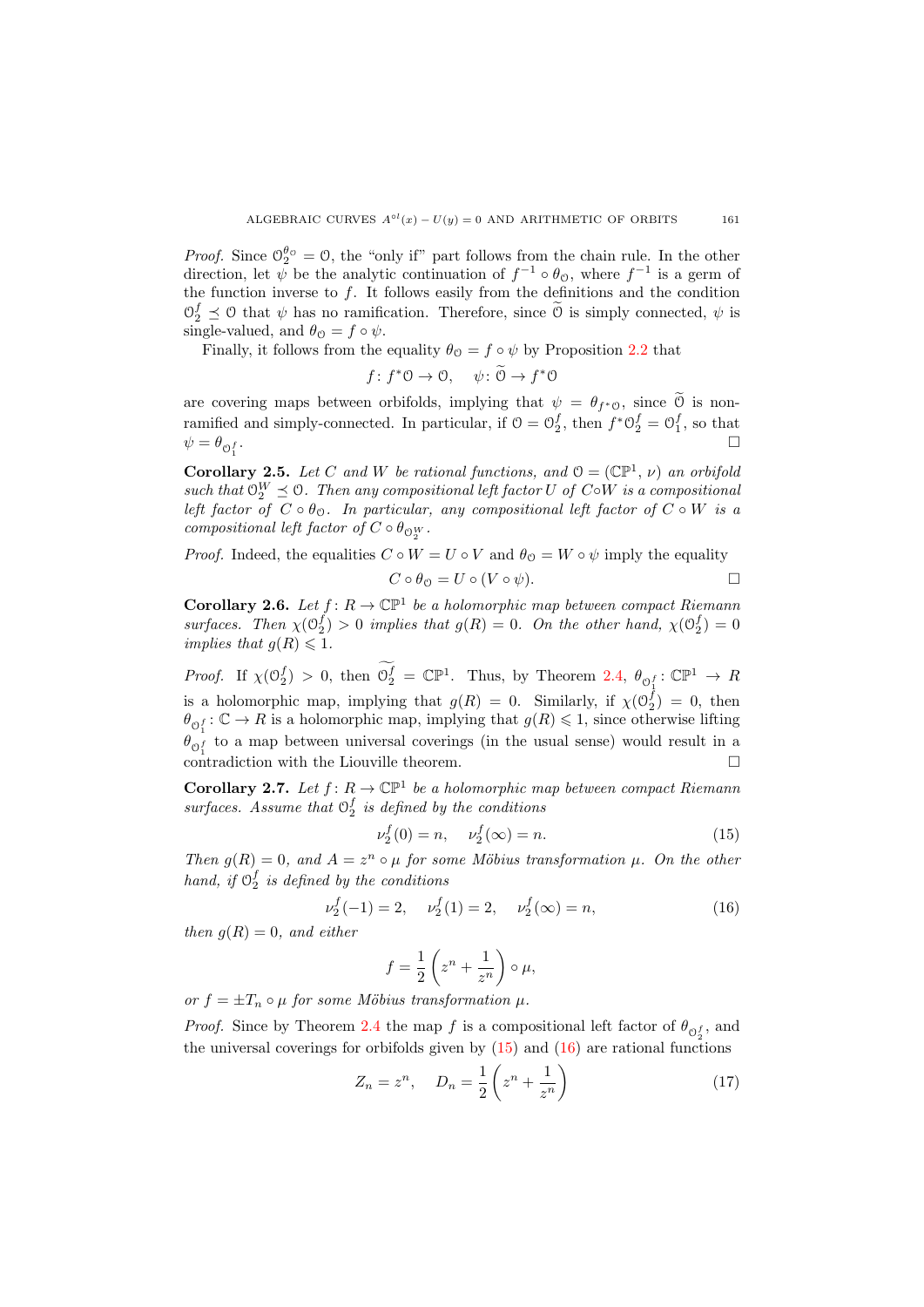correspondingly, the statement follows from the well-known fact that any compositional left factor of  $Z_n$  has the form  $Z_d \circ \mu$  for some Möbius transformation  $\mu$ and  $d|n$ , while any compositional left factor of  $D_n$  has the form  $\pm T_d \circ \mu$  or  $D_d \circ \mu$ for some Möbius transformation  $\mu$  and  $d|n$  (see for example [\[15,](#page-30-16) Sections 4.1 and  $(4.2)$ ).

**2.2. Fiber products.** Let  $f: C_1 \rightarrow C$  and  $g: C_2 \rightarrow C$  be holomorphic maps between compact Riemann surfaces. The collection

$$
(C_1, f) \times_C (C_2, g) = \bigcup_{j=1}^{n(f,g)} \{R_j, p_j, q_j\},\
$$

where  $R_j$  are compact Riemann surfaces provided with holomorphic maps

$$
p_j: R_j \to C_1, \quad q_j: R_j \to C_2, \quad 1 \leqslant j \leqslant n(f, g),
$$

is called the *fiber product* of  $f$  and  $g$  if

$$
f \circ p_j = g \circ q_j, \quad 1 \leqslant j \leqslant n(f, g),
$$

and for any holomorphic maps  $p: R \to C_1$ ,  $q: R \to C_2$  between compact Riemann surfaces satisfying

$$
f\circ p=g\circ q
$$

there exist a uniquely defined index j and a holomorphic map  $w: R \to R_j$  such that

$$
p = p_j \circ w, \quad q = q_j \circ w.
$$

The fiber product exists and is defined in a unique way up to natural isomorphisms.

In practical terms the fiber product is described by the following algebraic construction. Let us consider the algebraic curve

<span id="page-9-0"></span>
$$
E = \{(x, y) \in C_1 \times C_2 \mid f(x) = g(y)\}.
$$
\n(18)

Let us denote by  $V_j, 1 \leq j \leq n(f, g)$ , irreducible components of E, by  $R_j, 1 \leq j \leq j$  $n(f, g)$ , their desingularizations, and by

$$
\pi_j \colon R_j \to V_j, \quad 1 \leqslant j \leqslant n(f, g),
$$

the desingularization maps. Then the compositions

$$
x \circ \pi_j \colon R_j \to C_1, \quad y \circ \pi_j \colon R_j \to C_2, \quad 1 \leqslant j \leqslant n(f, g),
$$

extend to holomorphic maps

$$
p_j: R_j \to C_1, \quad q_j: R_j \to C_2, \quad 1 \leqslant j \leqslant n(f, g),
$$

and the collection  $\bigcup_{j=1}^{n(f,g)} \{R_j, p_j, q_j\}$  is the fiber product of f and g.

Abusing notation we will call the Riemann surfaces  $R_j$ ,  $1 \leqslant j \leqslant n(f, g)$ , irreducible components of the fiber product of  $f$  and  $g$ . The number of irreducible components  $n(f, g)$  satisfies the inequality

<span id="page-9-1"></span>
$$
n(f, g) \le \text{GCD}(\deg f, \deg g). \tag{19}
$$

Indeed, the degree of every map

$$
h_j = f \circ p_j = g \circ q_j, \quad 1 \leqslant j \leqslant n(f, g),
$$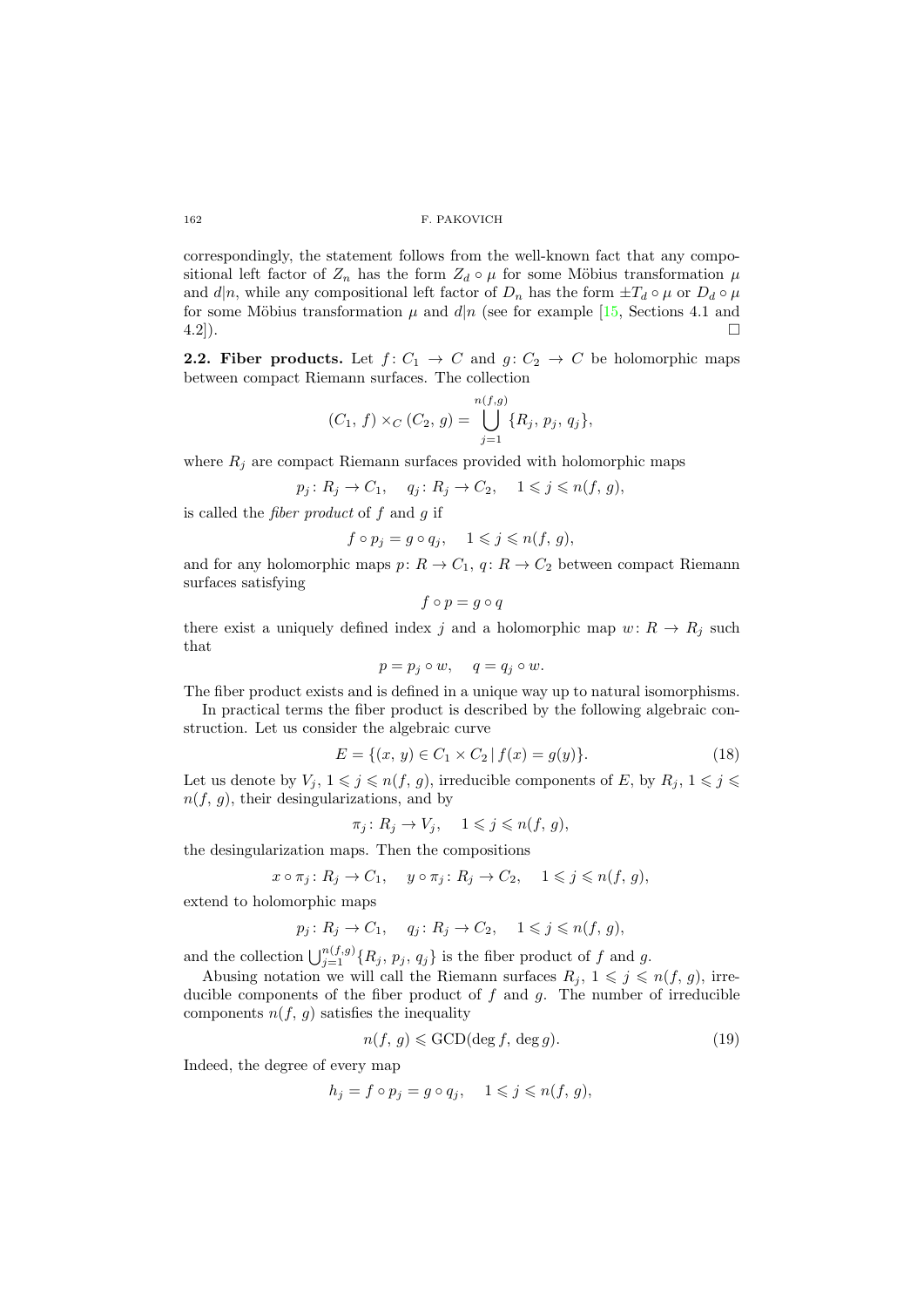is divisible by LCM(deg f, deg g). On the other hand, calculating the degrees of projections of curve [\(18\)](#page-9-0), we see that

$$
\sum_j \deg p_j = \deg g, \quad \sum_j \deg q_j = \deg f,
$$

implying that

$$
\sum_{j=1}^{n(f,g)} h_j = \deg f \deg g.
$$

Therefore, [\(19\)](#page-9-1) holds.

<span id="page-10-0"></span>**Theorem 2.8.** Let  $f: C_1 \to C$ ,  $g: C_2 \to C$ , and  $u: C_3 \to C_2$  be holomorphic maps between compact Riemann surfaces. Assume that

$$
(C_1, f) \times_C (C_2, g) = \bigcup_{j=1}^{n(f,g)} \{R_j, p_j, q_j\}
$$

and

$$
(R_j, q_j) \times_{C_2} (C_3, u) = \bigcup_{i=1}^{n(u, q_j)} \{R_{ij}, p_{ij}, q_{ij}\}, \quad 1 \leq j \leq n(f, g).
$$

Then

$$
(C_1, f) \times_C (C_3, g \circ u) = \bigcup_{j=1}^{n(f,g)} \bigcup_{i=1}^{n(u,g_j)} \{R_{ij}, p_j \circ p_{ij}, q_{ij}\}.
$$

*Proof.* It is clear that for  $j, 1 \leq j \leq n(f, g)$ , and  $i, 1 \leq i \leq n(u, q_j)$ , the diagram

$$
R_{ij} \xrightarrow{p_{ij}} R_j \xrightarrow{p_j} C_1
$$
  
\n
$$
\downarrow q_{ij} \qquad \qquad q_j \qquad \qquad \downarrow f
$$
  
\n
$$
C_3 \xrightarrow{u} C_2 \xrightarrow{g} C
$$

commutes, so that

$$
(g \circ u) \circ q_{ij} = f \circ (p_j \circ p_{ij}).
$$

Assume now that  $p$  and  $q$  are holomorphic maps between compact Riemann surfaces such that

$$
(g \circ u) \circ q = f \circ p.
$$

By the universality property of the fiber product of  $g$  and  $f$ , this equality implies that

$$
u \circ q = q_j \circ w, \quad p = p_j \circ w
$$

for some index  $j$  and holomorphic map  $w$ . In turn, by the universality property of the fiber product of u and  $q_i$ , the first from these equalities implies that

$$
q = q_{ij} \circ \widetilde{w}, \quad w = p_{ij} \circ \widetilde{w}
$$

for some index i and holomorphic map  $\tilde{w}$ . Thus,

$$
p = p_j \circ p_{ij} \circ \widetilde{w}, \quad q = q_{ij} \circ \widetilde{w}.
$$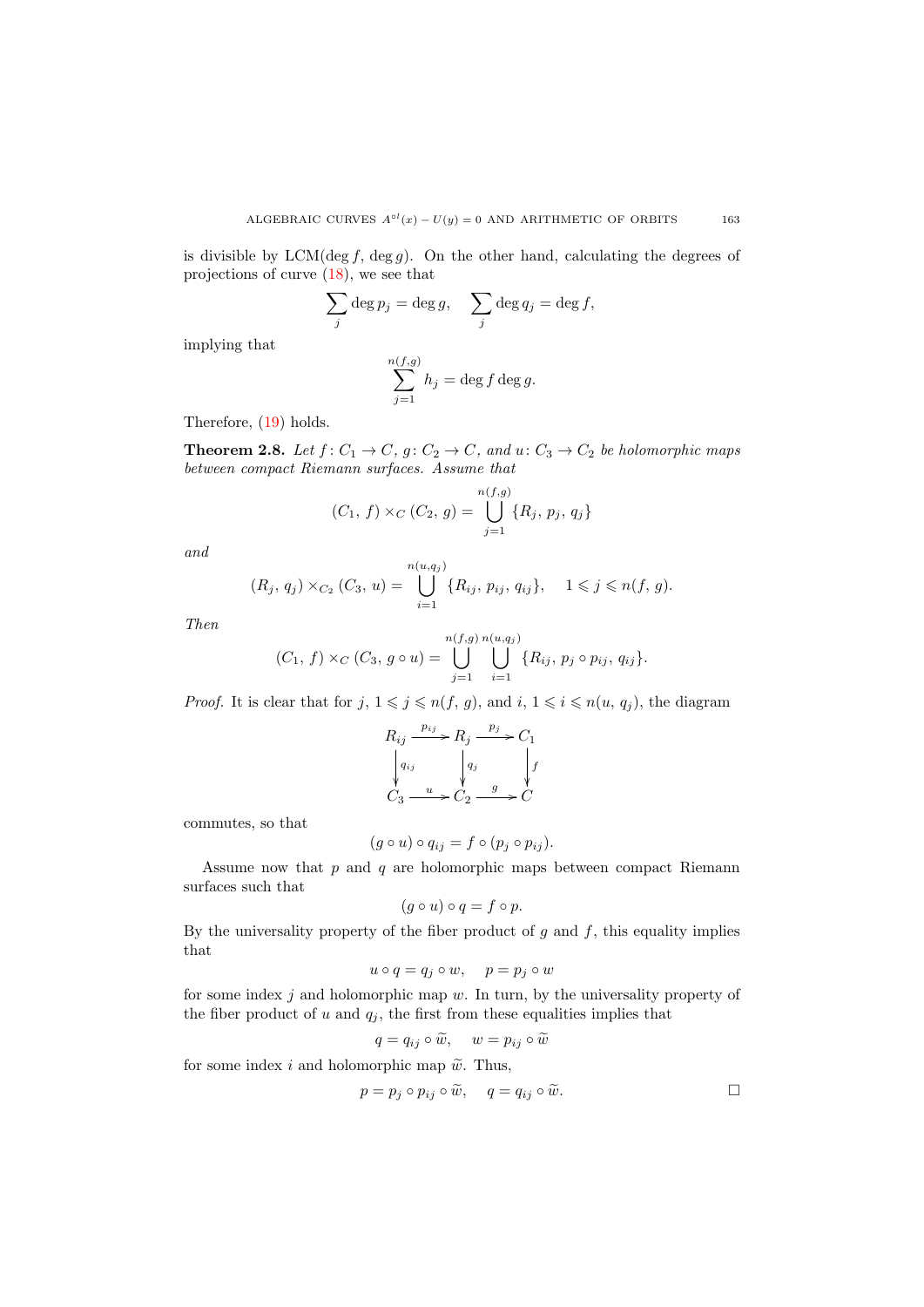<span id="page-11-3"></span>**Corollary 2.9.** In the above notation, the fiber products  $(C_1, f) \times_C (C_2, g)$  and  $(C_1, f) \times_C (C_3, g \circ u)$  have the same number of irreducible components if and only if for every j,  $1 \leqslant j \leqslant n(f, g)$ , the fiber product  $(R_j, q_j) \times_{C_2} (C_3, u)$  has a unique  $irreducible \ component.$ 

<span id="page-11-4"></span>**Corollary 2.10.** Let R be a compact Riemann surface,  $U: R \to \mathbb{CP}^1$  a holomorphic map, and A a rational function. Then there exists  $d_0 \geq 1$  such that

<span id="page-11-0"></span>
$$
n(A^{\circ d}, U) = n(A^{\circ d_0}, U) \tag{20}
$$

for all  $d \geqslant d_0$ .

*Proof.* Clearly, Theorem [2.8](#page-10-0) implies that for every  $d \geq 1$  the inequality

$$
n(A^{\circ(d+1)}, U) \geq n(A^{\circ d}, U)
$$

holds. On the other hand, by [\(19\)](#page-9-1), for every  $d \ge 1$  we have:

$$
n(A^{\circ d}, U) \leqslant \text{GCD}(\text{deg } A^{\circ d}, \text{ deg } U) \leqslant \text{deg } U.
$$

Therefore, there exists  $d_0 \geq 1$  such that [\(20\)](#page-11-0) holds for all  $d \geq d_0$ .

**2.3. Functional equations and orbifolds.** Orbifolds  $\mathcal{O}_1^f$  and  $\mathcal{O}_2^f$  defined above are useful for the study of the functional equation

<span id="page-11-1"></span>
$$
f \circ p = g \circ q,\tag{21}
$$

where

$$
p: R \to C_1
$$
,  $f: C_1 \to \mathbb{CP}^1$ ,  $q: R \to C_2$ ,  $g: C_2 \to \mathbb{CP}^1$ 

are holomorphic maps between compact Riemann surfaces.

We say that holomorphic maps  $p: R \to C_1$  and  $q: R \to C_2$  have no non-trivial common compositional right factor if the equalities

$$
p = \widetilde{p} \circ w, \quad q = \widetilde{q} \circ w,
$$

where  $w: R \to \tilde{R}, \tilde{p}: \tilde{R} \to C_1, \tilde{q}: \tilde{R} \to C_2$  are holomorphic maps between compact Riemann surfaces, imply that deg  $w = 1$ . If such p and q satisfy [\(21\)](#page-11-1), then by the universality property of the fiber product

<span id="page-11-2"></span>
$$
(C_1, f) \times_{\mathbb{CP}^1} (C_2, g) = \bigcup_{j=1}^{n(f,g)} \{R_j, p_j, q_j\},\tag{22}
$$

the equalities

$$
p = p_j \circ w, \quad q = q_j \circ w
$$

hold for some  $j, 1 \leq j \leq n(f, g)$ , and an isomorphism  $w: R_j \to R_j$ .

A solution  $f, p, g, q$  of  $(21)$  is called *good* if the fiber product of  $f$  and  $g$  has a unique component, and  $p$  and  $q$  have no non-trivial common compositional right factor. Thus, good solutions correspond to fiber products [\(22\)](#page-11-2) with  $n(f, g) = 1$ . In this notation, the following statement holds (see  $[12,$  Theorem 4.2]).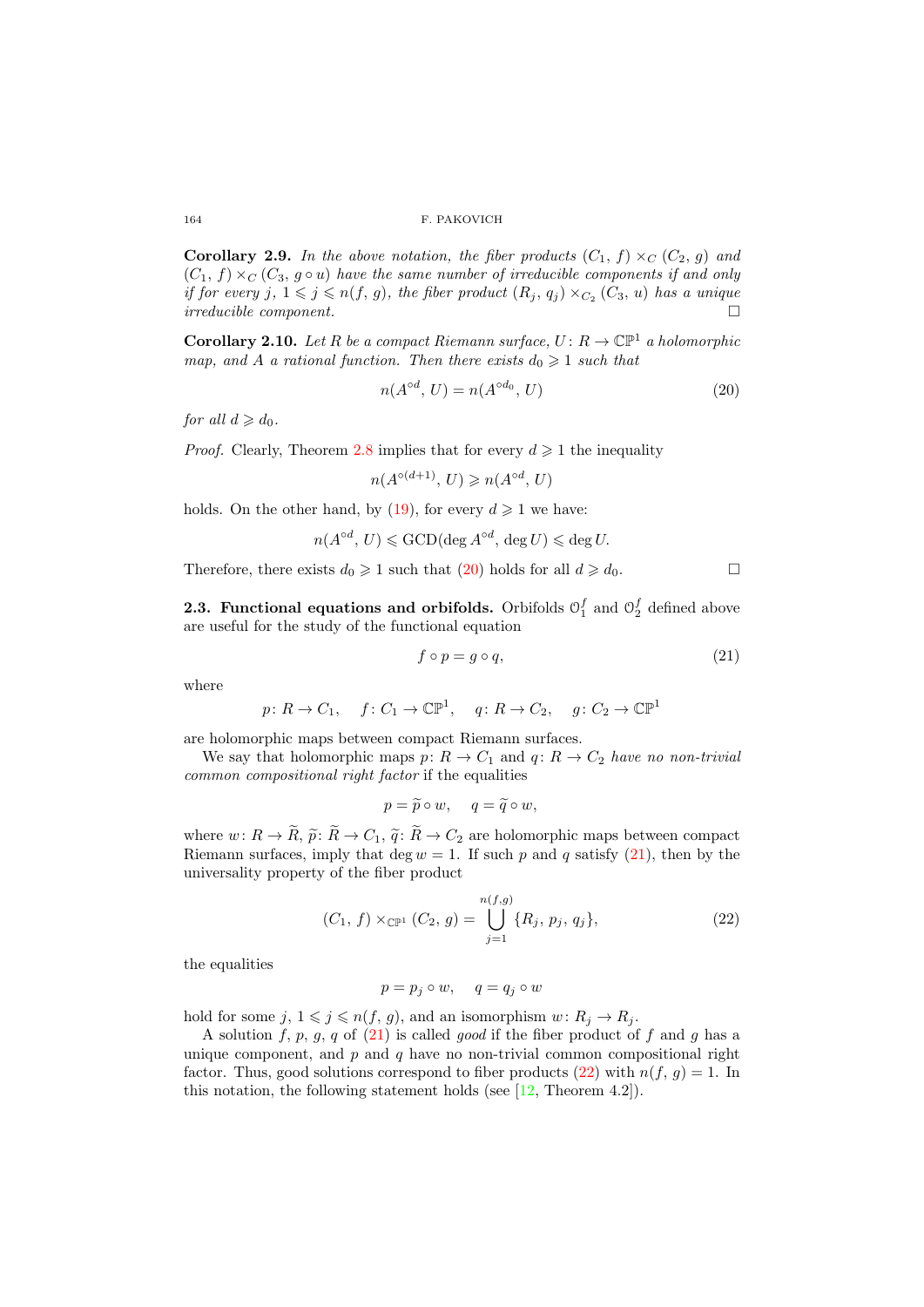<span id="page-12-3"></span>**Theorem 2.11.** Let f, p, g, q be a good solution of  $(21)$ . Then the commutative diagram



 $consists$  of minimal holomorphic maps between orbifolds.

Of course, vertical arrows in the above diagram are minimal holomorphic maps simply by definition. The meaning of the theorem is that the branching of  $f$  and  $q$ defines, to a certain extent, the branching of  $g$  and  $p$  and vice versa.

Below we will use the following criterion (see  $[12, \text{Lemma } 2.1]$ ).

<span id="page-12-4"></span>**Lemma 2.12.** A solution f, p, g, q of  $(21)$  is good whenever any two of the following three conditions are satisfied:

- the fiber product of f and g has a unique component,
- p and q have no non-trivial common compositional right factor,
- deg  $f = \deg q$ , deg  $q = \deg p$ .

<span id="page-12-5"></span>2.4. Generalized Lattès maps. Most of orbifolds considered in this paper are defined on  $\mathbb{CP}^1$ . For such orbifolds, we will omit the Riemann surface R in the definition of  $\mathcal{O} = (R, \nu)$ , meaning that  $R = \mathbb{CP}^1$ . Signatures of orbifolds on  $\mathbb{CP}^1$  with non-negative Euler characteristics and corresponding  $\Gamma_{\Omega}$  and  $\theta_{\Omega}$  can be described explicitly as follows. If  $\mathcal O$  is an orbifold distinct from the non-ramified sphere, then  $\chi(0) = 0$  if and only if the signature of 0 belongs to the list

<span id="page-12-0"></span>
$$
\{2, 2, 2, 2\}, \{3, 3, 3\}, \{2, 4, 4\}, \{2, 3, 6\}, \tag{23}
$$

and  $\chi(0) > 0$  if and only if the signature of O belongs to the list

<span id="page-12-1"></span> ${n, n}, n \geq 2, \quad {2, 2, n}, n \geq 2, \quad {2, 3, 3}, \quad {2, 3, 4}, \quad {2, 3, 5}.$  (24) Groups  $\Gamma_{\mathcal{O}} \subset \text{Aut}(\mathbb{C})$  corresponding to orbifolds 0 with signatures [\(23\)](#page-12-0) are generated by translations of  $\mathbb C$  by elements of some lattice  $L \subset \mathbb C$  of rank two and the rotation  $z \to \varepsilon z$ , where  $\varepsilon$  is an nth root of unity with n equal to 2, 3, 4, or 6, such that  $\varepsilon L = L$  (see [\[11\]](#page-30-10), or [\[5,](#page-30-15) Section IV.9.5]). Accordingly, the functions  $\theta_{\mathcal{O}}$  may be written in terms of the corresponding Weierstrass functions as  $\wp(z)$ ,  $\wp'(z)$ ,  $\wp^2(z)$ , and  $\wp^2(z)$ . Groups  $\Gamma_0 \subset \text{Aut}(\mathbb{CP}^1)$  corresponding to orbifolds 0 with signatures [\(24\)](#page-12-1) are the well-known finite subgroups  $C_n$ ,  $D_{2n}$ ,  $A_4$ ,  $S_4$ ,  $A_5$  of Aut( $\mathbb{CP}^1$ ), and the functions  $\theta_0$  are Galois coverings of  $\mathbb{CP}^1$  by  $\mathbb{CP}^1$  of degrees n, 2n, 12, 24, 60, calculated for the first time by Klein in [\[8\]](#page-30-17).

A Latter map can be defined as a rational function  $\tilde{A}$  of degree at least two such that  $A: \mathcal{O} \to \mathcal{O}$  is a covering self-map for some orbifold  $\mathcal{O}$  (see [\[11\]](#page-30-10)). Thus, A is a Lattès map if there exists an orbifold  $\theta$  such that for any  $z \in \mathbb{CP}^1$  the equality

<span id="page-12-2"></span>
$$
\nu(A(z)) = \nu(z) \deg_z A \tag{25}
$$

holds. By formula [\(10\)](#page-6-2), such 0 necessarily satisfies  $\chi(0) = 0$ . Furthermore, for a given function A there might be at most one orbifold such that  $(25)$  holds (see [\[11\]](#page-30-10) and  $[18,$  Theorem 6.1]).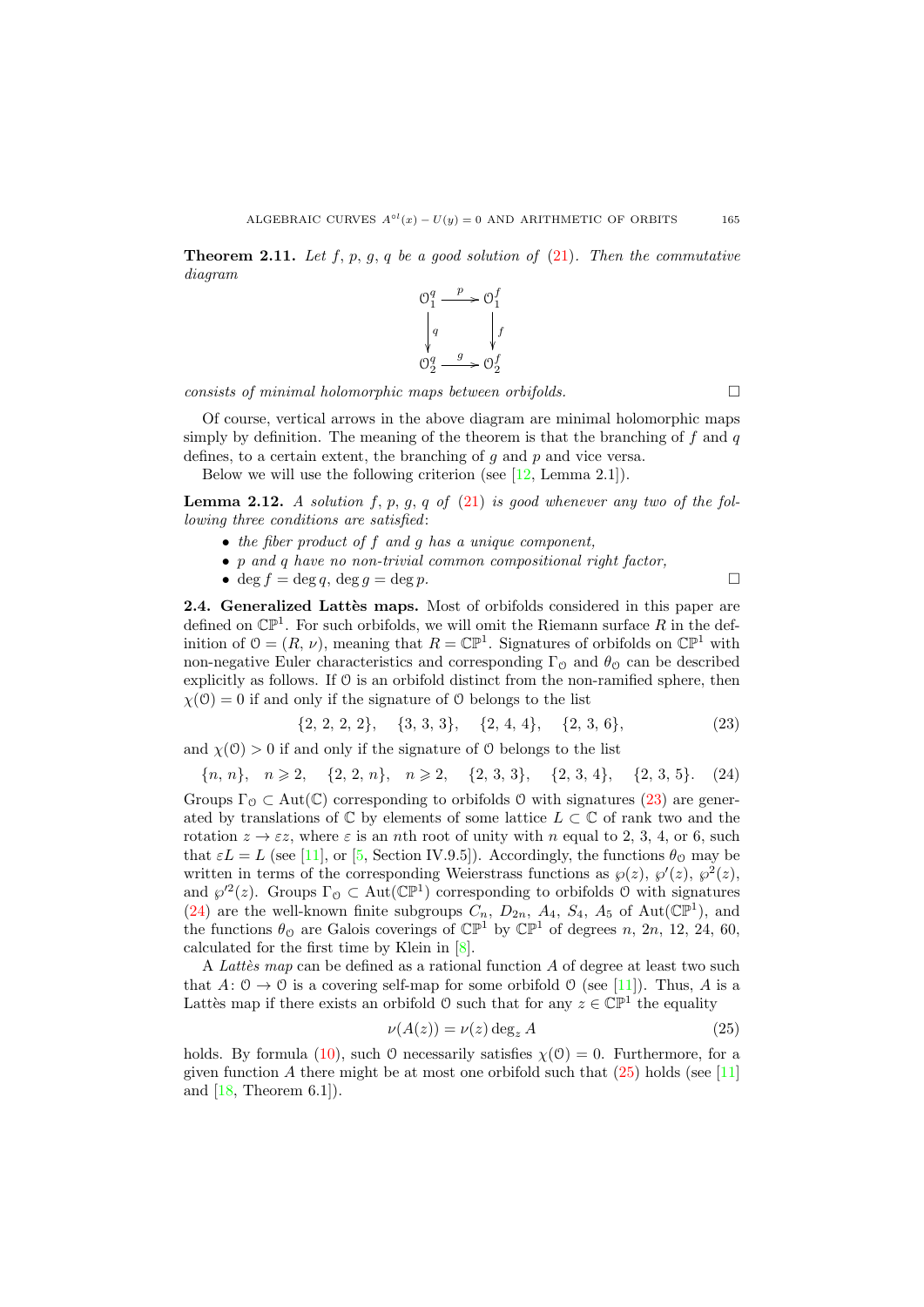Following  $[18]$ , we say that a rational function A of degree at least two is a *generalized Lattès map* if there exists an orbifold  $\mathcal{O}$ , distinct from the non-ramified sphere, such that  $A: \mathcal{O} \to \mathcal{O}$  is a minimal holomorphic self-map between orbifolds; that is, for any  $z \in \mathbb{CP}^1$ , the equality

<span id="page-13-0"></span>
$$
\nu(A(z)) = \nu(z) \text{ GCD}(\text{deg}_z A, \nu(A(z))) \tag{26}
$$

holds. By inequality [\(11\)](#page-6-3), such 0 satisfies  $\chi(0) \geq 0$ . Since [\(25\)](#page-12-2) implies [\(26\)](#page-13-0), any ordinary Lattès map is a generalized Lattès map. Notice that if  $\theta$  is the nonramified sphere, then condition  $(26)$  trivially holds for any rational function A. We say that a rational function is *special* if it is either a Lattès map, or is conjugate to  $z^{\pm n}$  or  $\pm T_n$ , where  $T_n$  is the Chebyshev polynomial.

In general, for a given function  $A$  there might be several orbifolds  $O$  satisfying [\(26\)](#page-13-0), and even infinitely many such orbifolds. For example,  $z^{\pm d}$ :  $0 \rightarrow 0$  is a minimal holomorphic map for any O defined by the conditions

<span id="page-13-2"></span>
$$
\nu(0) = \nu(\infty) = n, \quad n \geqslant 2, \quad \text{GCD}(d, n) = 1,\tag{27}
$$

and  $\pm T_d$ :  $0 \to 0$  is a minimal holomorphic map for any 0 defined by the conditions

<span id="page-13-3"></span>
$$
\nu(-1) = \nu(1) = 2, \quad \nu(\infty) = n, \quad n \ge 1, \quad \text{GCD}(d, n) = 1.
$$
 (28)

For odd d, additionally,  $\pm T_d$ :  $0 \rightarrow 0$  is a minimal holomorphic map for 0 defined by

<span id="page-13-4"></span>
$$
\nu(1) = 2, \quad \nu(\infty) = 2,\tag{29}
$$

or

<span id="page-13-5"></span>
$$
\nu(-1) = 2, \quad \nu(\infty) = 2. \tag{30}
$$

Nevertheless, the following statement holds (see [\[18,](#page-30-8) Theorem 1.2]).

<span id="page-13-1"></span>Theorem 2.13. Let A be a rational function of degree at least two not conjugate to  $z^{\pm d}$  or  $\pm T_d$ . Then there exists an orbifold  $\mathcal{O}_0^A$  such that  $A: \mathcal{O}_0^A \to \mathcal{O}_0^A$  is a minimal holomorphic map between orbifolds, and for any orbifold O such that  $A: \mathcal{O} \to \mathcal{O}$  is a minimal holomorphic map between orbifolds, the relation  $\mathcal{O} \preceq \mathcal{O}_0^A$ holds. Furthermore,  $\Theta_0^{A^{ol}} = \Theta_0^A$  for any  $l \geqslant 1$ .

Clearly, generalized Lattès maps are exactly rational functions for which the orbifold  $\mathcal{O}_0^A$  is distinct from the non-ramified sphere, completed by the functions  $z^{\pm d}$  and  $\pm T_d$  for which the orbifold  $\mathcal{O}_0^A$  is not defined. Furthermore, ordinary Lattes maps are exactly rational functions for which  $\chi(\mathcal{O}_0^A) = 0$  (see [\[18,](#page-30-8) Lemma 6.4]) and if A is a Lattes map, then the minimal holomorphic map  $A: \mathcal{O}_0^A \to \mathcal{O}_0^A$  is a covering map by Proposition [2.1.](#page-6-4) Notice also that since a rational function  $\ddot{A}$  is conjugate to  $z^{\pm d}$  or  $\pm T_d$  if and only if some iterate  $A^{\circ l}$  is conjugate to  $z^{\pm ld}$  or  $\pm T_{ld}$  (see for example  $[18, \text{Lemma 6.3}])$ , Theorem [2.13](#page-13-1) implies that A is a generalized Lattes map if and only if some iterate  $A^{\circ l}$  is a generalized Lattes map.

For exceptional functions  $z^{\pm d}$  and  $\pm T_d$ , the orbifolds for which [\(26\)](#page-13-0) holds are described as follows (see [\[18,](#page-30-8) Theorem 6.2]).

<span id="page-13-6"></span>Theorem 2.14. Let  $\odot$  be an orbifold distinct from the non-ramified sphere.

(1) The map  $z^{\pm d}$ :  $0 \rightarrow 0$ ,  $d \geq 2$ , is a minimal holomorphic map between orbifolds if and only if O is defined by conditions [\(27\)](#page-13-2).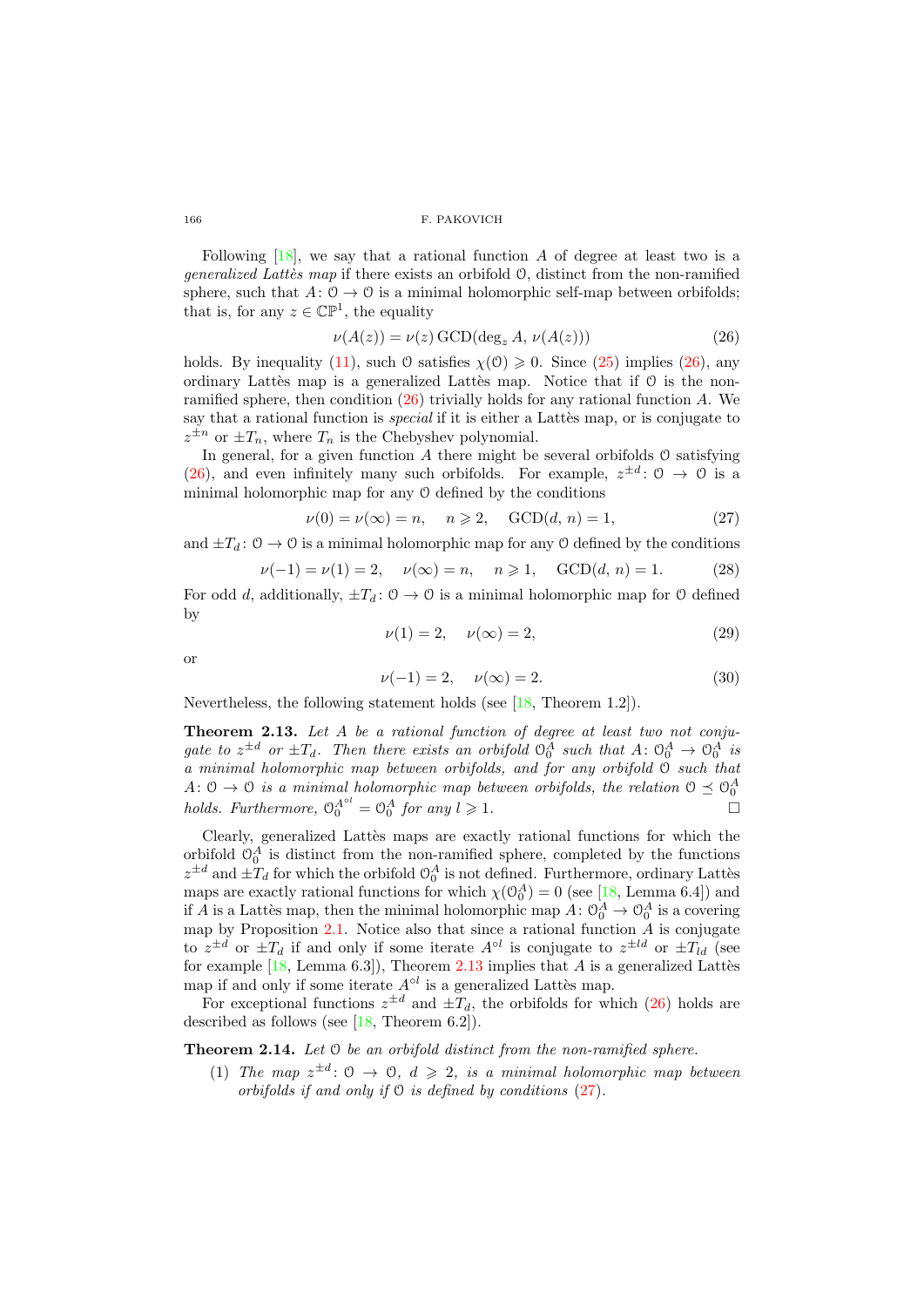(2) The map  $\pm T_d$ :  $0 \rightarrow 0$ ,  $d \geq 2$ , is a minimal holomorphic map between orbifolds if and only if either  $\mathcal O$  is defined by conditions  $(28)$ , or d is odd and  $\Theta$  is defined by conditions [\(29\)](#page-13-4) or [\(30\)](#page-13-5).

If A is a generalized Lattès map, then  $c(\mathbb{O}_0^A)$  is a subset of the set  $c(\mathbb{O}_2^A)$  consisting of critical values of A unless deg  $A \leq 4$ . More generally, the following statement holds (see  $[18, \text{Lemma } 6.6]$ ).

<span id="page-14-4"></span>**Lemma 2.15.** Let A be a rational function of degree at least five, and  $\mathcal{O}_1$ ,  $\mathcal{O}_2$ orbifolds distinct from the non-ramified sphere such that  $A: \mathcal{O}_1 \to \mathcal{O}_2$  is a minimal holomorphic map between orbifolds. Assume that  $\chi(\mathcal{O}_1) \geq 0$ . Then  $c(\mathcal{O}_2) \subseteq c(\mathcal{O}_2^A)$ .

> 3. ALGEBRAIC CURVES  $A^{\circ l}(x) - U(y) = 0$ with Components of Low Genus

In this section, we solve Problem [1.1.](#page-0-1) Our approach is based on the following theorem, which is a mild generalization of a result proved in [\[14\]](#page-30-1).

<span id="page-14-0"></span>**Theorem 3.1.** Let R be a compact Riemann surface and  $W: R \to \mathbb{CP}^1$  a holomorphic map of degree n. Then for any rational function P of degree m such that the fiber product of  $P$  and  $W$  consists of a unique component  $E$ , the inequality

<span id="page-14-3"></span>
$$
\chi(E) \le \chi(R)(n-1) - \frac{m}{42} \tag{31}
$$

holds, unless  $\chi(\mathcal{O}_2^W) \geq 0$ .

*Proof.* The proof of Theorem [3.1](#page-14-0) in the case  $R = \mathbb{CP}^1$  was given in [\[14,](#page-30-1) Section 3]. The proof in the general case is obtained in the same way with appropriate modifications. First of all, observe that if  $q: E \to R$  is a holomorphic map of degree n between compact Riemann surfaces, then

<span id="page-14-1"></span>
$$
\chi(\mathcal{O}_2^q) \geq \chi(E) + \chi(R)(1 - n). \tag{32}
$$

Indeed, it follows from [\(6\)](#page-5-3) that

$$
\chi(\mathcal{O}_2^q) \geq \chi(R) - c(q),
$$

where  $c(q)$  is the number of branch points of q. On the other hand, since the number  $c(q)$  is less than or equal to the number of points  $z \in E$  where  $\deg_z q > 1$ , the Riemann–Hurwitz formula

$$
\chi(E) = \chi(R)n - \sum_{z \in E} (\deg_z q - 1)
$$

implies that

$$
c(q) \leq \chi(R)n - \chi(E).
$$

Therefore, [\(32\)](#page-14-1) holds.

Let  $W \times_{\mathbb{CP}^1} P = \{E, p, q\}$ . Since

$$
P\colon \mathcal{O}_2^q\to \mathcal{O}_2^W
$$

is a minimal holomorphic map between orbifolds by Theorem [2.11,](#page-12-3) it follows from Proposition [2.1](#page-6-4) that  $\overline{X}$ 

<span id="page-14-2"></span>
$$
\chi(\mathcal{O}_2^q) \leqslant m\chi(\mathcal{O}_2^W). \tag{33}
$$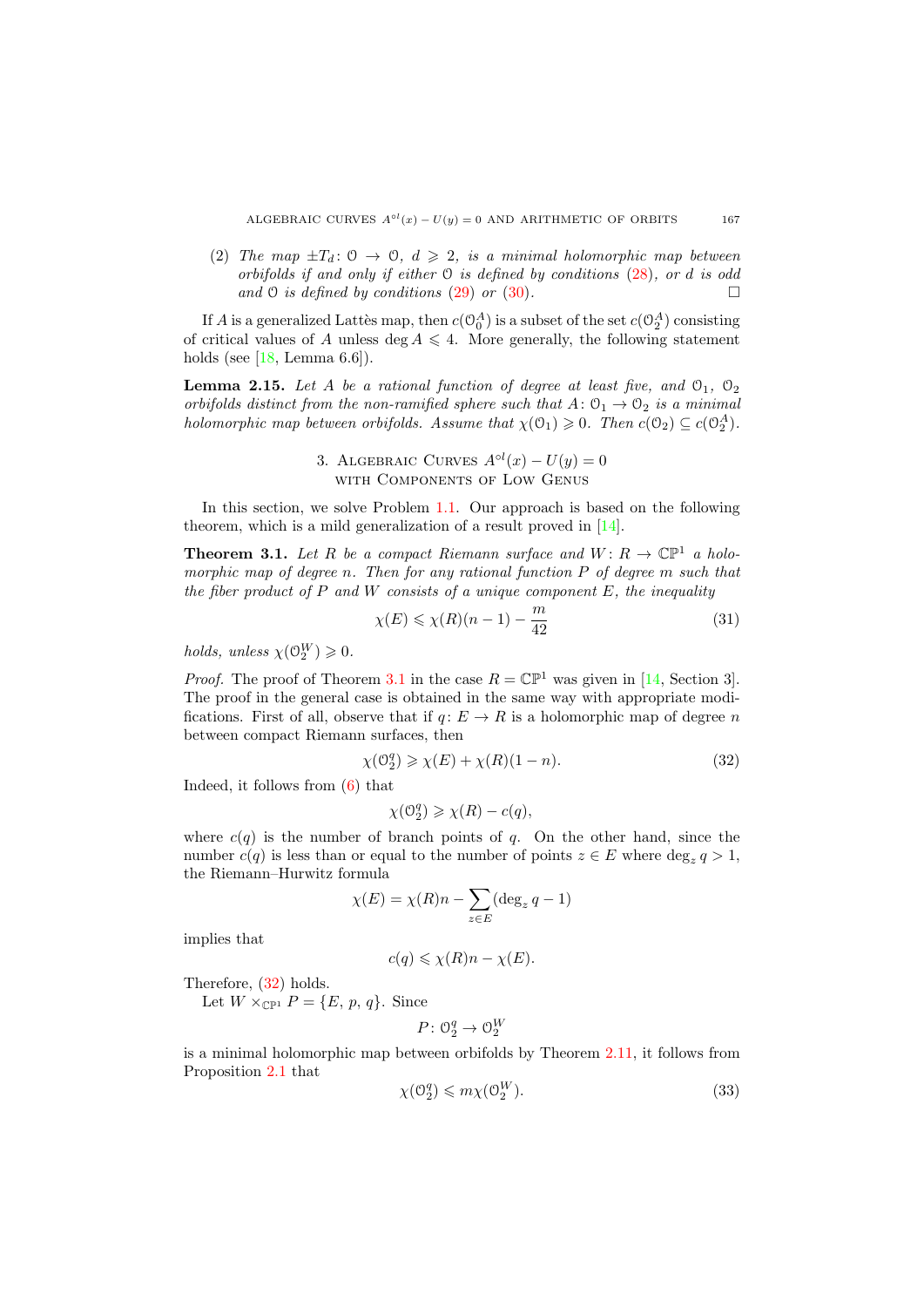On the other hand, [\(6\)](#page-5-3) implies that if  $\chi(0) < 0$ , then in fact

$$
\chi(\mathcal{O})\leqslant-\frac{1}{42}
$$

(where the equality is attained for the collection of ramification indices  $(2, 3, 7)$ ). Therefore, if  $\chi(\mathbb{O}_2^W) < 0$ , then it follows from [\(33\)](#page-14-2) and [\(32\)](#page-14-1) that

$$
\chi(E) + \chi(R)(1 - n) \leqslant -\frac{m}{42},
$$

implying  $(31)$ .

Let us denote by  $D = D[R_d, A, W_d, h_d]$  an infinite commutative diagram

$$
\cdots \longrightarrow R_3 \xrightarrow{h_3} R_2 \xrightarrow{h_2} R_1 \xrightarrow{h_1} R_0
$$
  
\n
$$
\cdots \qquad \downarrow W_3 \qquad \downarrow W_2 \qquad \downarrow W_1 \qquad \downarrow W_0
$$
  
\n
$$
\longrightarrow \mathbb{C}\mathbb{P}^1 \xrightarrow{A} \mathbb{C}\mathbb{P}^1 \xrightarrow{A} \mathbb{C}\mathbb{P}^1 \xrightarrow{A} \mathbb{C}\mathbb{P}^1
$$

consisting of holomorphic maps between compact Riemann surfaces. We say that D is good if for any  $d_2 > d_1 \geqslant 0$ , the maps

$$
W_{d_1}, \quad h_{d_1+1} \circ h_{d_1+2} \circ \cdots \circ h_{d_2}, \quad A^{\circ(d_2-d_1)}, \quad W_{d_2}
$$

form a good solution of equation  $(21)$ . Notice that if D is good, then

<span id="page-15-1"></span>
$$
\deg W_d = \deg W_0, \quad d \geqslant 1,\tag{34}
$$

by Lemma [2.12.](#page-12-4) We say that D is preperiodic if there exist  $s_0 \geq 0$  and  $l \geq 1$  such that for any  $d \geq s_0$  the Riemann surfaces  $R_d$  and  $R_{d+l}$  are isomorphic and

$$
W_d = W_{d+l} \circ \alpha_d
$$

for some isomorphism

$$
\alpha_d\colon R_d\to R_{d+l}.
$$

Combined with the general properties of fiber products and generalized Lattes maps, Theorem [3.1](#page-14-0) implies the following statement.

<span id="page-15-2"></span>**Theorem 3.2.** Let  $D = D[R_d, A, W_d, h_d]$  be a diagram consisting of holomorphic maps of degree at least two. Assume that D is good and the sequence  $g(R_d)$ ,  $d \geq 0$ , is bounded. Then  $g(R_d) \leq 1, d \geq 0$ , and, unless A is a Lattès map,  $g(R_d) = 0, d \geq 0$ . Furthermore, D is preperiodic and  $A^{\circ l}: \mathcal{O}_2^{W_d} \to \mathcal{O}_2^{W_d}$  is a minimal holomorphic map between orbifolds for some  $l \geqslant 1$  and all d big enough. In particular, A is a generalized Lattès map.

*Proof.* Since the sequence  $g(R_d)$ ,  $d \geq 0$ , is bounded from above, the sequence  $\chi(R_d)$ .  $d \geq 0$ , is bounded from below. Therefore, applying Theorem [3.1](#page-14-0) for  $W = W_d, d \geq 0$ , and  $P = A^{\circ j}$  with j big enough, we conclude that

<span id="page-15-0"></span>
$$
\chi(\mathcal{O}_2^{W_d}) \geq 0, \quad d \geq 0. \tag{35}
$$

Hence,  $g(R_d) \leq 1, d \geq 0$ , by Corollary [2.6.](#page-8-2)

Let us show that the set of orbifolds  $\mathcal{O}_2^{W_d}$ ,  $d \geqslant 0$ , contains only finitely many different orbifolds. Clearly, it is enough to show that the sequences  $c(\mathcal{O}_2^{W_d})$ ,  $d \geqslant 0$ ,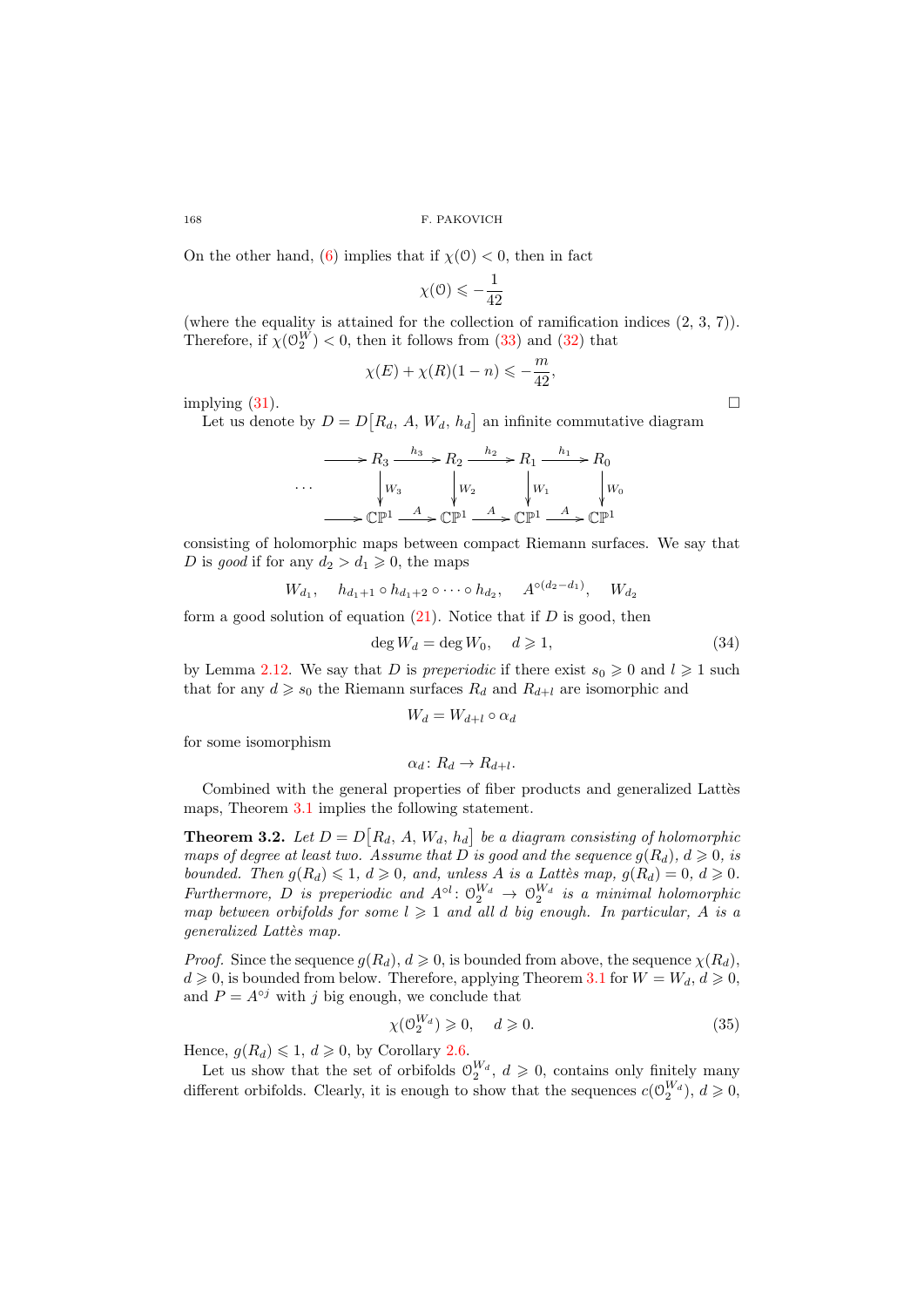and  $\nu(\mathbb{O}_2^{W_d})$ ,  $d \geqslant 0$ , have only finitely many different elements. Since D is good, it follows from Theorem [2.11](#page-12-3) that

<span id="page-16-2"></span>
$$
A^{\circ(d_2 - d_1)} \colon \mathcal{O}_2^{W_{d_2}} \to \mathcal{O}_2^{W_{d_1}} \tag{36}
$$

is a minimal holomorphic map between orbifolds for any  $d_2 > d_1 \geq 0$ . In particular,

$$
A: \mathcal{O}_2^{W_{d+1}} \to \mathcal{O}_2^{W_d}, \quad d \geqslant 0,
$$

are minimal holomorphic maps. Therefore, if deg  $A > 4$ , then by Lemma [2.15](#page-14-4) every set  $c(\mathbb{O}_2^{W_d})$ ,  $d \geq 0$ , is a subset of the set  $c(\mathbb{O}_2^A)$ , and hence, the sequence  $c(\mathbb{O}_2^{W_d})$ ,  $d \geqslant 0$ , has only finitely many different elements. Moreover, this is true if deg A  $\leq 4$ . Indeed, the inequality deg  $A \geq 2$  implies the inequality deg  $A^{\circ 3} > 4$ , and hence, every set  $c(\mathcal{O}_2^{W_d})$ ,  $d \geqslant 0$ , is a subset of the set  $c(A^{\circ 3})$ , since

$$
A^{\circ 3} \colon \mathcal{O}_2^{W_{d+3}} \to \mathcal{O}_2^{W_d}, \quad d \geqslant 0,
$$

also are minimal holomorphic maps. Finally, by [\(35\)](#page-15-0), possible signatures of the orbifolds  $\mathcal{O}_2^{W_d}$ ,  $d \geq 0$ , belong to lists [\(23\)](#page-12-0) and [\(24\)](#page-12-1), and it follows from equality [\(34\)](#page-15-1) and Corollary [2.7](#page-8-3) that if  $\nu(\mathbb{O}_2^{W_d}) = \{n, n\}, n \geq 2$ , or  $\nu(\mathbb{O}_2^{W_d}) = \{2, 2, n\}, n \geq 2$ , then either  $n = \deg W_0$  or  $n = \deg W_0/2$ . Therefore, the sequence  $\nu(\mathcal{O}_2^{W_d})$ ,  $d \geqslant 0$ , also has only finitely many different elements.

Since the set  $\mathcal{O}_2^{W_d}$ ,  $d \geqslant 0$ , contains only finitely many different orbifolds, there exist an orbifold  $\mathcal{O}$  with  $\chi(\mathcal{O}) \geq 0$  and a monotonically increasing sequence  $d_k \to \infty$ such that  $\mathcal{O}_2^{W_{d_k}} = \mathcal{O}, k \geqslant 0$ . Moreover, by Theorem [2.4,](#page-7-2) the equalities

<span id="page-16-0"></span>
$$
\theta_{\mathcal{O}} = W_{d_k} \circ \theta_{\mathcal{O}_1^{W_{d_k}}}, \quad k \geqslant 0,
$$
\n
$$
(37)
$$

hold. By the classification given in Section [2.4,](#page-12-5) the group  $\Gamma_{\mathcal{O}}$  is finitely generated, and therefore, it has at most finitely many subgroups of any given index. Since [\(37\)](#page-16-0) and [\(34\)](#page-15-1) imply that every group  $\Gamma_{\bigcirc} w_{d_k}$ ,  $k \geq 0$ , has index deg  $W_0$  in  $\Gamma_{\bigcirc}$ , we conclude that the set of groups  $\Gamma_{\mathcal{O}_1^{W_{d_k}}}$ ,  $k \geq 0$ , contains only finitely many different groups. Therefore,

$$
\Gamma_{\mathcal{O}_1^{W_{d_{k_i}}}}=\Gamma_{\mathcal{O}_1^{W_{d_{k_j}}}}
$$

for some  $k_i > k_j$  and hence

$$
\theta_{\mathcal{O}_{1}^{W_{d_{k_{i}}}}}(x)=\alpha\circ\theta_{\mathcal{O}_{1}^{W_{d_{k_{j}}}}}(y)
$$

for some isomorphism  $\alpha \colon R_{d_{k_j}} \to R_{d_{k_i}}$ , implying by [\(37\)](#page-16-0) the equality

<span id="page-16-1"></span>
$$
W_{d_{k_j}} = W_{d_{k_i}} \circ \alpha. \tag{38}
$$

Since  $R_d$ ,  $W_d$ ,  $h_d$ ,  $d \geq 1$ , are defined by  $R_{d-1}$  and  $W_{d-1}$  in a unique way up to natural isomorphisms, [\(38\)](#page-16-1) implies that the preperiodicity condition holds for  $l = d_{k_i} - d_{k_j}$  and  $s_0 = d_{k_j}$ .

Finally, setting 
$$
d_2 = d + l
$$
 and  $d_1 = d$  in (36), we see that if  $d \ge s_0$ , then  

$$
A^{\circ l} : \mathcal{O}_2^{W_d} \to \mathcal{O}_2^{W_d}
$$

is a minimal holomorphic map. Therefore, since the inequality deg  $W_d \geq 2$  implies that  $\mathcal{O}_2^{W_d}$  cannot be the non-ramified sphere,  $A^{\circ l}$  is a generalized Lattès map, and hence,  $A$  is also a generalized Lattès map. Moreover, unless  $A$  is a Lattès map,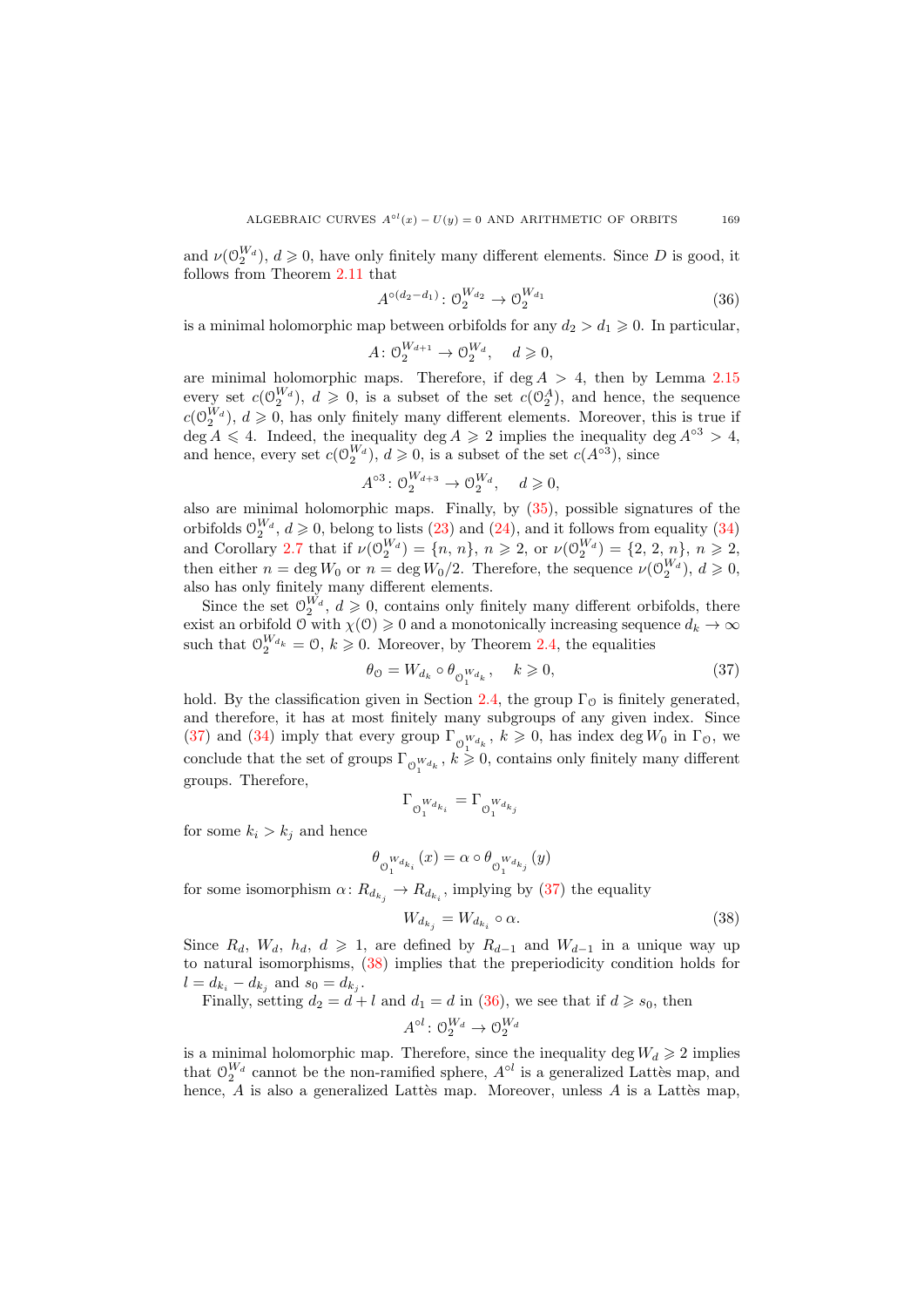$\chi(\mathcal{O}_2^{W_d}) > 0, d \geqslant s_0$ . Therefore,  $g(R_d) = 0, d \geqslant s_0$ , by Corollary [2.6,](#page-8-2) implying that  $g(R_d) = 0$  for all  $d \geq 0$ , since  $g(R_{d+1}) \geq g(R_d)$ ,  $d \geq 0$ .

Four theorems below provide a solution of Problem [1.1.](#page-0-1) The first theorem imposes no restrictions on the function A and relates Problem [1.1](#page-0-1) with semiconjugacies. The other three provide more precise information for different classes of A. In particular, Theorem [3.4](#page-19-0) implies Theorem [1.2](#page-3-0) stated in the introduction. In fact, we examine a more general version of Problem  $1.1$ , in which U is allowed to be a holomorphic map  $U: R \to \mathbb{CP}^1$ , where R is a compact Riemann surface, and instead of curves [\(1\)](#page-0-2) the fiber products of U and  $A^{\circ d}$ ,  $d \geq 1$ , are considered.

Let us denote by  $g_d = g_d(A, U)$ ,  $d \ge 1$ , the minimal number g such that the fiber product of U and  $A^{\circ d}$  has a component of genus q.

<span id="page-17-2"></span>**Theorem 3.3.** Let R be a compact Riemann surface,  $U: R \to \mathbb{CP}^1$  a holomorphic map of degree at least two, and A a rational function of degree at least two. Then the sequence  $g_d$ ,  $d \geq 1$ , is bounded if and only if there exist a compact Riemann surface S of genus 0 or 1 and holomorphic maps  $F: S \to S$  and  $W: S \to \mathbb{CP}^1$  such that the diagram

<span id="page-17-0"></span>
$$
S \xrightarrow{\ F \ } S
$$
  
\n
$$
W \qquad \downarrow W
$$
  
\n
$$
\mathbb{CP}^1 \xrightarrow{A^{\circ l_1}} \mathbb{CP}^1
$$
 (39)

commutes for some  $l_1 \geq 1$ , the fiber product of W and  $A^{\circ l_1}$  consists of a unique component,  $A^{\circ l_1}: \mathcal{O}_2^W \to \mathcal{O}_2^W$  is a minimal holomorphic map between orbifolds, and U is a compositional left factor of  $A^{\circ l_2} \circ W$  for some  $l_2 \geq 0$ . In particular, if A is not a generalized Lattès map, then  $g_d$ ,  $d \geq 1$ , is bounded if and only if U is a compositional left factor of  $A^{\circ l}$  for some  $l \geqslant 1$ .

Proof. To prove the sufficiency, observe that  $(39)$  and

<span id="page-17-1"></span>
$$
A^{\circ l_2} \circ W = U \circ V \tag{40}
$$

imply that

$$
A^{\circ(l_2+l_1k)} \circ W = U \circ V \circ F^{\circ k}, \quad k \geq 0.
$$

Therefore, for every  $d \geq 1$ , there exist holomorphic maps of the form

$$
\varphi_d = A^{\circ s_d} \circ W, \quad \psi_d = V \circ F^{\circ r_d},
$$

where  $s_d \geq 0$ ,  $r_d \geq 0$ , satisfying

$$
A^{\circ d} \circ \varphi_d = U \circ \psi_d.
$$

By the universality property of the fiber product, this implies that for every  $d \geq 1$ , there exist a component  $\{E, p, q\}$  of  $A^{\circ d} \times U$  and a holomorphic map  $w: S \to E$ such that

$$
\varphi_d = p \circ w, \quad \psi_d = q \circ w.
$$

Clearly, for such  $E$  we have:

$$
g(E) \leqslant g(S) \leqslant 1.
$$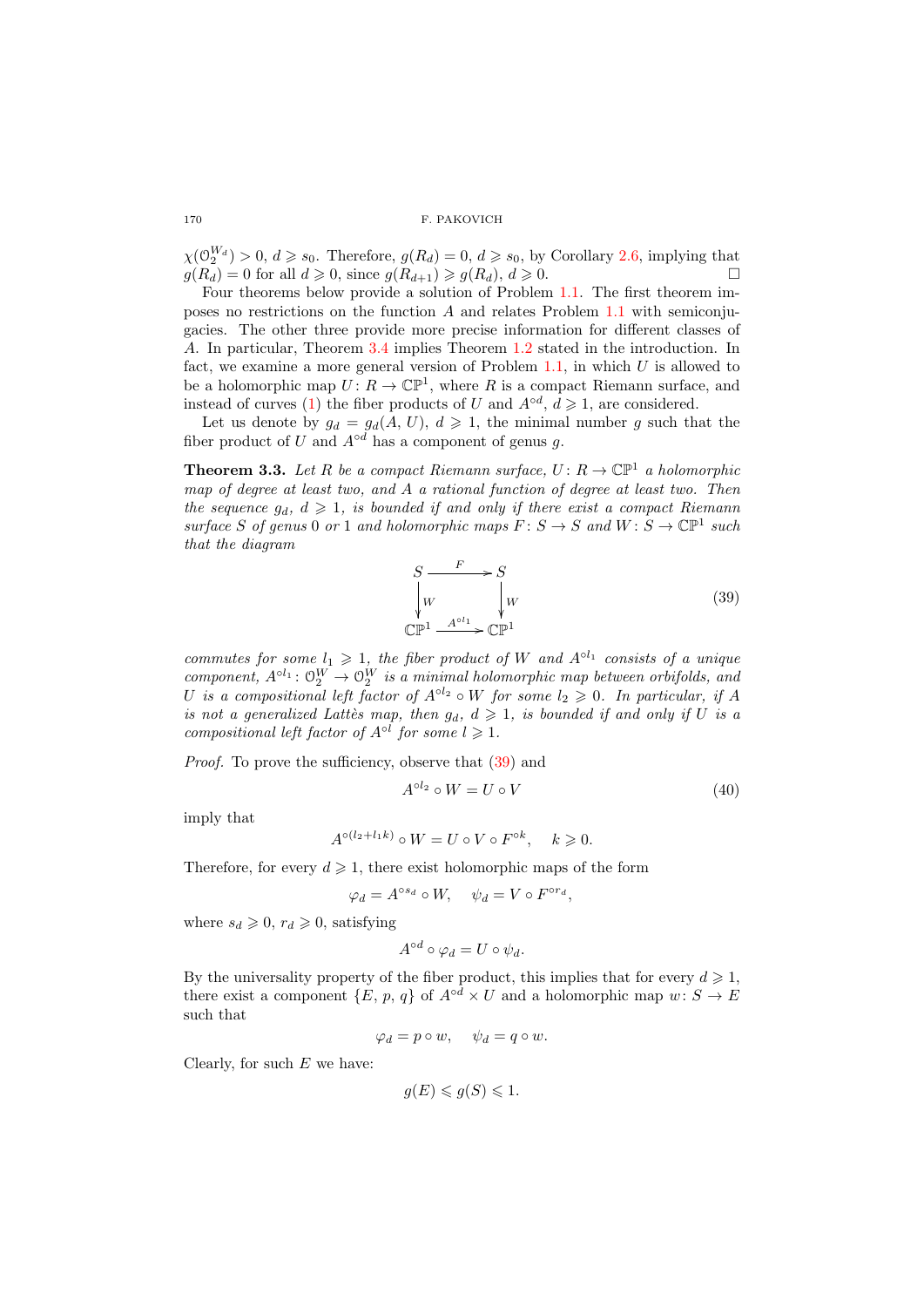Let us now prove the necessity. Let  $d_0$  be the number such that  $(20)$  holds for all  $d \geq d_0$ , and let

<span id="page-18-0"></span>
$$
(\mathbb{CP}^1, A^{\circ(d_0+k)}) \times_{\mathbb{CP}^1} (R, U) = \bigcup_{j=1}^s \{R_{j,k}, W_{j,k}, H_{j,k}\}, \quad k \geq 0,
$$
 (41)

where  $s = n(A^{\circ d_0}, U)$ . It follows from the universality property of the fiber product and equality [\(20\)](#page-11-0) that for every  $k \geq 0$  and  $j, 1 \leq j \leq s$ , there exists a uniquely defined  $j'$  such that

$$
H_{j',k+1} = H_{j,k} \circ h
$$

for some holomorphic map  $h: R_{j',k+1} \to R_{j,k}$ , and without loss of generality we may assume that the numeration in [\(41\)](#page-18-0) is chosen in such a way that  $j = j'$ . Thus, we can assume that for every  $j, 1 \leqslant j \leqslant s$ , there exist holomorphic maps  $h_{j,k}$ ,  $k \geq 1$ , such that

$$
H_{j,k} = H_{j,0} \circ h_{j,1} \circ h_{j,2} \circ \cdots \circ h_{j,k}
$$

and the diagram

<span id="page-18-1"></span>
$$
R_{j,3} \xrightarrow{h_{j,3}} R_{j,2} \xrightarrow{h_{j,2}} R_{j,1} \xrightarrow{h_{j,1}} R_{j,0}
$$
  
\n... 
$$
\downarrow W_{j,3} \qquad \qquad W_{j,2} \qquad \qquad W_{j,1} \qquad \qquad W_{j,0}
$$
  
\n
$$
\mathbb{CP}^1 \xrightarrow{A} \mathbb{CP}^1 \xrightarrow{A} \mathbb{CP}^1 \xrightarrow{A} \mathbb{CP}^1
$$
 (42)

commutes. Moreover, this diagram is good by Corollary [2.9.](#page-11-3) Finally, since

$$
g(R_{j,k+1}) \ge g(R_{j,k}), \quad k \ge 0,
$$

it follows from the boundness of the sequence  $g_d$ ,  $d \geq 1$ , that for at least one j,  $1 \leq j \leq s$ , the sequence  $g(R_{j,k}), k \geq 0$ , is bounded. In particular, for such j we can apply Theorem [3.2](#page-15-2) to diagram [\(42\)](#page-18-1), unless deg  $W_{i,0} = 1$ .

By construction, for each  $j, 1 \leq j \leq s$ , the diagram

$$
R_{j,3} \xrightarrow{h_{j,3}} R_{j,2} \xrightarrow{h_{j,2}} R_{j,1} \xrightarrow{h_{j,1}} R_{j,0} \xrightarrow{H_{j,0}} R
$$
  
\n
$$
\cdots \xrightarrow{\downarrow} W_{j,3} \qquad \qquad W_{j,2} \qquad \qquad W_{j,1} \qquad \qquad W_{j,0} \qquad \qquad W_{j}
$$
  
\n
$$
\mathbb{CP}^1 \xrightarrow{A} \mathbb{CP}^1 \xrightarrow{A} \mathbb{CP}^1 \xrightarrow{A} \mathbb{CP}^1 \xrightarrow{A^{\circ d_0} \mathbb{CP}^1} \mathbb{CP}^1
$$

commutes. Fix now j such that the sequence  $g(R_{j,k}), k \geq 0$ , is bounded. If deg  $W_{j,0} = 1$ , then  $R = \mathbb{CP}^1$  and the equality

$$
A^{\circ d_0} = U \circ H_{j,0} \circ W_{j,0}^{-1}
$$

implies that U is a compositional left factor of  $A^{\circ d_0}$ . Therefore, in this case the theorem is true for

$$
S = \mathbb{CP}^1
$$
,  $W = z$ ,  $F = A$ ,  $l_1 = 1$ ,  $l_2 = d_0$ .

On the other hand, if deg  $W_{j,0} \geq 2$ , then by Theorem [3.2](#page-15-2) there exist  $l \geq 1$ ,  $s_0 \geq 0$ , and an isomorphism

$$
\alpha\colon R_{j,s_0}\to R_{j,s_0+l}
$$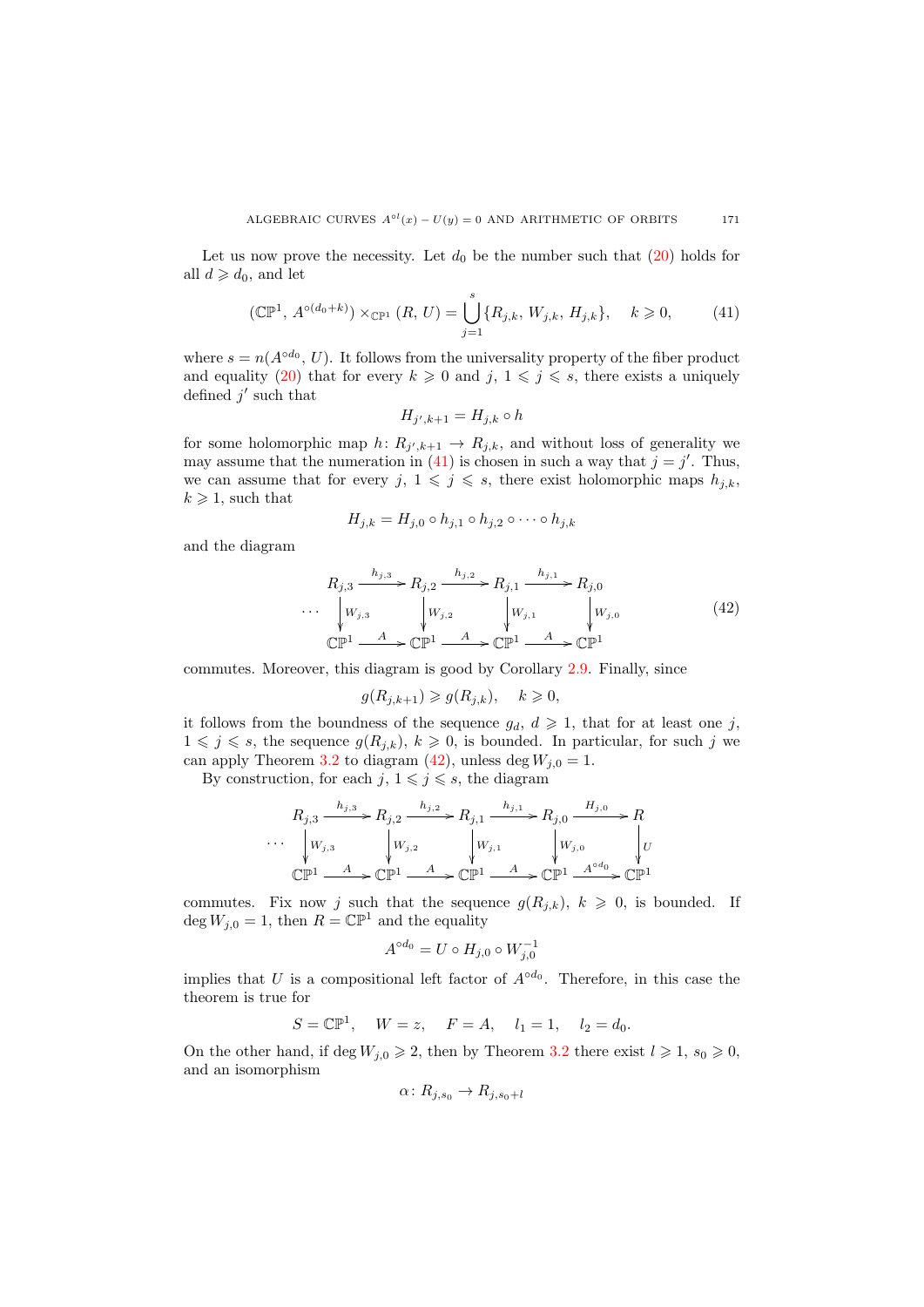such that

$$
W_{j,s_0}=W_{j,s_0+l}\circ\alpha,
$$

and

$$
A^{\circ l} \colon \mathcal{O}_2^{W_{j,s_0}} \to \mathcal{O}_2^{W_{j,s_0}}
$$

is a minimal holomorphic map. Thus, [\(39\)](#page-17-0) holds for

$$
S = R_{j,s_0}, \quad W = W_{j,s_0}, \quad F = h_{j,s_0+1} \circ h_{j,s_0+2} \circ \cdots \circ h_{j,s_0+l} \circ \alpha,
$$

and  $A$  is a generalized Lattes map. Finally,  $U$  is a compositional left factor of  $A^{\circ l_2} \circ W$  for  $l_2 = d_0 + s_0$ , since

$$
A^{\circ (d_0+s_0)} \circ W_{j,s_0} = U \circ H_{j,0} \circ h_{j,1} \circ h_{j,2} \circ \cdots \circ h_{j,s_0}.
$$

Notice that in the proof of the sufficiency we did not use the assumptions that the fiber product of W and  $A^{\circ l_1}$  has one component and  $A^{\circ l_1}$ :  $\mathcal{O}_2^W \to \mathcal{O}_2^W$  is a minimal holomorphic map between orbifolds. Thus, the theorem implies that if  $U$ satisfy  $(39)$  and  $(40)$  for some W, F, and V, then it satisfies  $(39)$  and  $(40)$  for W, F, and  $V$  that obey these conditions (cf.  $[18, Section 3]$ ).

<span id="page-19-0"></span>**Theorem 3.4.** Let R be a compact Riemann surface,  $U: R \to \mathbb{CP}^1$  a holomorphic map of degree at least two, and A a non-special rational function of degree at least two. Then the sequence  $g_d, d \geq 1$ , is bounded if and only if  $R = \mathbb{CP}^1$  and U is a compositional left factor of  $A^{\circ l} \circ \theta_{\mathcal{O}_0^A}$  for some  $l \geq 1$ . In particular, if A is not a generalized Lattès map, then  $g_d$ ,  $d \geq 1$ , is bounded if and only if U is a compositional left factor of  $A^{\circ l}$  for some  $l \geqslant 1$ .

*Proof.* If the sequence  $g_d$ ,  $d \geq 1$ , is bounded, then by Theorem [3.3](#page-17-2) there exist a compact Riemann surface S of genus 0 or 1 and a holomorphic map  $W: S \to \mathbb{CP}^1$ such that U is a compositional left factor of  $A^{\circ l_2} \circ W$  for some  $l_2$ , and

$$
A^{\circ l_1} \colon \mathcal{O}_2^W \to \mathcal{O}_2^W
$$

is a minimal holomorphic map for some  $l_1$ . On the other hand, since A is not conjugate to  $z^{\pm n}$  or  $\pm T_n$ , the orbifold  $\mathcal{O}_0^A$  is well-defined and

$$
0_2^W \preceq 0_0^{A^{\circ l_1}} = 0_0^A,
$$

by Theorem  $2.13$ . Thus, U is a compositional left factor of the holomorphic map  $A^{\circ l_2} \circ \theta_{\mathcal{O}_0^A}$  by Corollary [2.5.](#page-8-4) Moreover, since A is not a Lattès map,  $\chi(\mathcal{O}_A^0) > 0$  and  $\theta_{\mathcal{O}_0^A}$  and U are rational functions.

In the other direction, since  $\chi(\mathcal{O}_0^A) > 0$ , Proposition [2.3](#page-7-3) implies that there exists a rational function  $F$  such that the diagram

$$
\begin{aligned} \mathbb{CP}^1 &\xrightarrow{F} \mathbb{CP}^1\\ \left.\begin{matrix}\theta_{0_A^A}\\ \end{matrix}\right. &\left.\begin{matrix}\theta_{0_A^A}\\ \end{matrix}\right.\\ \mathbb{CP}^1 &\xrightarrow{A} \mathbb{CP}^1 \end{aligned}
$$

commutes. Arguing now as in Theorem  $3.3$ , we conclude that if  $U$  is a compositional left factor of  $A^{\circ l} \circ \theta_{\mathcal{O}_0^A}$ , then the sequence  $g_d, d \geq 1$ , is bounded.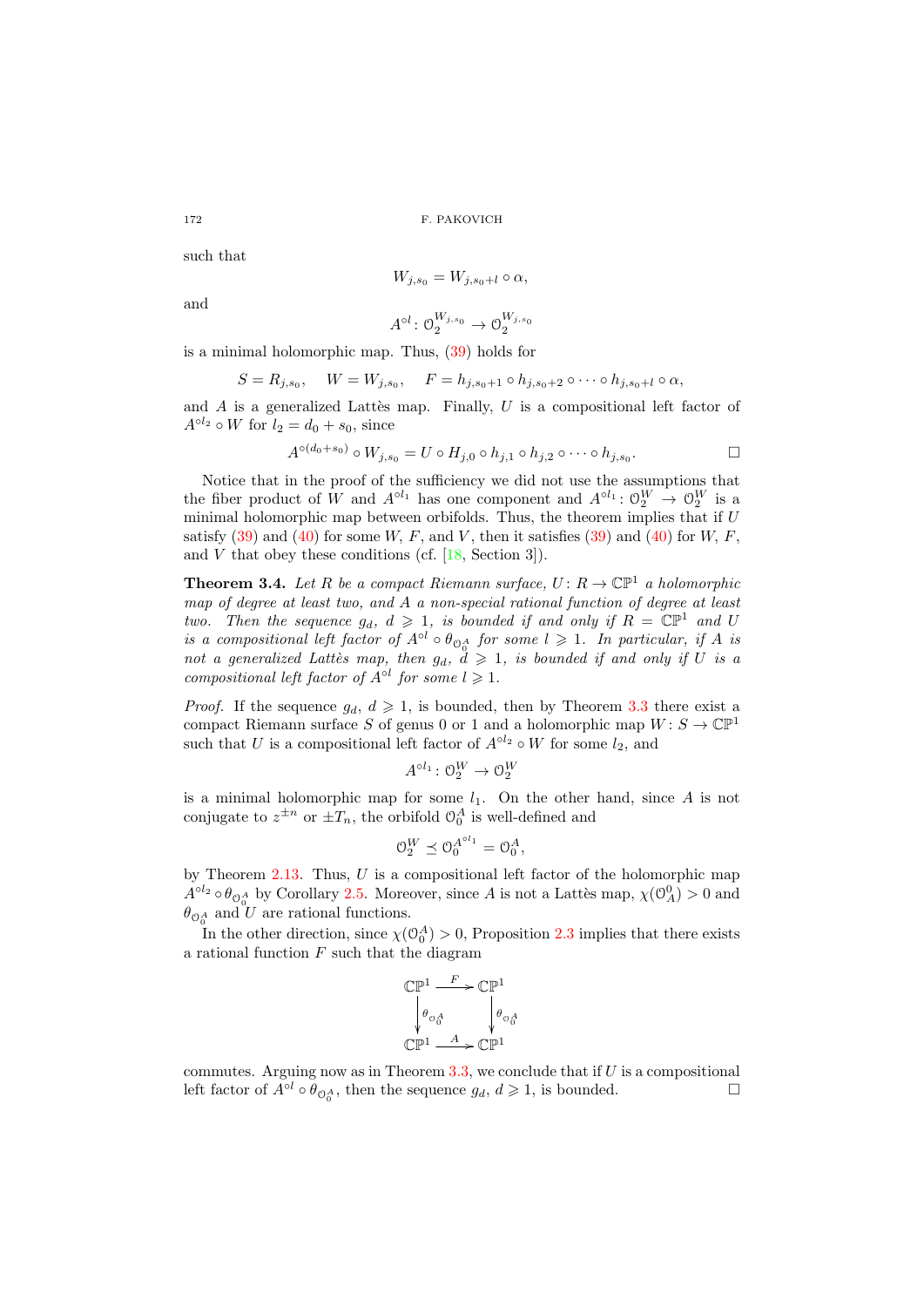**Theorem 3.5.** Let R be a compact Riemann surface,  $U: R \to \mathbb{CP}^1$  a holomorphic map of degree at least two, and A a Lattès map. Then the sequence  $g_d, d \geq 1$ , is bounded if and only if U is a compositional left factor of  $\theta_{\mathbb{O}_0^A}$ .

*Proof.* Arguing as in Theorem [3.4,](#page-19-0) we conclude that if the sequence  $g_d$ ,  $d \geq 1$ , is bounded, then U is a compositional left factor of  $A^{\circ l} \circ \theta_{\mathcal{O}_0^A}$  for some  $l \geq 1$ . Thus, to prove the necessity, we must only show that if  $A$  is a Lattes map, then any compositional left factor of  $A^{\circ l} \circ \theta_{\mathcal{O}_0^A}$ ,  $l \geq 1$ , is a compositional left factor of  $\theta_{\mathcal{O}_0^A}$ . Recall that for a Lattes map A the equality  $\chi(\mathcal{O}_0^A) = 0$  holds and  $A: \mathcal{O}_0^A \to \mathcal{O}_0^A$  is a covering map between orbifolds (see the remarks after Theorem [2.13\)](#page-13-1). Therefore, by Proposition [2.3,](#page-7-3) the function  $F$  in diagram [\(13\)](#page-7-1) is an isomorphism, implying that [\(13\)](#page-7-1) takes the form

<span id="page-20-0"></span>
$$
\begin{array}{ccc}\n\mathbb{C} & \xrightarrow{F=az+b} \mathbb{C} \\
\downarrow \theta_{\cup_{0}^{A}} & \downarrow \theta_{\cup_{0}^{A}} \\
\mathbb{C}\mathbb{P}^{1} & \xrightarrow{A} \mathbb{C}\mathbb{P}^{1},\n\end{array} (43)
$$

where  $a, b \in \mathbb{C}, a \neq 0$ . Thus, for every  $d \geq 1$  the equality

$$
\theta_{\mathcal{O}_0^A}=A^{\circ d}\circ \theta_{\mathcal{O}_0^A}\circ (F^{-1})^{\circ d}
$$

holds, implying the necessary statement.

Assume now that  $\theta_{\mathcal{O}_0^A} = U \circ \psi$ , where  $\psi \colon \mathbb{C} \to R$  and  $U \colon R \to \mathbb{CP}^1$  are holomorphic maps between Riemann surfaces. Since diagram  $(43)$  commutes, for every  $d \geq 1$  the equality

$$
A^{\circ d} \circ \theta_{\mathcal{O}_0^A} = U \circ (\psi \circ F^{\circ d})
$$

holds, implying that the map  $\psi_d : \mathbb{C} \to \mathbb{CP}^1 \times R$  given by

$$
\psi_d \colon z \to (\theta_{\mathcal{O}_0^A}, \, \psi \circ F^{\circ d})
$$

is a meromorphic parametrization of an irreducible component of the algebraic curve

$$
E = \{(x, y) \in \mathbb{CP}^1 \times R \mid A^{\circ d}(x) = U(y)\}.
$$

Since an algebraic curve possessing a parametrization by meromorphic functions on  $\mathbb C$  has genus at most one, this implies that the sequence  $g_d, d \geq 1$ , is bounded.  $\Box$ 

**Theorem 3.6.** Let R be a compact Riemann surface,  $U: R \to \mathbb{CP}^1$  a holomorphic map of degree at least two, and A a rational function of degree at least two.

- (1) If  $A = z^m$ , then the sequence  $g_d$ ,  $d \geqslant 1$ , is bounded if and only if  $R = \mathbb{C} \mathbb{P}^1$ and  $U = z^s \circ \mu$ ,  $s \geq 2$ , where  $\mu$  is a Möbius transformation,
- (2) If  $A = T_m$ , then the sequence  $g_d$ ,  $d \geq 1$ , is bounded if and only if  $R = \mathbb{CP}^1$ and either  $U = \pm T_s \circ \mu$ ,  $s \geq 2$ , or

$$
U = \frac{1}{2} \left( z^s + \frac{1}{z^s} \right) \circ \mu, \quad s \geqslant 2,
$$

where  $\mu$  is a Möbius transformation.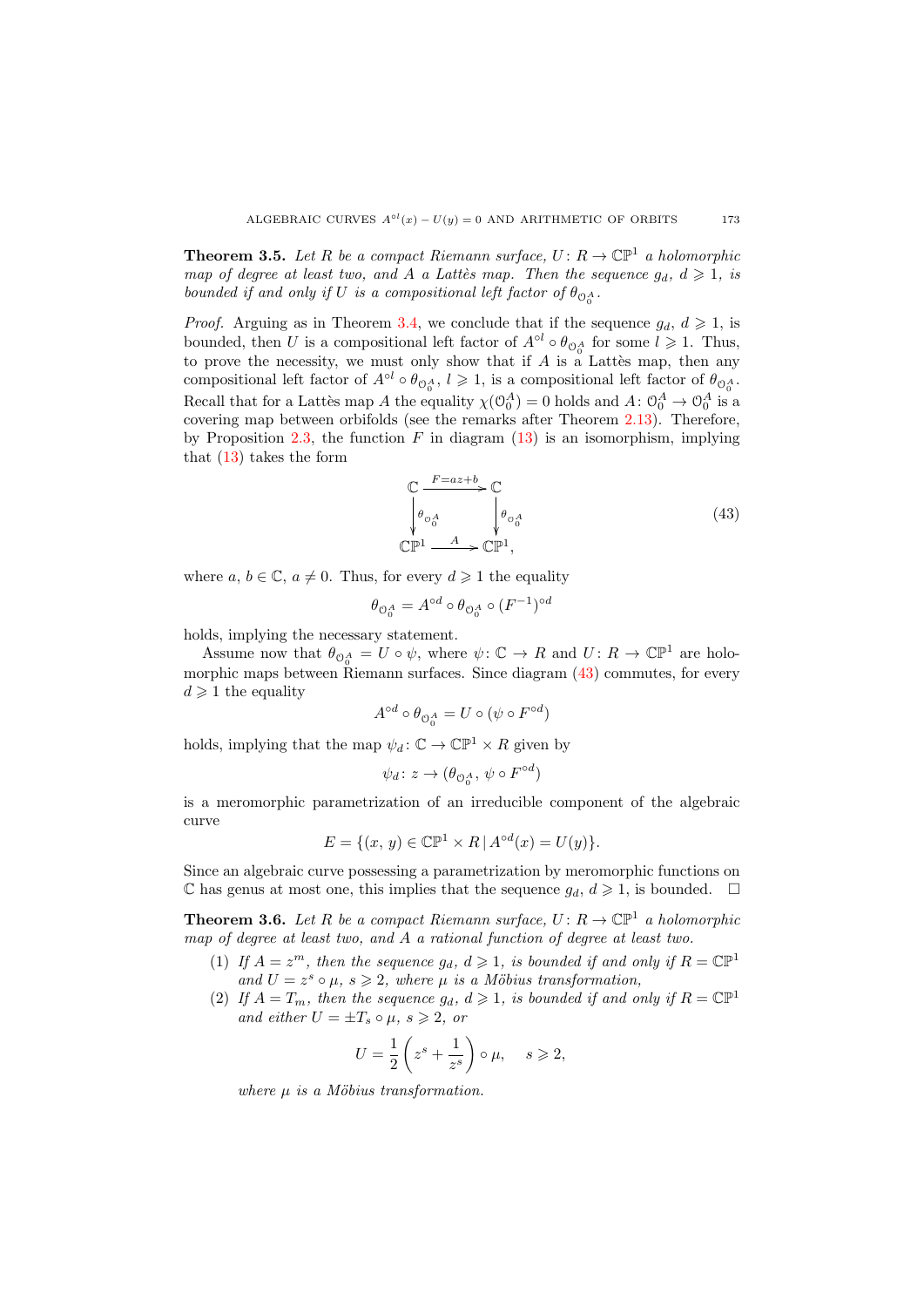*Proof.* Let us consider the case  $A = T_m$ . In the case  $A = z^m$  the proof is similar. For brevity, we will use the notation  $D_n$  introduced in [\(17\)](#page-8-5). Let us prove the necessity. Applying Theorem [3.3](#page-17-2) and keeping its notation, we observe first that if deg  $W = 1$ , then U is a compositional left factor of  $T_{m^2}$ . Therefore, since any compositional factor of  $T_l$  has the form  $T_d \circ \mu$  for some  $d \mid l$  and Möbius transformation  $\mu$ , in this case the statement is true.

Let us assume now that deg  $W > 1$ . Since

$$
T_{m^{l_1}}\colon \mathcal{O}_2^W\to \mathcal{O}_2^W
$$

is a minimal holomorphic map between orbifolds, it follows from Theorem [2.14](#page-13-6) that  $\mathcal{O}_2^W$  is defined by one of conditions  $(28)$ ,  $(29)$ ,  $(30)$ . Further, any compositional left factor of the map  $A^{\circ l_2} \circ W$  is a compositional left factor of the map  $A^{\circ l_2} \circ \theta_{\mathcal{O}_2^W}$ , by Corollary [2.5.](#page-8-4) Since the universal coverings of the orbifolds given by  $(28)$ ,  $(29)$ , [\(30\)](#page-13-5) are the function  $D_n$  and the functions  $-T_2, T_2$ , correspondingly, this implies that  $U$  is a compositional left factor either of the function

$$
T_{m^{l_2}} \circ D_n = D_{nm^{l_2}}
$$

or of the function

$$
T_{m^{l_2}}\circ \pm T_2=\pm T_{2m^{l_2}}.
$$

Since any compositional left factor of  $D_l$  has the form  $\pm T_s \circ \mu$  or  $D_s \circ \mu$  for some Möbius transformation  $\mu$  and  $s|l$ , this proves the necessity.

Finally, since

$$
T_m \circ D_s = D_s \circ z^m
$$

for any  $s \geq 2$ , and  $\pm T_s \circ \mu$  and  $D_s \circ \mu$  are compositional left factors of  $D_s$ , the sufficiency can be proved as in Theorem [3.3.](#page-17-2)

# 4. Arithmetic of Orbits of Rational Functions

4.1. Normalizations and definition fields. Recall that for a non-constant holomorphic map between compact Riemann surfaces  $X: C \to \mathbb{CP}^1$ , its normalization  $N_X$  is defined as a holomorphic map of the lowest possible degree between compact Riemann surfaces  $N_X : S_X \to \mathbb{CP}^1$ , such that  $N_X$  is a Galois covering and

<span id="page-21-0"></span>
$$
N_X = X \circ H \tag{44}
$$

for some holomorphic map  $H: S_X \to C$ . From the algebraic point of view the passage from X to  $N_X$  corresponds to the passage from the field extension  $\mathcal{M}(C)/X^*\mathbb{C}(z)$  to its Galois closure. The corresponding Galois group  $G_X$  may be identified with the monodromy group of the covering  $X: C \to \mathbb{C} \mathbb{P}^1$ , or, in terms of the normalization, with the group  $\text{Aut}(S_X)$ . The surface  $S_X$  is defined up to isomorphism. For fixed  $S_X$ , the function  $N_X$  is defined in a unique way while the function H in [\(44\)](#page-21-0) is defined up to the change  $H \to H \circ \mu$ , where  $\mu \in \text{Aut}(S_X)$ .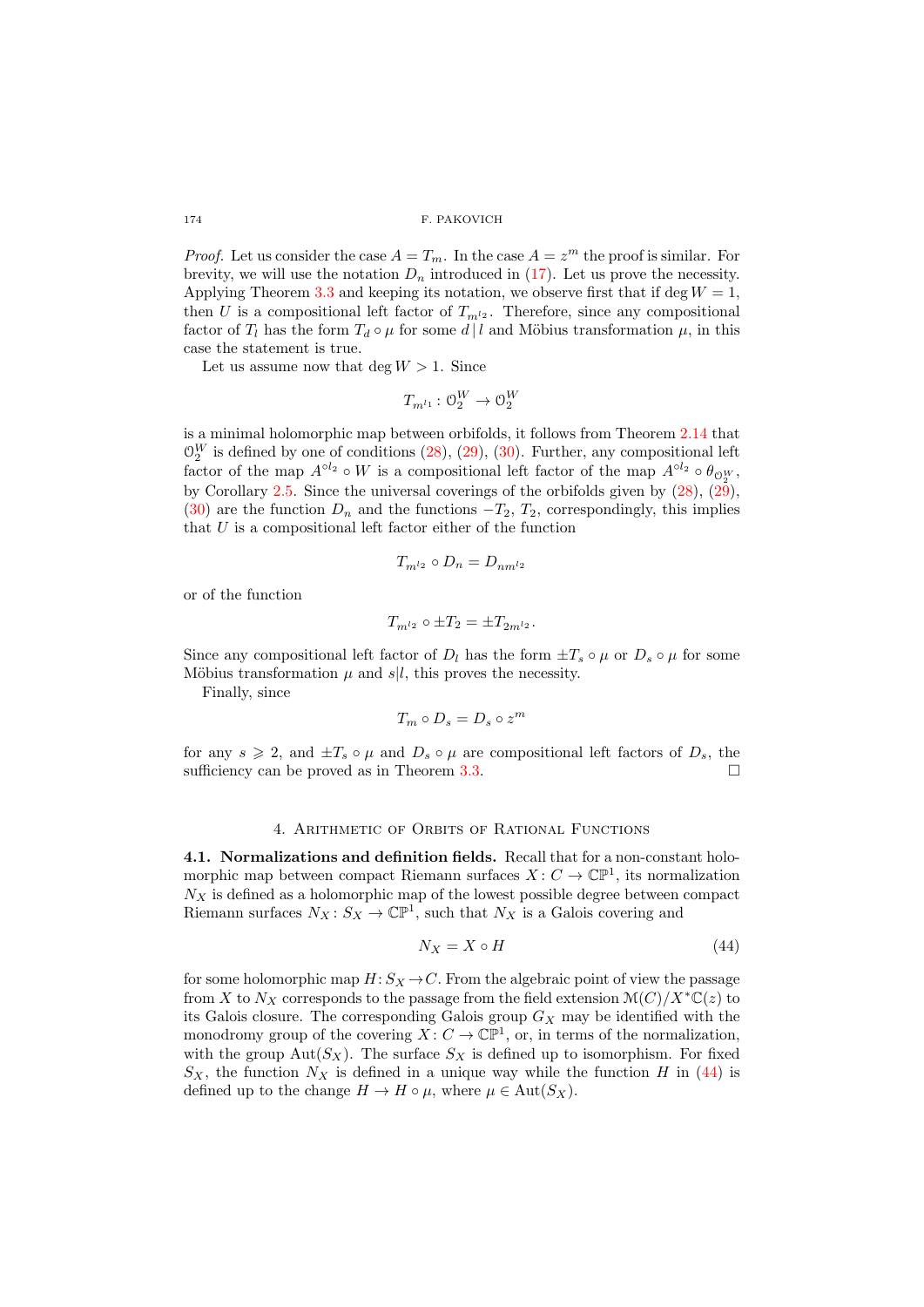<span id="page-22-2"></span>**Theorem 4.1.** Let C be a compact Riemann surface, and let  $A: \mathbb{CP}^1 \to \mathbb{CP}^1$ ,  $B: C \to C, X: C \to \mathbb{C} \mathbb{P}^1$  be non-constant holomorphic maps such that the diagram

<span id="page-22-1"></span>
$$
C \xrightarrow{B} C
$$
  
\n
$$
\downarrow x \qquad \qquad \downarrow x
$$
  
\n
$$
\mathbb{CP}^1 \xrightarrow{A} \mathbb{CP}^1
$$
\n(45)

commutes and the fiber product of  $A$  and  $X$  consists of a unique component. Then there exist holomorphic maps  $F: S_X \to S_X$ ,  $H: S_X \to C$ , and a group automorphism  $\varphi: \text{Aut}(S_X) \to \text{Aut}(S_X)$  such that the equality  $N_X = X \circ H$  holds, the diagram

<span id="page-22-0"></span>
$$
S_X \xrightarrow{F} S_X
$$
\n
$$
\downarrow H \qquad \downarrow H
$$
\n
$$
C \xrightarrow{B} C
$$
\n
$$
\downarrow X \qquad \downarrow X
$$
\n
$$
CP^1 \xrightarrow{A} CP^1,
$$
\n(46)

commutes, and for any  $\sigma \in \text{Aut}(S_X)$  the equality

$$
F\circ \sigma=\varphi(\sigma)\circ F
$$

holds.

*Proof.* The proof is based on the following geometric description of  $G_X$  and  $S_X$ (see, for example  $[6, § I.G]$  or  $[7, Section 2.2]$ ). Let L be the n-fold fiber product of  $X: C \to \mathbb{C} \mathbb{P}^1$  with itself, that is, the algebraic curve in  $C^n$  defined by the equation

$$
X(z_1)=X(z_2)=\cdots=X(z_n),
$$

where  $n = \deg X$ . Let us denote by  $\Delta$  the big diagonal of  $C<sup>n</sup>$ , which consists of points where at least two coordinates coincide, and by  $L_0$  the Zariski closure of  $L\setminus\Delta$ in L. Then all irreducible components  $V_1, V_2, \ldots, V_r$  of  $L_0$  are isomorphic, and the group  $G_X$  can be identified with the subgroup of  $S_n$  consisting of all permutations  $\sigma \in S_n$ , such that

$$
(x_{\sigma(1)}, x_{\sigma(2)}, \ldots, x_{\sigma(n)}) \in V_j
$$

for some  $j, 1 \leq j \leq r$ , if and only if

$$
(x_1, x_2, \ldots, x_n) \in V_j.
$$

Furthermore, if V is any irreducible component of  $L_0$ , and  $\widetilde{V} \stackrel{\eta}{\rightarrow} V$  is the desingularization map, then  $\widetilde{V} = S_X$  and the map  $N_X$  is given by the composition

$$
\widetilde{V} \xrightarrow{\eta} V \xrightarrow{\pi_i} C \xrightarrow{X} \mathbb{CP}^1,
$$

where  $\pi_i$  is the projection to any coordinate.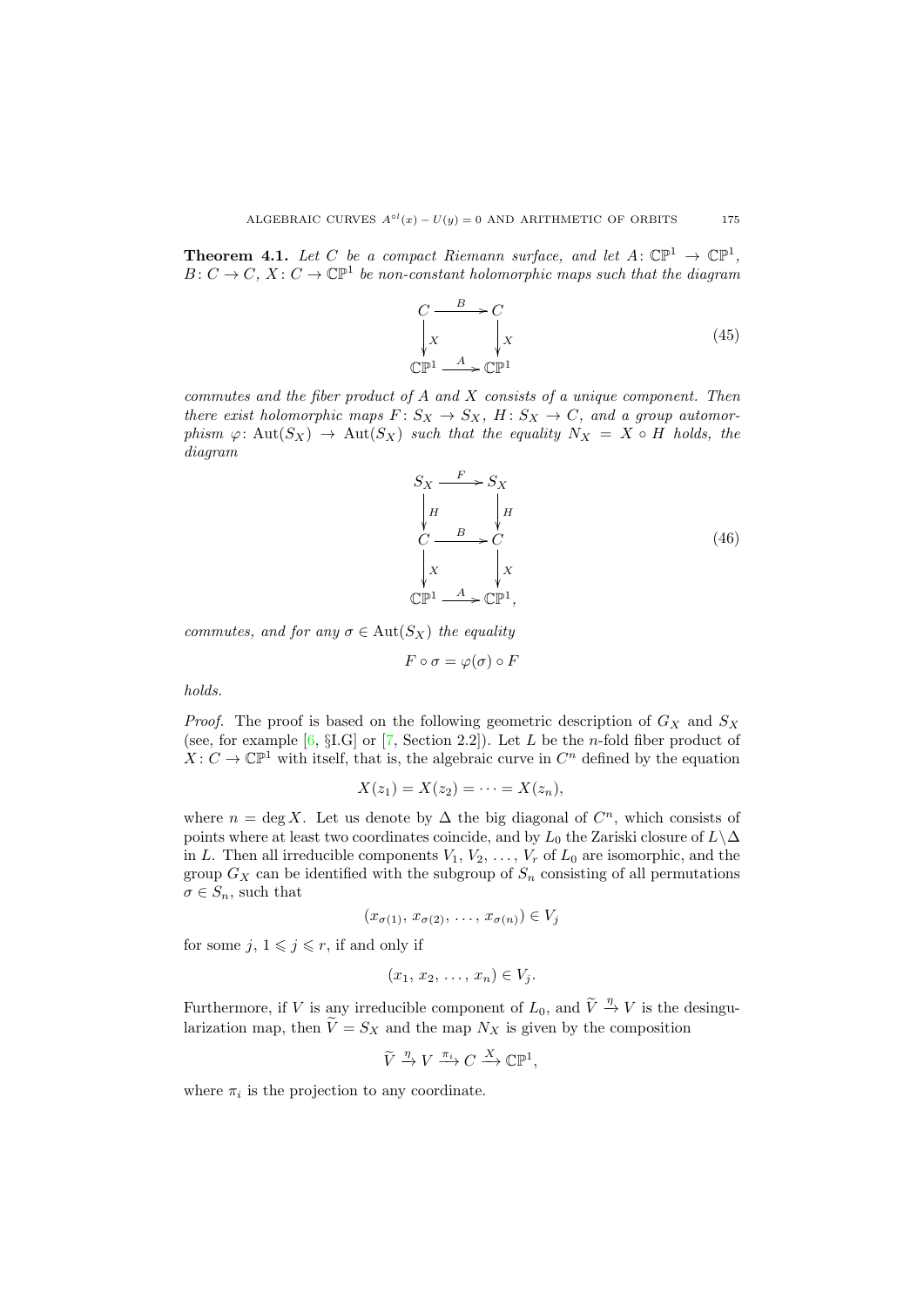Define the maps  $\mathcal{B}: C^n \to C^n$ ,  $\mathcal{A}: (\mathbb{CP}^1)^n \to (\mathbb{CP}^1)^n$ , and  $\mathcal{X}: C^n \to (\mathbb{CP}^1)^n$  by the formulas

$$
A: (z_1, z_2, \ldots, z_n) \to (A(z_1), A(z_2), \ldots, A(z_n)),
$$
  
\n
$$
B: (z_1, z_2, \ldots, z_n) \to (B(z_1), B(z_2), \ldots, B(z_n)),
$$
  
\n
$$
X: (z_1, z_2, \ldots, z_n) \to (X(z_1), X(z_2), \ldots, X(z_n)).
$$

Clearly, the diagram

<span id="page-23-0"></span>
$$
C^n \xrightarrow{\mathcal{B}} C^n
$$
  
\n
$$
\downarrow x \qquad \qquad \downarrow x
$$
  
\n
$$
(\mathbb{CP}^1)^n \xrightarrow{\mathcal{A}} (\mathbb{CP}^1)^n
$$
 (47)

commutes, and by construction,  $L = \mathfrak{X}^{-1}(\Delta_0)$ , where  $\Delta_0$  is the usual diagonal in  $(\mathbb{CP}^1)^n$  which consists of points where all coordinates coincide. Therefore, since  $A(\Delta_0) = \Delta_0$ , it follows from [\(47\)](#page-23-0) that  $B(L) \subseteq L$ .

Let us show that

<span id="page-23-1"></span>
$$
\mathcal{B}(L_0) \subseteq L_0. \tag{48}
$$

Since the fiber product of  $A$  and  $X$  consists of a unique component, it follows from Lemma  $2.12$  that the maps  $X$  and  $B$  have no non-trivial common compositional right factor, implying that

$$
[X^* \mathbb{C}(z), B^* \mathbb{M}(C)] = \mathbb{M}(C).
$$

By the primitive element theorem,  $B^*\mathcal{M}(C) = \mathbb{C}[h]$  for some  $h \in B^*\mathcal{M}(C)$ , so that

$$
\mathcal{M}(C) = X^* \mathbb{C}(z)[h].
$$

Clearly, this equality implies that for all but finitely many points  $z_0 \in \mathbb{CP}^1$ , the function h takes n distinct values on the set  $X^{-1}{z_0}$ . Since  $h \in B^*\mathcal{M}(C)$ , this implies, in turn, that for all but finitely many points  $z_0 \in \mathbb{CP}^1$  the map B takes n distinct values on the set  $X^{-1}{z_0}$ , or equivalently that [\(48\)](#page-23-1) holds.

Let V be an irreducible component of  $L_0$ . Then [\(48\)](#page-23-1) implies that  $\mathcal{B}(V) \subseteq V'$ , where  $V'$  is another irreducible component of  $L_0$ . Clearly, we can complete the diagram

$$
V \xrightarrow{\mathcal{B}} V'
$$
\n
$$
\begin{array}{ccc}\n & \nearrow & \nearrow \\
 & \nearrow & \nearrow \\
C & B & C \\
 & \nearrow & \nearrow \\
 & \nearrow & \nearrow \\
 & \nearrow & \nearrow \\
 & \searrow & \searrow \\
 & \searrow & \searrow \\
 & \searrow & \searrow \\
 & \searrow & \searrow \\
 & \searrow & \searrow \\
 & \searrow & \searrow \\
 & \searrow & \searrow \\
 & \searrow & \searrow \\
 & \searrow & \searrow \\
 & \searrow & \searrow \\
 & \searrow & \searrow \\
 & \searrow & \searrow \\
 & \searrow & \searrow \\
 & \searrow & \searrow \\
 & \searrow & \searrow \\
 & \searrow & \searrow \\
 & \searrow & \searrow \\
 & \searrow & \searrow \\
 & \searrow & \searrow \\
 & \searrow & \searrow \\
 & \searrow & \searrow \\
 & \searrow & \searrow \\
 & \searrow & \searrow \\
 & \searrow & \searrow \\
 & \searrow & \searrow \\
 & \searrow & \searrow \\
 & \searrow & \searrow \\
 & \searrow & \searrow \\
 & \searrow & \searrow \\
 & \searrow & \searrow \\
 & \searrow & \searrow \\
 & \searrow & \searrow \\
 & \searrow & \searrow \\
 & \searrow & \searrow \\
 & \searrow & \searrow \\
 & \searrow & \searrow \\
 & \searrow & \searrow \\
 & \searrow & \searrow \\
 & \searrow & \searrow \\
 & \searrow & \searrow \\
 & \searrow & \searrow \\
 & \searrow & \searrow \\
 & \searrow & \searrow \\
 & \searrow & \searrow \\
 & \searrow & \searrow \\
 & \searrow & \searrow \\
 & \searrow & \searrow \\
 & \searrow & \searrow \\
 & \searrow & \searrow \\
 & \searrow & \searrow \\
 & \searrow & \searrow \\
 & \searrow & \searrow \\
 & \searrow & \searrow \\
 & \searrow & \searrow \\
 & \searrow & \searrow \\
 & \searrow & \searrow \\
 & \searrow & \searrow \\
 & \searrow & \searrow \\
 & \searrow & \searrow \\
 & \searrow & \searrow \\
 & \searrow & \searrow \\
 & \searrow & \searrow \\
 & \searrow & \searrow \\
 & \searrow & \searrow \\
 & \searrow & \searrow \\
 & \searrow & \searrow \\
 & \searrow & \searrow \\
 & \searrow & \searrow \\
 & \searrow & \searrow \\
 & \searrow & \searrow \\
 & \searrow & \searrow \\
 & \searrow & \searrow \\
 & \searrow & \searrow \\
 & \searrow & \searrow \\
 & \searrow & \searrow \\
 & \searrow &
$$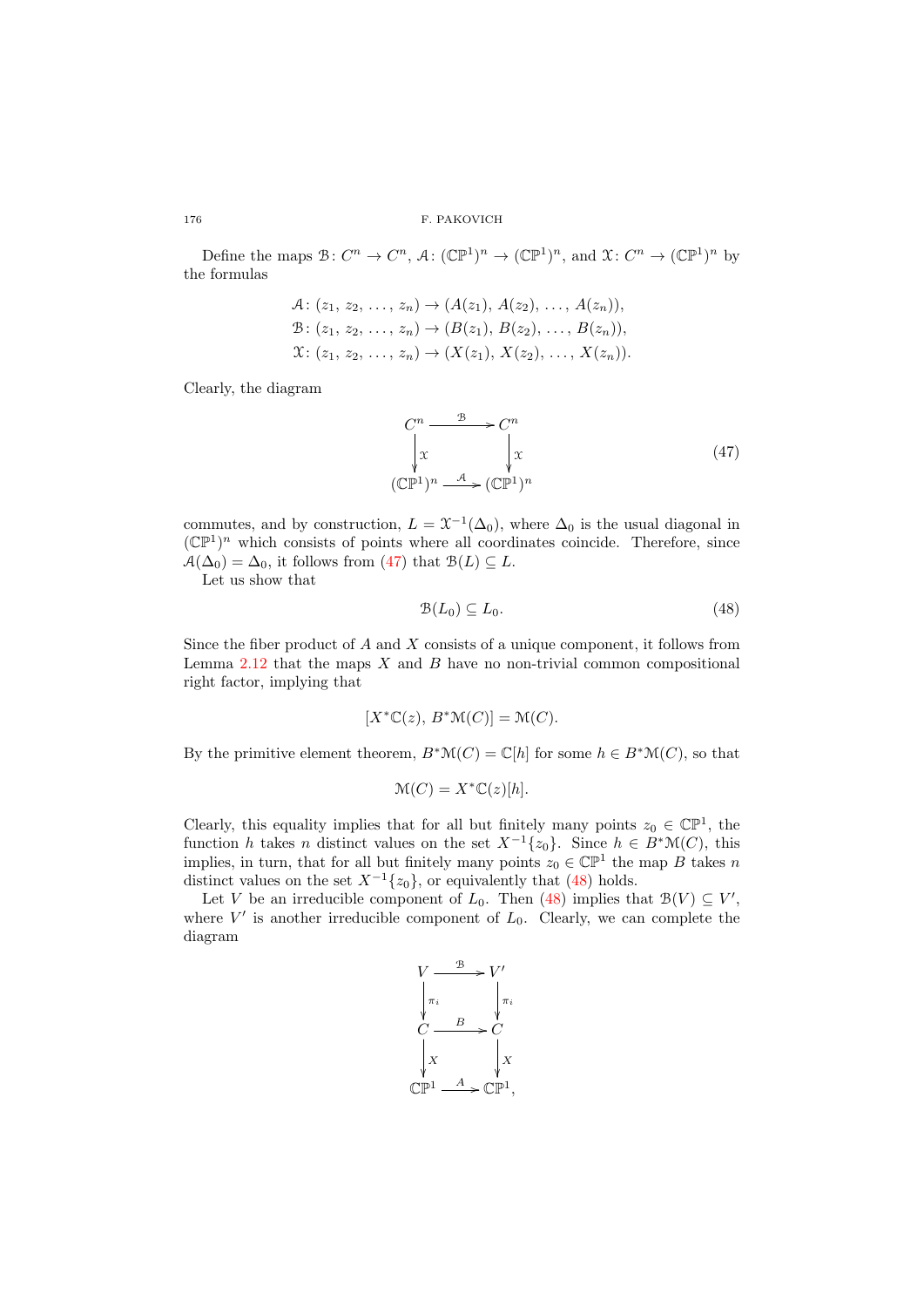where  $\pi_i$  is the projection to any coordinate, to the diagram



where  $F_0: S_X \to S_X$  is a holomorphic map and

<span id="page-24-0"></span>
$$
N_X = X \circ \pi_i \circ \eta' = X \circ \pi_i \circ \eta. \tag{49}
$$

Since [\(49\)](#page-24-0) implies that

$$
\pi_i\circ\eta'=\pi_i\circ\eta\circ\mu
$$

for some  $\mu \in \text{Aut}(S_X)$ , we conclude that diagram [\(46\)](#page-22-0) commutes for  $F = \mu \circ F_0$ and  $H = \pi_i \circ \eta$ .

Since  $X \circ H$  is a Galois covering, it is easy to see that for any holomorphic map  $F' : S_X \to S_X$  that, along with F, satisfies [\(46\)](#page-22-0), there exists  $g \in \text{Aut}(S_X)$  such that  $F' = g \circ F$ . In particular, for any  $\sigma \in Aut(S_X)$  the equality

$$
F\circ \sigma=g_\sigma\circ F
$$

holds for some  $g_{\sigma} \in \text{Aut}(S_X)$ , and it is easy to see that the map

$$
\varphi\colon\sigma\to g_\sigma
$$

is a group homomorphism. Finally, since  $Aut(S_X) = G_X$ , if  $Ker \varphi \neq e$ , then there exists a non-identical permutation  $\sigma \in G_X$  such that

$$
\mathcal{B}(z_{\sigma(1)}, z_{\sigma(2)}, \ldots, z_{\sigma(n)}) = \mathcal{B}(z_1, z_2, \ldots, z_n)
$$

for all  $(z_1, z_2, \ldots, z_n) \in V$ . Since this contradicts the fact that for all but finitely many points  $z_0 \in \mathbb{CP}^1$ , the map B takes n distinct values on the set  $X^{-1}\{z_0\}$ , we conclude that  $\varphi$  is an automorphism.

Notice that since the only compact Riemann surfaces admitting self maps of degree  $d > 1$  are the Riemann sphere and tori, Theorem [4.2](#page-25-0) implies that if A, B and X are rational functions of degree at least two such that diagram  $(45)$  commutes and the fiber product of A and X consists of a unique component, then  $g(S_X) \leq 1$  $(cf. [16]).$  $(cf. [16]).$  $(cf. [16]).$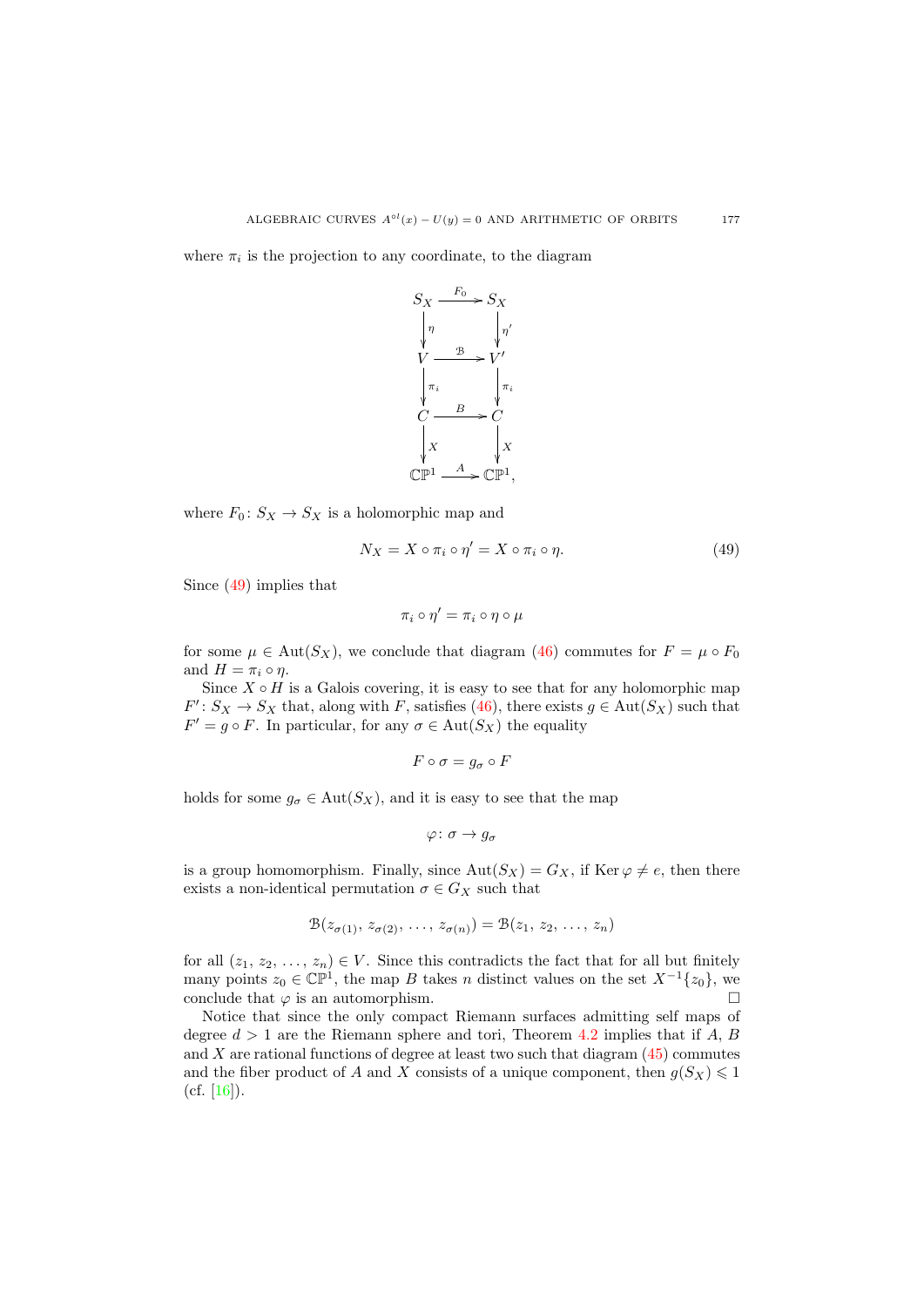<span id="page-25-0"></span>**Corollary 4.2.** Let C be a compact Riemann surface and let  $A: \mathbb{CP}^1 \to \mathbb{CP}^1$ ,  $B_1: C \to C, B_2: C \to C, X: C \to \mathbb{C} \mathbb{P}^1$  be non-constant holomorphic maps such that the diagrams

$$
\begin{array}{ccc}\nC & \xrightarrow{B_1} & C & \xrightarrow{C} & C \\
\downarrow x & \downarrow x & \downarrow x & \downarrow x \\
\mathbb{C}\mathbb{P}^1 & \xrightarrow{A} & \mathbb{C}\mathbb{P}^1, & \mathbb{C}\mathbb{P}^1 & \xrightarrow{A} & \mathbb{C}\mathbb{P}^1\n\end{array}
$$

commute and the fiber product of A and X consists of a unique component. Then for the integer

$$
r = |G_X| |\text{Aut}(G_X)|
$$

the equality  $B_1^{\circ r} = B_2^{\circ r}$  holds.

*Proof.* Applying Theorem [4.1,](#page-22-2) we can find  $F_1$ ,  $F_2$ , and H such that the diagrams



commute. Furthermore, considering instead of the functions  $A, B_1, B_2, F_1, F_2$  their  $|\text{Aut}(G_X)|$ -th iterates, we may assume that the corresponding automorphisms  $\varphi_i$ ,  $i = 1, 2$ , of  $S_X$  are the identical automorphisms, that is, that  $F_i$ ,  $i = 1, 2$ , commute with  $G_X$ . Under this assumption, we must show that

<span id="page-25-1"></span>
$$
B_1^{\circ|G_X|} = B_2^{\circ|G_X|}.
$$
\n(50)

Since

$$
F_2=g\circ F_1
$$

for some  $g \in G_X$ , we have:

$$
F_2^{\circ|G_X|} = (g \circ F_1)^{\circ|G_X|} = g^{\circ|G_X|} \circ F_1^{\circ|G_X|} = F_1^{\circ|G_X|},
$$

implying [\(50\)](#page-25-1).

<span id="page-25-3"></span>**Corollary 4.3.** Let E be an algebraic curve over  $\mathbb{C}$ , and  $X : E \to \mathbb{CP}^1$ ,  $B : E \to E$ ,  $A: \mathbb{CP}^1 \to \mathbb{CP}^1$  dominant morphisms such that the diagram

<span id="page-25-2"></span>
$$
E \xrightarrow{\text{B}} E
$$
\n
$$
\downarrow x \qquad \downarrow x
$$
\n
$$
\text{C}\mathbb{P}^1 \xrightarrow{\text{A}} \text{C}\mathbb{P}^1
$$
\n(51)

commutes and the fiber product of  $A$  and  $X$  consists of a unique component. Assume that the curve  $E$  and the morphisms  $X$ ,  $A$  are defined over some number field  $K$ .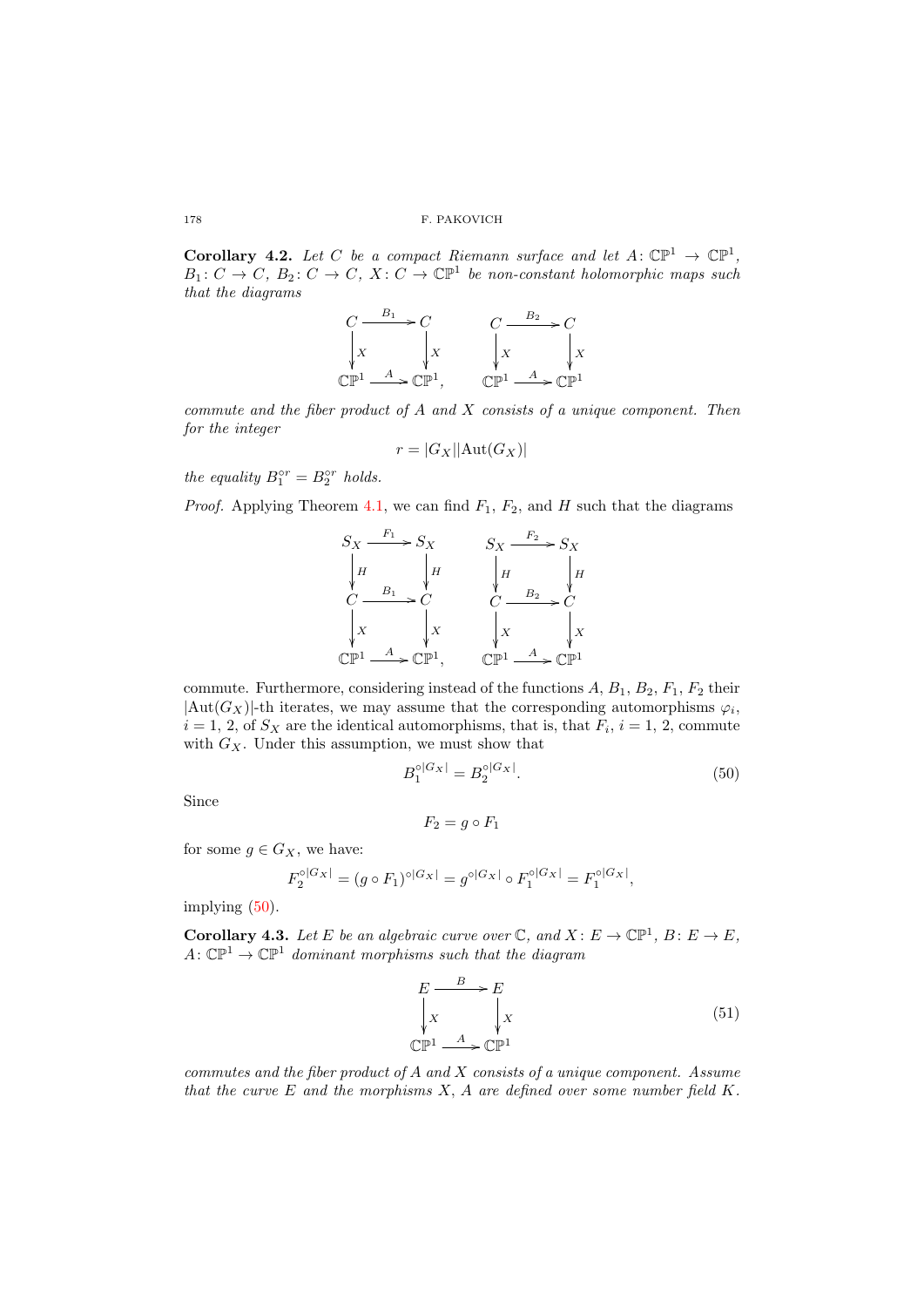Then for the integer

$$
r = |G_X| |\text{Aut}(G_X)|
$$

the iterate  $B^{\circ r}$  is defined over K.

*Proof.* It is clear that B is defined over  $\overline{Q}$  and that for any  $\gamma \in \text{Gal}(\overline{Q}/K)$  the function  $\gamma B$  satisfies [\(51\)](#page-25-2) along with B. Thus,

$$
B^{\circ r} = (^\gamma B)^{\circ r},
$$

by Corollary [4.2.](#page-25-0) Since

$$
{}^{\gamma}(B^{\circ r}) = ({}^{\gamma}B)^{\circ r},
$$

this implies that

$$
^{\gamma}(B^{\circ r}) = B^{\circ r}
$$

for any  $\gamma \in \text{Gal}(\overline{\mathbb{Q}}/K)$ , and hence,  $B^{\circ r}$  is defined over K.

**4.2. Proof of Theorem [1.3.](#page-4-0)** Without loss of generality, we may assume that  $x_0$ is not A-preperiodic, since otherwise the theorem is obviously true. As in Section 3, we will consider the fiber products of  $A^{\circ d}$ ,  $d \geq 1$ , and U, but now regarding them as algebraic curves

$$
\mathcal{E}_d \colon A^{\circ d}(x) - U(y) = 0
$$

in  $(\mathbb{CP}^1)^2$ . We observe that  $\mathcal{E}_d$ ,  $d \geq 2$ , is the preimage of  $\mathcal{E}_{d-1}$  under the map  $f: (\mathbb{CP}^1)^2 \to (\mathbb{CP}^1)^2$  defined by

$$
f\colon (x, y) \to (A(x), y).
$$

Let us denote by  $\pi_x$  and  $\pi_y$  the projection maps to x and y in  $(\mathbb{CP}^1)^2$ .

Let  $E_d, d \geq 1$ , be a sequence of irreducible components of  $\mathcal{E}_d, d \geq 1$ , such that the diagram

<span id="page-26-0"></span>
$$
E_3 \xrightarrow{f_3} E_2 \xrightarrow{f_2} E_1 \xrightarrow{\pi_{y,1}} \mathbb{CP}^1
$$
  
\n
$$
\cdots \xrightarrow[\pi_{x,3}]{\pi_{x,3}} \qquad \qquad \begin{array}{c}\n\pi_{y,2} \\
\downarrow \pi_{x,1}\n\end{array}\n\qquad\n\begin{array}{c}\n\pi_{y,1} \\
\downarrow U\n\end{array}
$$
\n
$$
\mathbb{CP}^1 \xrightarrow{A} \mathbb{CP}^1 \xrightarrow{A} \mathbb{CP}^1 \xrightarrow{A} \mathbb{CP}^1,
$$
\n
$$
(52)
$$

where  $f_d$ ,  $\pi_{x,d}$ ,  $\pi_{y,d}$ ,  $d \geq 1$ , denotes the restriction of  $f$ ,  $\pi_x$ ,  $\pi_y$  on the curve  $E_d$ . commutes. It is clear that to prove Theorem [1.3,](#page-4-0) it is enough to show that if the set I consisting of  $i \in \mathbb{N}$  such that the curve  $E_i$  contains a K-point of the form  $(x_0, y)$  is infinite, then I is a finite union of arithmetic progressions.

For any K-point  $(x_0, y)$  of  $E_i$ , the point  $(A<sup>s</sup>(x_0), y)$ , where  $s \leq i - 1$ , is the K-point of  $E_{i-s}$ . Since by assumption  $x_0$  is not A-preperiodic, this implies that if I is infinite, then every curve  $E_d$ ,  $d \geq 1$ , has infinitely many K-points, implying by the Faltings theorem that  $g(E_d) \leq 1$ ,  $d \geq 1$ . Let us consider, along with diagram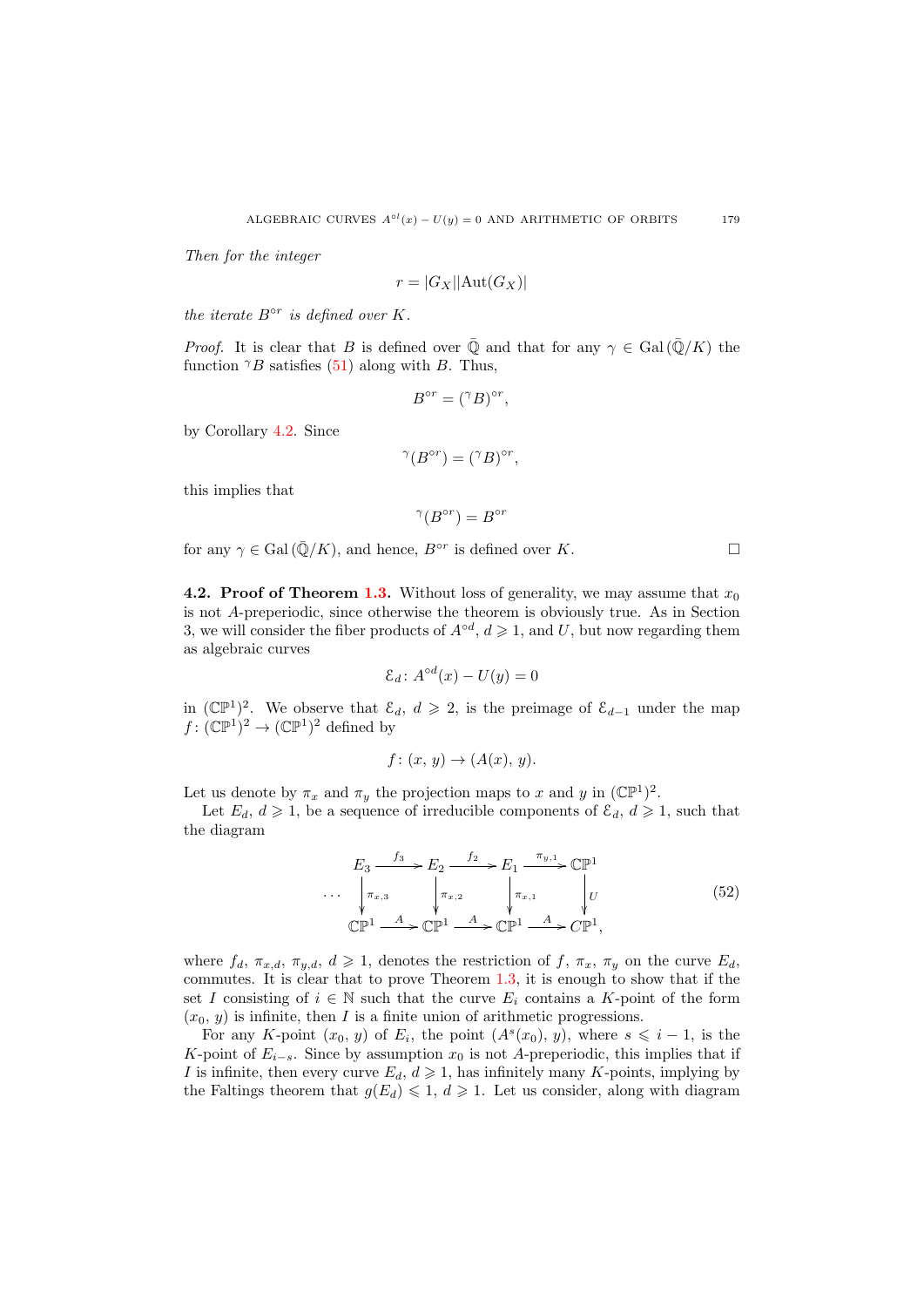[\(52\)](#page-26-0), the diagram

$$
\widetilde{E}_3 \xrightarrow{F_3} \widetilde{E}_2 \xrightarrow{F_2} \widetilde{E}_1
$$
\n
$$
\begin{array}{ccc}\n & \eta_3 & \eta_2 & \eta_1 \\
 & \eta_3 & \eta_2 & \eta_1 \\
 & \ddots & \ddots & \ddots \\
 & \ddots & \ddots & \ddots \\
 & & \ddots & \ddots \\
 & & & \ddots \\
 & & & & \ddots \\
 & & & & \ddots \\
 & & & & & \ddots \\
 & & & & & \ddots \\
 & & & & & & \ddots \\
 & & & & & & \ddots\n\end{array}
$$
\n
$$
\begin{array}{ccc}\n & F_3 & \rightarrow & F_2 & \rightarrow & F_1 \\
 & \ddots & & & & \ddots \\
 & & & & & & \ddots \\
 & & & & & & \ddots \\
 & & & & & & & \ddots\n\end{array}
$$
\n
$$
\begin{array}{ccc}\n & \pi_{x,1} & \rightarrow & \mathbb{CP}^1 \\
 & \pi_{x,2} & \rightarrow & \mathbb{CP}^1 \\
 & \pi_{x,1} & \rightarrow & \mathbb{CP}^1\n\end{array}
$$

where  $\eta_d: \widetilde{E}_d \to E_d, d \geq 1$ , are desingularization maps, and  $F_d: \widetilde{E}_d \to \widetilde{E}_{d-1}$ ,  $d \geq 2$ , are holomorphic maps between compact Riemann surfaces. Since Corollary [2.10](#page-11-4) and Corollary [2.9](#page-11-3) imply that there exists  $d_0$  such that the diagram

$$
D[\widetilde{E}_d, A, \pi_{x,d} \circ \eta_d, F_d], \quad d \geqslant d_0,
$$

is good, applying Theorem [3.2,](#page-15-2) we conclude that there exist  $s_0 \geq d_0$  and  $l \geq 1$  such that for any  $d \geq s_0$ , the Riemann surfaces  $\widetilde{E}_d$  and  $\widetilde{E}_{d+l}$  are isomorphic and

<span id="page-27-0"></span>
$$
(\pi_{x,d} \circ \eta_d) = \pi_{x,d+l} \circ \eta_{d+l} \circ \widetilde{\alpha}_d, \tag{53}
$$

for some isomorphism  $\tilde{\alpha}_d : E_d \to E_{d+l}$ .<br>Since  $\tilde{\alpha}$  descends to an automorphism

Since  $\tilde{\alpha}_d$  descends to an automorphism  $\alpha_d : E_d \to E_{d+l}$  that makes the diagram

$$
\widetilde{E}_d \xrightarrow{\widetilde{\alpha}_d} \widetilde{E}_{d+l}
$$
\n
$$
\begin{array}{ccc}\n\eta_d & \eta_{d+l} \\
\downarrow^{\eta_d} & \downarrow^{\eta_{d+l}} \\
E_d \xrightarrow{\alpha_d} E_{d+l}\n\end{array}
$$

commutative, it follows from [\(53\)](#page-27-0) that for every  $d \geq s_0$  the equality

<span id="page-27-1"></span>
$$
\pi_{x,d} = \pi_{x,d+l} \circ \alpha_d \tag{54}
$$

holds and the diagram

<span id="page-27-2"></span>
$$
E_d \xrightarrow{\text{R}_d} E_d
$$
\n
$$
\downarrow \pi_{x,d} \qquad \qquad \downarrow \pi_{x,d}
$$
\n
$$
\mathbb{CP}^1 \xrightarrow{\text{A}^{\circ l}} \mathbb{CP}^1,
$$
\n
$$
(55)
$$

where

$$
R_d = f_{d+1} \circ \cdots \circ f_{d+l-1} \circ f_{d+l} \circ \alpha_d,
$$

commutes. By Corollary [4.3,](#page-25-3) for every  $d \geq s_0$  there exists r such that  $R_d^{\circ r}$  is defined over K. Moreover, since r is defined in terms of the monodromy group of  $\pi_{x,d}$ , it follows from equality [\(54\)](#page-27-1) that for all  $d \geq s_0$  from the same class by modulo l we can take the same r. Therefore, considering the least common multiple of the corresponding  $r$  for all such classes, without loss of generality we may assume that  $R_d^{\circ r}$  is defined over K for all  $d \geqslant s_0$ .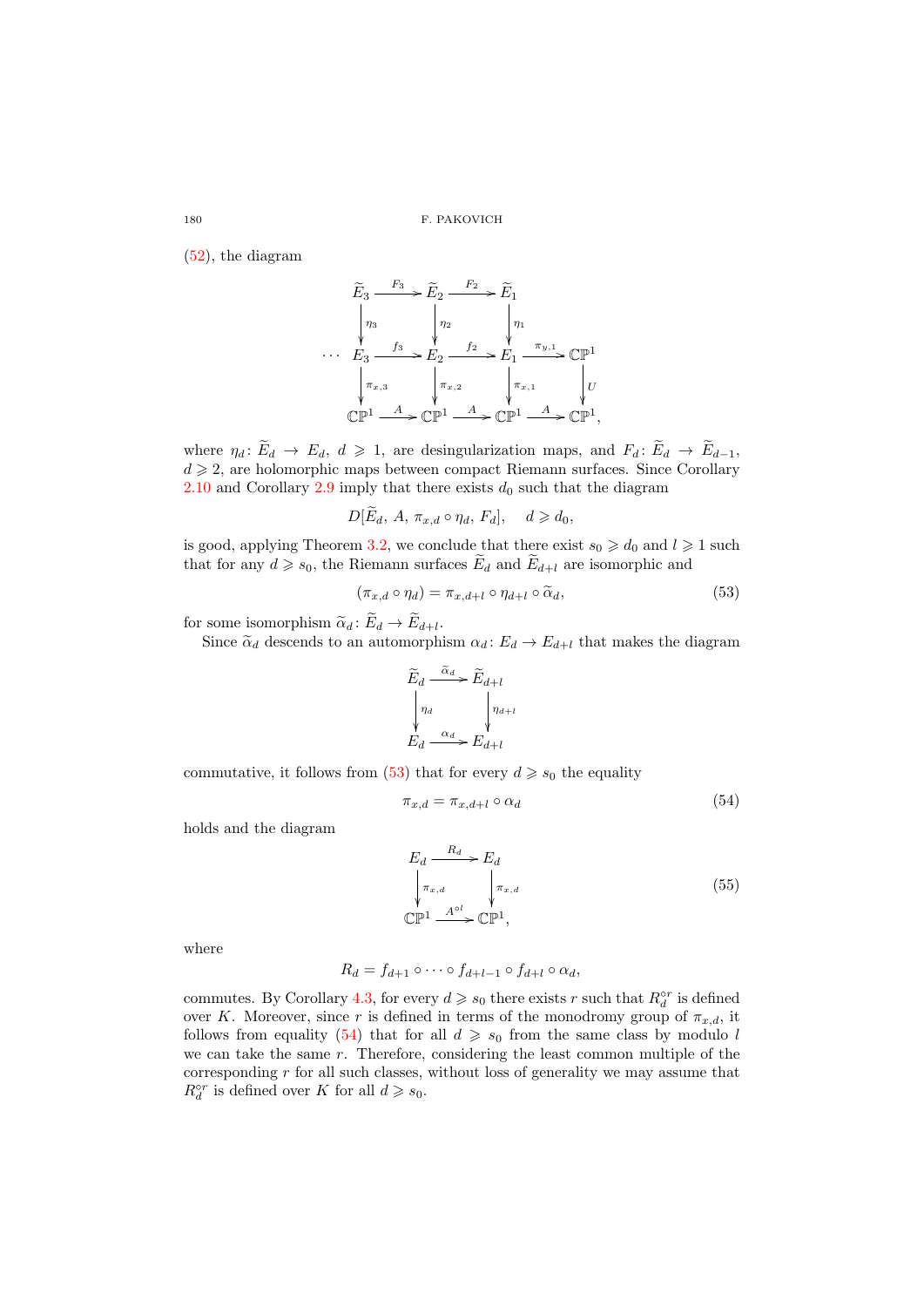Let us assume now that  $E_{i_0}$  contains a K-point of the form  $(x_0, y)$  for  $i_0 \geq s_0$ . Since [\(55\)](#page-27-2) implies that for every  $k \geq 1$  the equality

$$
A^{\circ lk}(x_0) = \pi_{x,i_0} \circ R_{i_0}^{\circ k}(x_0, y)
$$

holds, setting  $R = lr$ , we have:

$$
A^{\circ(i_0+Rk)}(x_0) = A^{i_0} \circ A^{\circ Rk}(x_0) = A^{i_0} \circ \pi_{x,i_0} \circ R_{i_0}^{\circ rk}(x_0, y) =
$$
  
=  $U \circ \pi_{y,1} \circ f_2 \circ f_3 \circ \cdots \circ f_{i_0} \circ R_{i_0}^{\circ rk}(x_0, y).$ 

Therefore, since  $R_d^{\circ r}$  is defined over K, all the numbers  $A^{\circ(i_0+Rk)}(x_0), k \geq 1$ , belong to  $U(K)$ . This shows that the set of  $i \in \mathbb{N}$  such that the curve  $E_i$  contains a Kpoint of the form  $(x_0, y)$  is a union of a finite set and a finite number of arithmetic progressions with denominator R.

Finally, if  $A$  is not a generalized Lattès map, then arguing as in Theorem  $3.3$  we conclude that there exists  $s_0 \geq 0$  such that  $\deg \pi_{x,d} = 1$  for all  $d \geq s_0$ . Therefore, [\(54\)](#page-27-1) and [\(55\)](#page-27-2) hold for  $l = 1$ . Moreover, since  $\deg \pi_{x,d} = 1$ , the map  $R_d$  is defined over K, so that  $A^{\circ(i_0+k)}(x_0) \in U(K)$  for all  $k \geq 0$ .

4.3. Example. In conclusion, we illustrate some of the constructions and results of this paper with the following example:

$$
A = 144 \frac{z (z + 3)}{(z - 9)^2}, \quad U = z^2, \quad z_0 = 1, \quad k = \mathbb{Q}.
$$

The function A is obtained from a one-parameter series introduced in the paper  $[3]$ where the value of the parameter is equal to one. It is shown in [\[3\]](#page-30-0) that

$$
I = \{0, 2\} \cup \{1 + 2m : m \geq 0\},\
$$

so, by Theorem  $1.3$ , the function A should be a generalized Lattes map. Specifically,  $A: \mathcal{O} \to \mathcal{O}$  is a minimal holomorphic map for the orbifold  $\mathcal{O}$  defined by the equalities

$$
\nu(0) = 2, \quad \nu(-3) = 2.
$$

Indeed,

$$
A^{-1}(0) = \{0, -3\},\
$$

and the multiplicity of A at the points 0 and  $-3$  equals one, and hence, [\(26\)](#page-13-0) holds at  $z = 0$  and  $z = -3$ . Moreover,

$$
A^{-1}(-3) = -9/7,
$$

and the multiplicity of A at  $-9/7$  equals two, and hence, [\(26\)](#page-13-0) holds at  $z = -9/7$ . On the other hand, for any point z distinct from  $0, -3$ , and  $-9/7$ , equality [\(26\)](#page-13-0) also holds, since for such a point,  $\nu(z) = 1$  and  $\nu(A(z)) = 1$ .

To simplify formulas, let us consider instead of the functions  $A$  and  $U$  the functions

$$
\widetilde{A} = \mu \circ A \circ \mu^{-1}, \quad \widetilde{U} = \mu \circ U,
$$

where

$$
\mu = \frac{z}{z+3},
$$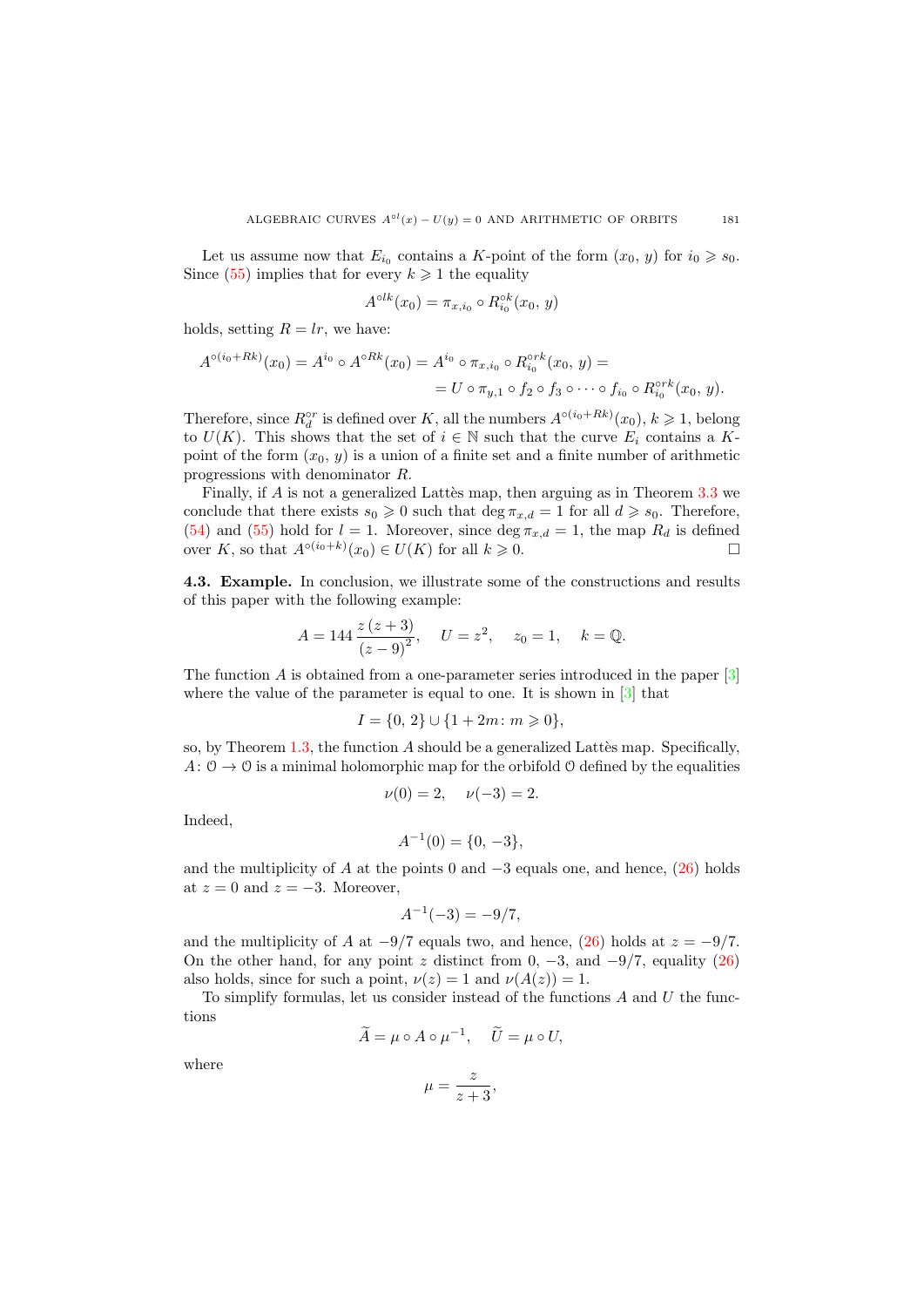so that

$$
\widetilde{A} = 48 \frac{z}{(4z+3)^2}, \quad \widetilde{U} = \frac{z^2}{z^2+3}.
$$

Then  $\widetilde{A}: \widetilde{\mathcal{O}} \to \widetilde{\mathcal{O}}$  is a minimal holomorphic map for the orbifold  $\widetilde{\mathcal{O}}$  defined by the equalities

$$
\widetilde{\nu}(0) = 2, \quad \widetilde{\nu}(\infty) = 2,
$$

and the functions F and  $\theta_{\tilde{\Omega}}$  from Proposition [2.3,](#page-7-3) which make the diagram

$$
\begin{array}{ccc}\mathbb{CP}^1 & \xrightarrow{F} \mathbb{CP}^1\\ \downarrow \theta_{\tilde{\circ}} & \downarrow \theta_{\tilde{\circ}}\\ \mathbb{CP}^1 & \xrightarrow{\tilde{A}} \mathbb{CP}^1\end{array}
$$

commutative, have the form

$$
F = 4 \frac{\sqrt{3}z}{4 z^2 + 3}, \quad \theta_{\widetilde{\mathcal{O}}} = z^2.
$$

Further, the diagram

$$
\label{eq:exp1} \begin{array}{ll} \mathbb{CP}^1 \xrightarrow{F} \mathbb{CP}^1 \\ \begin{array}{c} \big( \theta_{\widetilde{\mathcal{O}}}, V \big) \\ \mathcal{H} \\ E \xrightarrow{\qquad R} E \xrightarrow{\qquad \pi_y} \mathbb{CP}^1 \\ \begin{array}{c} \pi_x \\ \mathbb{CP}^1 \xrightarrow{\qquad \widetilde{A}} \mathbb{CP}^1 \xrightarrow{\qquad \widetilde{A}} \mathbb{CP}^1, \end{array} \end{array}
$$

where

$$
V = 12 \frac{z}{4z^2 - 3}
$$

and the morphism  $R: E \to E$  is defined by

$$
x \to \widetilde{A}(x), \quad y \to -48 \frac{\sqrt{3}((4 xy - 3 y)^2 + 108)(4 xy - 3 y)}{((4 xy - 3 y)^2 - 36)((4 xy - 3 y)^2 - 324)},
$$

commutes. Finally, the function  $\overline{F}$  Galois conjugated to F satisfies  $\overline{F} = -F$ , and the function

$$
F^{\circ 2} = \bar{F}^{\circ 2} = 16 \frac{(4 z^2 + 3) z}{16 z^4 + 88 z^2 + 9}
$$

as well as the morphism  $R<sup>°2</sup>$  have rational coefficients.

Acknowledgments. The author is grateful for the hospitality and support he received at the Institute des Hautes Etudes Scientifiques, where this work was begun, ´ and at the Max-Planck-Institut für Mathematik, where this work was completed.